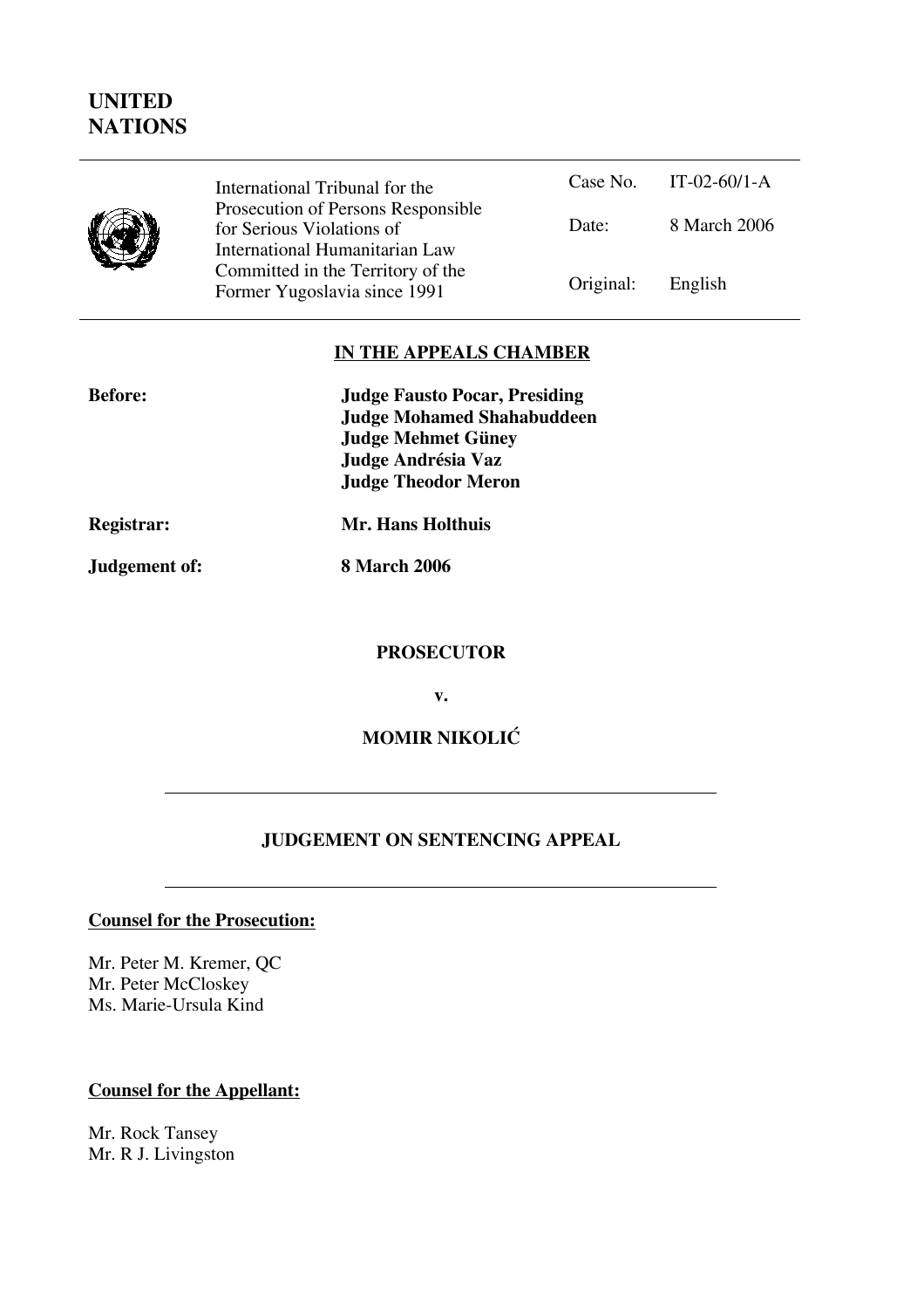# **CONTENTS**

| III. GROUNDS OF APPEAL 1, 1A, AND 1B: WHETHER THE TRIAL CHAMBER<br>VENTURED OUTSIDE THE FACTS OF THE GUILTY PLEA WHEN ASSESSING |  |
|---------------------------------------------------------------------------------------------------------------------------------|--|
|                                                                                                                                 |  |
|                                                                                                                                 |  |
|                                                                                                                                 |  |
| (a) Whether the references to the events in the municipality in Zvornik were outside of the                                     |  |
| (b) Whether the Trial Chamber wrongly stated the facts in its sentencing considerations and                                     |  |
|                                                                                                                                 |  |
|                                                                                                                                 |  |
|                                                                                                                                 |  |
| IV. SECOND AND TWELFTH GROUND OF APPEAL: CONSISTENCY OF                                                                         |  |
|                                                                                                                                 |  |
| A. THE LAW ON THE COMPARABILITY OF SENTENCES AND THE CONSISTENCY OF SENTENCING                                                  |  |
| B. THE CASES RELATED TO THE CRIMES COMMITTED AFTER THE FALL OF SREBRENICA 15                                                    |  |
|                                                                                                                                 |  |
|                                                                                                                                 |  |
|                                                                                                                                 |  |
|                                                                                                                                 |  |
| V. THIRD AND FOURTH GROUND OF APPEAL: GRAVITY OF THE OFFENCE AND                                                                |  |
| A. ALLEGED INSUFFICIENT CREDIT FOR THE FACT THAT THE APPELLANT DID NOT ORDER, PLAN,                                             |  |
| B. WHETHER THE TRIAL CHAMBER CONSIDERED SOME FACTORS TWICE TO AGGRAVATE THE                                                     |  |
| 1. Third Ground of Appeal: The Appellant's position of authority and his role in the                                            |  |
|                                                                                                                                 |  |
|                                                                                                                                 |  |
| VI. FIFTH GROUND OF APPEAL: THE MISTRANSLATION OF THE DEFENCE                                                                   |  |
| VII. SIXTH GROUND OF APPEAL: WHETHER THE TRIAL CHAMBER GAVE<br><b>INSUFFICIENT CREDIT FOR THE APPELLANT'S GUILTY PLEA 27</b>    |  |
|                                                                                                                                 |  |
|                                                                                                                                 |  |
| C. THE FACT THAT THE APPELLANT WAS THE FIRST BOSNIAN SERB TO ADMIT RESPONSIBILITY                                               |  |
|                                                                                                                                 |  |
| VIII. SEVENTH GROUND OF APPEAL: THE APPELLANT'S SUBSTANTIAL CO-                                                                 |  |
|                                                                                                                                 |  |
|                                                                                                                                 |  |
| A. WHETHER IT IS FOR THE TRIAL CHAMBER TO ASSESS THE APPELLANT'S CO-OPERATION WITH                                              |  |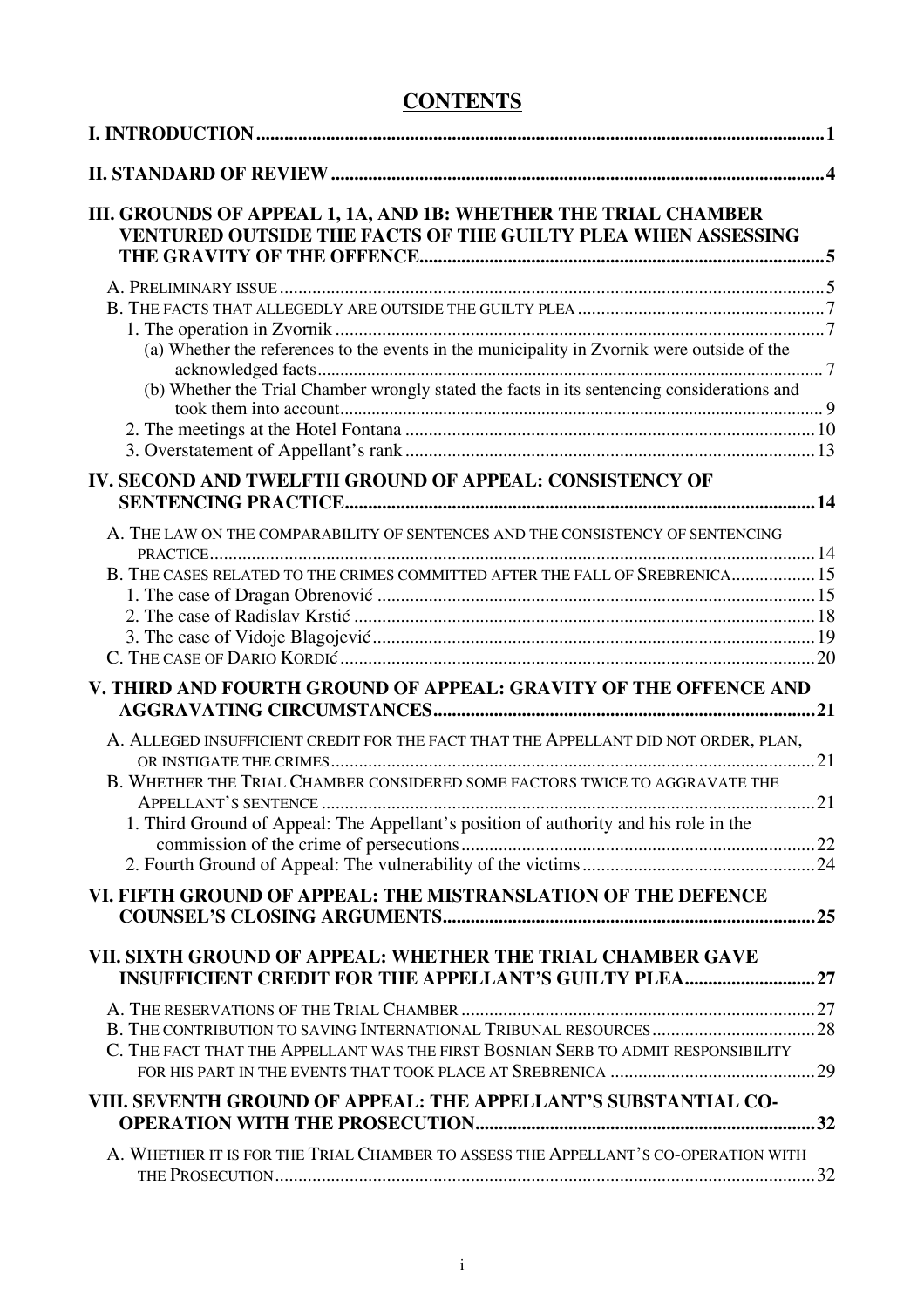| B. WHETHER THE TRIAL CHAMBER CORRECTLY ASSESSED THE APPELLANT'S CO-OPERATION                                                                                                            |  |
|-----------------------------------------------------------------------------------------------------------------------------------------------------------------------------------------|--|
|                                                                                                                                                                                         |  |
| 1. The fact that the Appellant was evasive on a number of occasions during his testimony in                                                                                             |  |
|                                                                                                                                                                                         |  |
| 2. The Appellant's false confession prior to the conclusion of the Plea Agreement37                                                                                                     |  |
|                                                                                                                                                                                         |  |
| 4. The lack of openness in his testimony and lack of forthrightness in his responses 39                                                                                                 |  |
|                                                                                                                                                                                         |  |
| IX. EIGHTH GROUND OF APPEAL: THE APPELLANT'S REMORSE 41                                                                                                                                 |  |
| A. WHETHER THE TRIAL CHAMBER ACCEPTED THE APPELLANT'S STATEMENT AT THE                                                                                                                  |  |
|                                                                                                                                                                                         |  |
| B. WHETHER THE TRIAL CHAMBER CORRECTLY FOUND THAT IT COULD NOT AFFORD                                                                                                                   |  |
|                                                                                                                                                                                         |  |
| 1. The Trial Chamber's assessment of the Appellant's reasons for entering into a Plea                                                                                                   |  |
| Agreement and for giving untruthful statements to the Prosecutor during the plea                                                                                                        |  |
|                                                                                                                                                                                         |  |
|                                                                                                                                                                                         |  |
| 3. The Appellant's allegation that the mistranslation of the counsel's statement in the closing<br>arguments may have adversely impacted the decision not to give appropriate weight to |  |
|                                                                                                                                                                                         |  |
|                                                                                                                                                                                         |  |
|                                                                                                                                                                                         |  |
|                                                                                                                                                                                         |  |
|                                                                                                                                                                                         |  |
|                                                                                                                                                                                         |  |
|                                                                                                                                                                                         |  |
|                                                                                                                                                                                         |  |
|                                                                                                                                                                                         |  |
|                                                                                                                                                                                         |  |
|                                                                                                                                                                                         |  |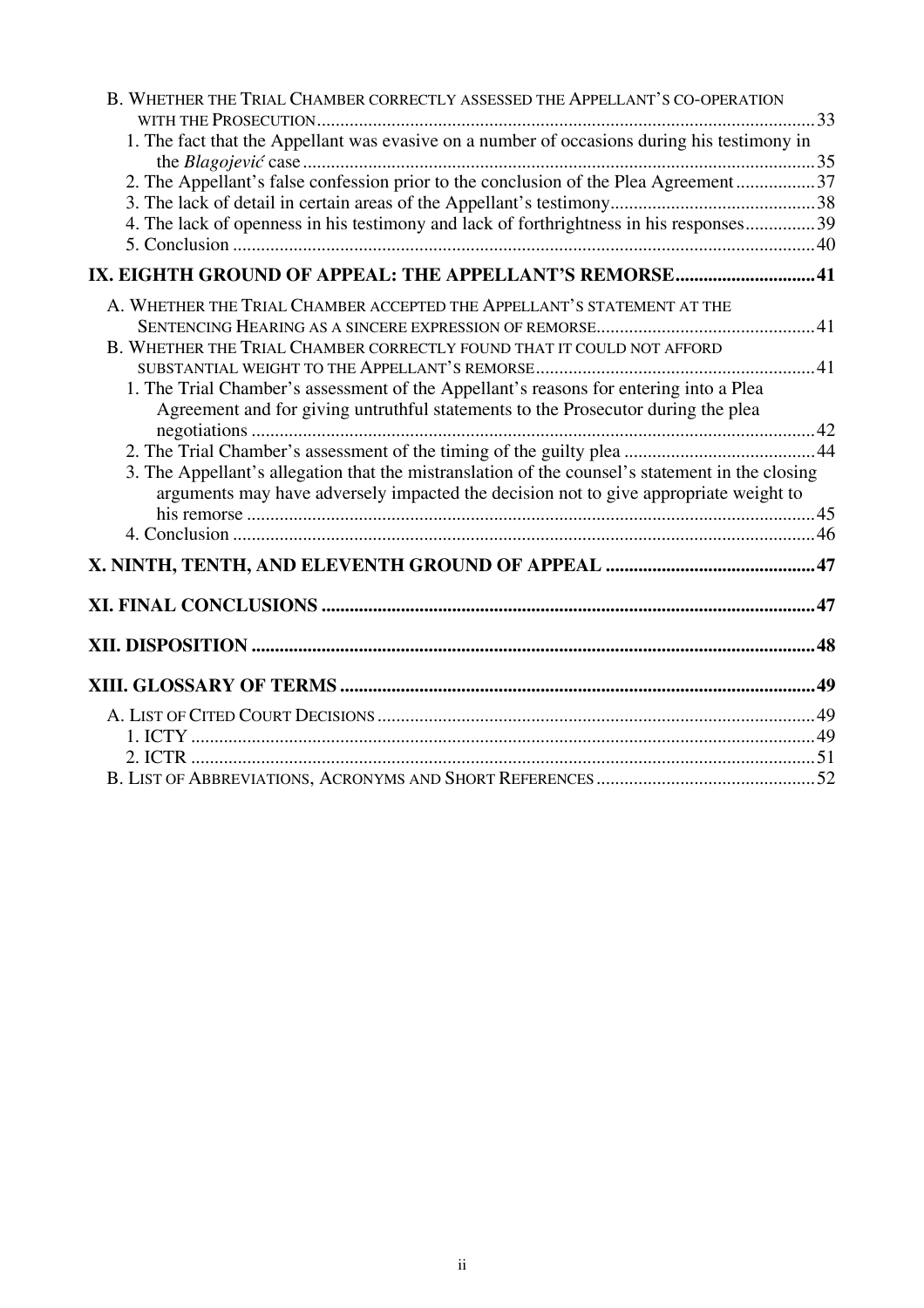#### **I. INTRODUCTION**

1. The Appeals Chamber of the International Tribunal for the Prosecution of Persons Responsible for Serious Violations of International Humanitarian Law Committed in the Territory of the Former Yugoslavia since 1991 ("International Tribunal") is seised of an appeal from the Sentencing Judgement rendered by Trial Chamber I, Section A, on 2 December 2003 in the case of *Prosecutor v. Momir Nikolić*, Case No. IT-02-60/1-S ("Sentencing Judgement").<sup>1</sup>

2. The events giving rise to this appeal took place in Eastern Bosnia and Herzegovina after the fall of the enclave of Srebrenica. Between 6 and 11 July 1995, the enclave of Srebrenica was shelled and attacked by units of the Drina Corps,<sup>2</sup> and "[i]n the several days following this attack on Srebrenica, VRS forces captured, detained, summarily executed, and buried over 7,000 Bosnian Muslim men and boys from the Srebrenica enclave, and forcibly transferred the Bosnian Muslim women and children of Srebrenica out of the enclave."<sup>3</sup> According to the count of the Indictment to which Momir Nikolić ("Appellant") pleaded guilty, "the crime of persecutions was perpetrated, executed, and carried out by and through the following means: (a) the murder of thousands of Bosnian Muslim civilians, including men, women, children and elderly persons; (b) the cruel and inhumane treatment of Bosnian Muslim civilians, including severe beatings at Potočari and in detention facilities in Bratunac and Zvornik; (c) the terrorising of Bosnian Muslim civilians in Srebrenica and at Potočari; (d) the destruction of personal property and effects belonging to the Bosnian Muslims; and (e) the forcible transfer of Bosnian Muslims from the Srebrenica enclave."<sup>4</sup>

3. In the Plea Agreement,<sup>5</sup> the parties, *inter alia*, agreed that the Appellant would plead guilty to Count 5 of the Indictment, namely persecutions, a crime against humanity, punishable under Article 5(h) of the Statute of the International Tribunal. In return, the Prosecution would move to dismiss all remaining counts of the Indictment, which included genocide, or in the alternative, complicity to commit genocide; extermination, a crime against humanity; murder, a crime against humanity; murder, a violation of the laws or customs of war; and inhumane acts (forcible transfer).

<sup>1</sup> *Prosecutor v. Momir Nikolić,* Case No. IT-02-60/1-S, Sentencing Judgement, 2 December 2003 ("Sentencing Judgement").

<sup>2</sup> *Prosecutor v. Vidoje Blagojević, Dragan Obrenović, Dragan Jokić and Momir Nikolić,* Case No. IT-02-60-PT, Amended Joinder Indictment, 27 May 2002 ("Indictment"), para. 25. The facts in this paragraph of the Indictment were admitted as true and correct and not disputed by the Appellant, *Prosecutor v. Momir Nikolić,* Case No. IT-02-60-PT, Annex "A" to the Joint Motion for Consideration of Plea Agreement between Momir Nikolić and the Office of the Prosecutor – Amended Plea Agreement, 7 May 2003 ("Plea Agreement"), para. 7. <sup>3</sup>

<sup>&</sup>lt;sup>3</sup> Indictment, para. 26. The facts in this paragraph of the Indictment were admitted as true and correct and not disputed by the Appellant, Plea Agreement, para. 7.

<sup>&</sup>lt;sup>4</sup> Indictment, para. 59. The facts in this paragraph of the Indictment were admitted as true and correct and not disputed by the Appellant, Plea Agreement, para. 7.

<sup>&</sup>lt;sup>5</sup> Attached to the Plea Agreement, as well as to the Sentencing Judgement as Annex B, are further facts acknowledged by the Appellant, that is, the Statement of Facts and Acceptance of Responsibility, Tab A to Plea Agreement, 6 May 2003 ("Statement of Facts").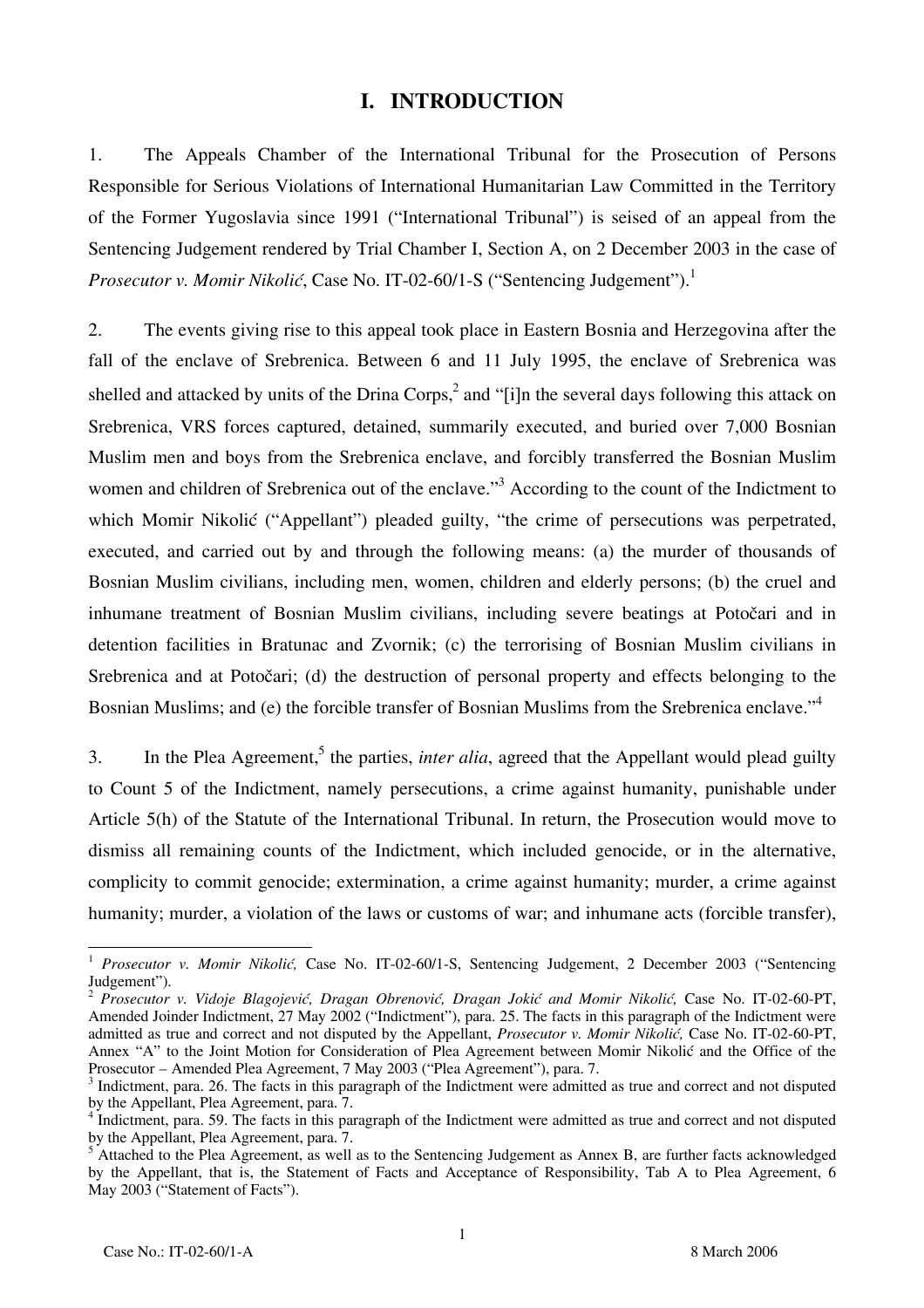a crime against humanity.<sup>6</sup> At the Plea Hearing, the Appellant pleaded guilty to Count 5 of the Indictment.<sup>7</sup> The Trial Chamber found that the facts of the Plea Agreement and the attached Statement of Facts provided a sufficient factual basis for a finding of guilt.<sup>8</sup> Accordingly, it entered a finding of guilt and convicted Momir Nikolić on Count 5 of the Indictment, namely for the crime of persecutions, a crime against humanity.<sup>9</sup>

4. The Sentencing Hearing lasted three days, from 27 to 29 October 2003.<sup>10</sup> In the Plea Agreement, the parties agreed that the Prosecution would recommend to the Trial Chamber a sentence within the range of 15 to 20 years and the Defence would recommend a sentence of 10 years.<sup>11</sup> The Appellant agreed not to appeal the sentence imposed by the Trial Chamber unless the sentence was above the range recommended by the Parties.<sup>12</sup> The Trial Chamber found that it could not accept the sentences recommended by either the Defence or the Prosecution;<sup>13</sup> rather it sentenced the Appellant to 27 years' imprisonment.<sup>14</sup>

5. The Appellant filed an initial notice of appeal on 30 December 2003,<sup>15</sup> amending it on 26 October 2004.<sup>16</sup> He filed an initial brief on appeal on 24 May 2004.<sup>17</sup> to which the Prosecution responded on 5 July 2004;<sup>18</sup> the Appellant filed his initial brief in reply on 20 August 2004.<sup>19</sup> On 7 February 2005, the Appellant's assigned lead counsel on appeal submitted a request to withdraw her assignment and recommended Mr. Rock Tansey as replacement counsel; the Registrar decided to withdraw the assignment of former lead counsel and to assign Mr. Rock Tansey as lead counsel to

 $\overline{\phantom{a}}$ <sup>6</sup> *Prosecutor v. Blagojević et. al.*, Case No. IT-02-60-PT, Prosecution's Motion to Dismiss Charges Against Accused Momir Nikolić, 8 May 2003. The Trial Chamber granted the motion on 12 May 2003, *Prosecutor v. Momir Nikolić*, Case No.: IT-02-60-PT, Decision on Motion to Dismiss Charges Against Accused Momir Nikolić, 12 May 2003.

<sup>&</sup>lt;sup>7</sup> Prosecutor v. Momir Nikolić, Case No. IT-02-60-PT, Plea Hearing, 7 May 2003 ("Plea Hearing"), T. 293.

<sup>&</sup>lt;sup>8</sup> The Trial Chamber noted with regard to the factual basis of the Appellant's conviction the following: "In the Amended Plea Agreement, the Parties specified those paragraphs of the Indictment upon which the guilty plea is based. Furthermore, Momir Nikolić specified, *inter alia*, his acts and conduct in the joint criminal enterprise for which he was charged, as part of the Amended Plea Agreement. The 'Statement of Facts and Acceptance of Responsibility' is attached to the Judgement as Annex B. It was based upon the factual allegations in the Indictment, which Momir Nikolić acknowledged as true and correct in the Amended Plea Agreement, and the Statement of Facts that the Trial Chamber found that a sufficient factual basis for the crime of persecutions existed to accept the guilty plea. A detailed account of the facts upon which the conviction is based can be found in these two documents; below is a summary of the factual basis." Sentencing Judgement, para. 27.

<sup>&</sup>lt;sup>9</sup> Plea Hearing, T. 294.

<sup>10</sup> *Prosecutor v. Momir Nikolić,* Case No. IT-02-60/1-S, Sentencing Hearing, 27-29 October 2003 ("Sentencing Hearing").

<sup>&</sup>lt;sup>11</sup> Plea Agreement, para. 4 (a).<br><sup>12</sup> Ibid., para. 14.

<sup>&</sup>lt;sup>13</sup> Sentencing Judgement, para. 180.

<sup>14</sup> *Ibid.*, para. 183.

 $^{15}$  Momir Nikolić's Notice of Appeal, 30 December 2003.

<sup>&</sup>lt;sup>16</sup> Momir Nikolić's Amended Notice of Appeal, 26 October 2004.

<sup>&</sup>lt;sup>17</sup> Momir Nikolić's Opening Brief on Appeal, confidentially filed 24 May 2004. A public redacted version of this brief was filed on 21 September 2004.

<sup>&</sup>lt;sup>18</sup> Prosecution Response Brief on Appeal, confidentially filed 5 July 2004; corrigenda were filed 30 July 2004 and 2 November 2004.

<sup>&</sup>lt;sup>19</sup> Appellant's Reply Brief on Appeal, confidentially filed 20 August 2004; a corrigendum was filed 1 September 2004; a public redacted version was filed 17 January 2005.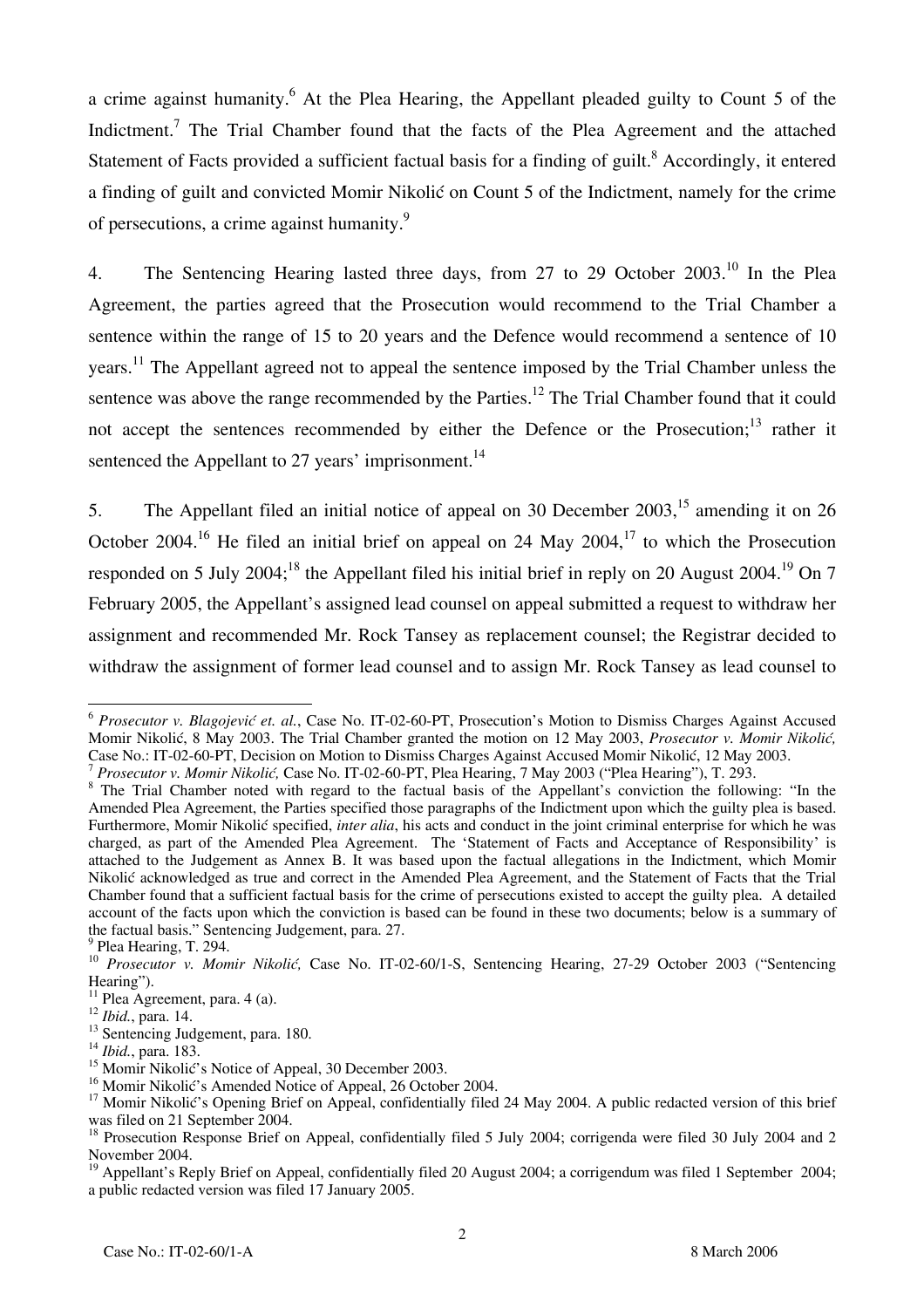the Appellant on 14 February  $2005<sup>20</sup>$  After the assignment of the new defence counsel, the Appellant re-filed a Notice of Appeal on 22 July 2005, amending the references to the Sentencing Judgement in ground 1B, which were adjusted to reflect the relevant passages in the Sentencing Judgement<sup>21</sup> and a revised Appellant's Brief on 29 July 2005.<sup>22</sup> The Prosecution filed its Respondent's Brief on 26 August 2005.<sup>23</sup> A Brief in Reply was filed on 21 September 2005.<sup>24</sup> The Appellant filed motions seeking the admission of additional evidence and on judicial notice, which the Appeals Chamber did not grant<sup>25</sup> or which the Appellant eventually did not pursue.<sup>26</sup> The hearing on appeal took place on 5 December 2005.<sup>27</sup>

A, Decision on Motion for Leave to Supplement Conformed and Supplemented Motion to Admit Additional Evidence,

 $\overline{a}$ <sup>20</sup> *Prosecutor v. Momir Nikolić*, Case No. IT-02-60/1-A, Decision [of the Deputy Registrar], 14 February 2005.<br><sup>21</sup> Momir Nikolić's Re-Amended Notice of Appeal, 22 July 2005 ("Notice of Appeal").

<sup>&</sup>lt;sup>22</sup> Revised Appellant's Brief on Appeal Against Sentence, 29 July 2005 ("Appellant's Brief"). The Appeals Chamber notes that the Appellant's Brief does not conform to the Practice Direction on Formal Requirements for Appeals from Judgement, IT/201, 7 March 2002. The arguments in the Appellant's Brief are not set out and numbered in the same order as in the Appellant's Notice of Appeal and no variation was sought (*see* Practice Direction on Formal Requirements for Appeals from Judgement. IT/201. 7 March 2002. para. 4 *ad finem*).

<sup>&</sup>lt;sup>23</sup> Prosecution's Response to Revised Appellant's Brief on Appeal Against Sentence ("Respondent's Brief"), 26 August 2005.

<sup>&</sup>lt;sup>24</sup> Reply to Prosecution's Response to Revised Appellant's Brief on Appeal against Sentence ("Brief in Reply"), 21 September 2005.

<sup>&</sup>lt;sup>25</sup> *Prosecutor v. Momir Nikolić*, Case No. IT-02-60/1-A, Decision on Motion for Judicial Notice, 30 September 2004; *Prosecutor v. Momir Nikoli}*, Case No. IT-02-60/1-A, Decision on Motion to Admit Additional Evidence, Confidential, 9 December 2004, a public redacted version was filed the same day; *Prosecutor v. Momir Nikoli}*, Case No. IT-02-60/1-

<sup>9</sup> December 2004, a public redacted version was filed the same day; *Prosecutor v. Momir Nikoli}*, Case No. IT-02-60/1- A, Decision on Appellant's Motion for Judicial Notice, 1 April 2005.

<sup>&</sup>lt;sup>26'</sup> Prosecutor v. Momir Nikolić, Case No. IT-02-60/1-A, Decision on Appellant's Request to withdraw previous motions, to revise Appellant's Brief and to amend Notice of Appeal, 19 July 2005.

<sup>&</sup>lt;sup>27</sup> Prosecutor v. Momir Nikolić, Case No. IT-02-60/1-A, Appeal Hearing, 5 December 2005 ("Appeal Hearing").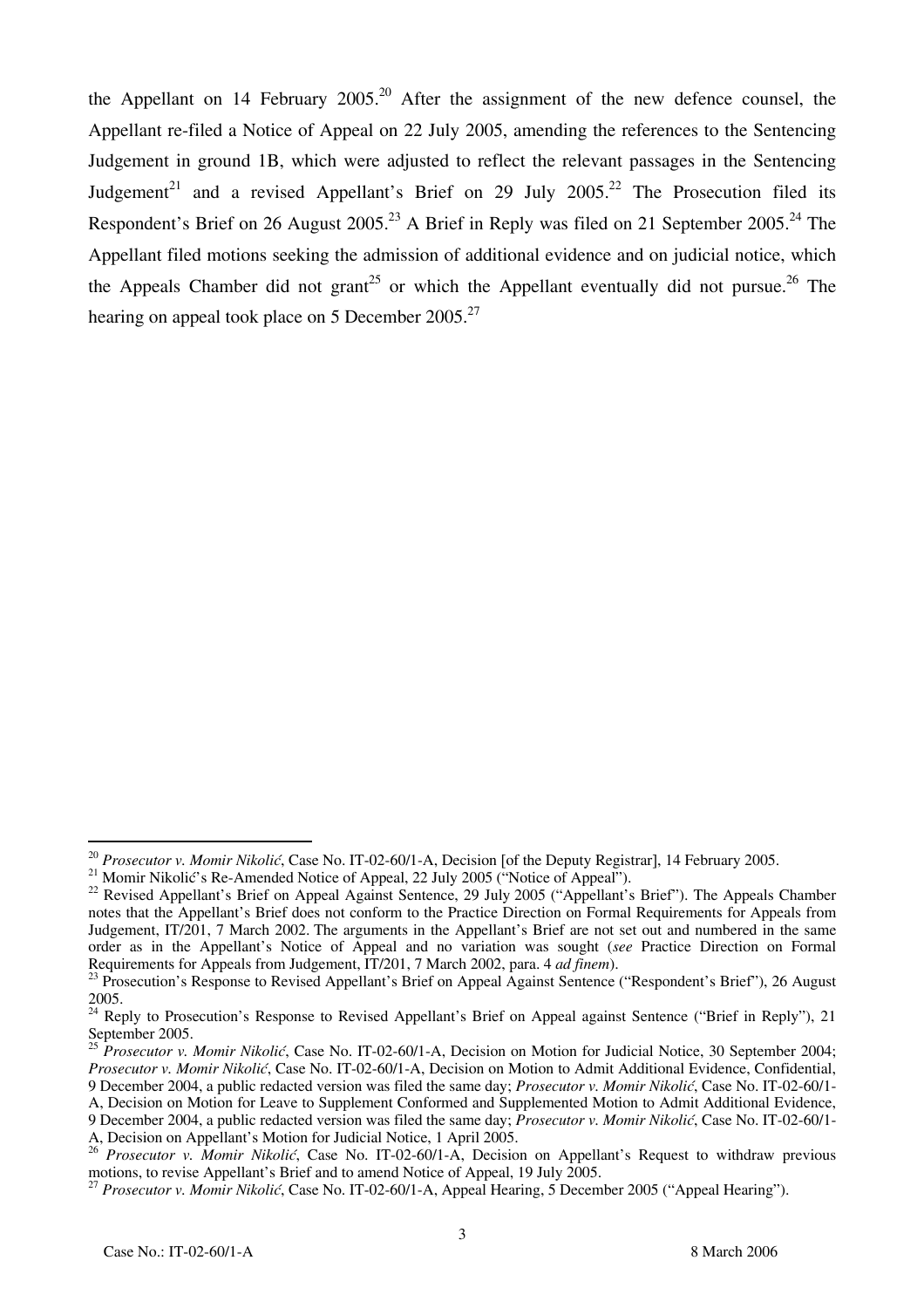### **II. STANDARD OF REVIEW**

6. The relevant provisions on sentencing are Articles 23 and 24 of the Statute and Rules 100 to 106 of the Rules of Procedure and Evidence of the International Tribunal ("Rules"). Both Article 24 of the Statute and Rule 101 of the Rules contain general guidelines for a Trial Chamber that amount to an obligation to take into account the following factors in sentencing: the gravity of the offence, the individual circumstances of the convicted person, the general practice regarding prison sentences in the courts of the former Yugoslavia, and aggravating and mitigating circumstances.<sup>28</sup>

7. Appeals against sentence, as appeals from a trial judgement, are appeals *stricto sensu*; 29 they are of a corrective nature and are not trials *de novo*. 30 Pursuant to Article 25 of the Statute, the role of the Appeals Chamber is limited to correcting errors of law invalidating a decision and errors of fact which have occasioned a miscarriage of justice.<sup>31</sup> These criteria are well established in the jurisprudence of the International Tribunal<sup>32</sup> and the International Criminal Tribunal for Rwanda.<sup>33</sup>

8. Trial Chambers are vested with a broad discretion in determining an appropriate sentence, due to their obligation to individualise penalties to fit the circumstances of the accused and the gravity of the crime.<sup>34</sup> As a general rule, the Appeals Chamber will not revise a sentence unless the Trial Chamber has committed a discernible error in exercising its discretion or has failed to follow the applicable law.<sup>35</sup> It is for the Appellant to demonstrate how the Trial Chamber ventured outside its discretionary framework in imposing his sentence.<sup>36</sup>

 $\overline{1}$ <sup>28</sup> *Čelebići* Appeal Judgement, paras 429, 716. In addition, Trial Chambers are obliged to take into account the extent to which any penalty imposed by a court of any State on the convicted person for the same act has already been served, as referred to in Article 10(3) of the Statute and in Rule 101(B)(iv) of the Rules.<br><sup>29</sup> *Mucić et al.* Judgement on Sentence Appeal, para. 11.

*Mache et al. Suggenent on Echebier (Speak, parallytics)*<br><sup>30</sup> *Kupreškić et al. Appeal Judgement, para. 408; Čelebići Appeal Judgement, para. 724.*<br><sup>31</sup> *Furundžija Appeal Judgement, para. 40; Čelebići Appeal Judgement, p* 

<sup>&</sup>lt;sup>32</sup>Tadić Appeal Judgement, para. 64; *Furundžija* Appeal Judgement, para. 37; Čelebići Appeal Judgement, paras 434-435; *Kupreškić et al.* Appeal Judgement, para. 29; *Kunarac et al.* Appeal Judgement, paras 35-48; *Vasiljević* Appeal

Judgement, paras 4-12; *Kvočka et al.* Appeal Judgement, para. 14. <sup>33</sup> *Akayesu* Appeal Judgement, para. 178; *Kayishema and Ruzindana* Appeal Judgement, para. 320; *Musema* Appeal Judgement, para. 15.

<sup>34</sup> *Čelebići* Appeal Judgement, para. 717; *Dragan Nikolić* Judgement on Sentencing Appeal, para. 9; *Babić* Judgement on Sentencing Appeal, para. 7; *Deronjić* Judgement on Sentencing Appeal, para. 8; *Miodrag Jokić* Judgement on Sentencing Appeal, para. 8.

<sup>35</sup> *Tadić* Judgement in Sentencing Appeals, para. 22; *Aleksovski* Appeal Judgement, para. 187; *Furund`ija* Appeal Judgement, para. 239; *Čelebići* Appeal Judgement, para. 725; *Jelisić* Appeal Judgement, para. 99; *Kupre{ki} et al.* Appeal Judgement, para. 408; *Krstić* Appeal Judgement, para. 242; *Blaškić* Appeal Judgement, para. 680; *Deronjić* Judgement on Sentencing Appeal, para. 8; *Miodrag Jokić* Judgement on Sentencing Appeal, para. 8.

<sup>36</sup> *Čelebići* Appeal Judgement, para. 725.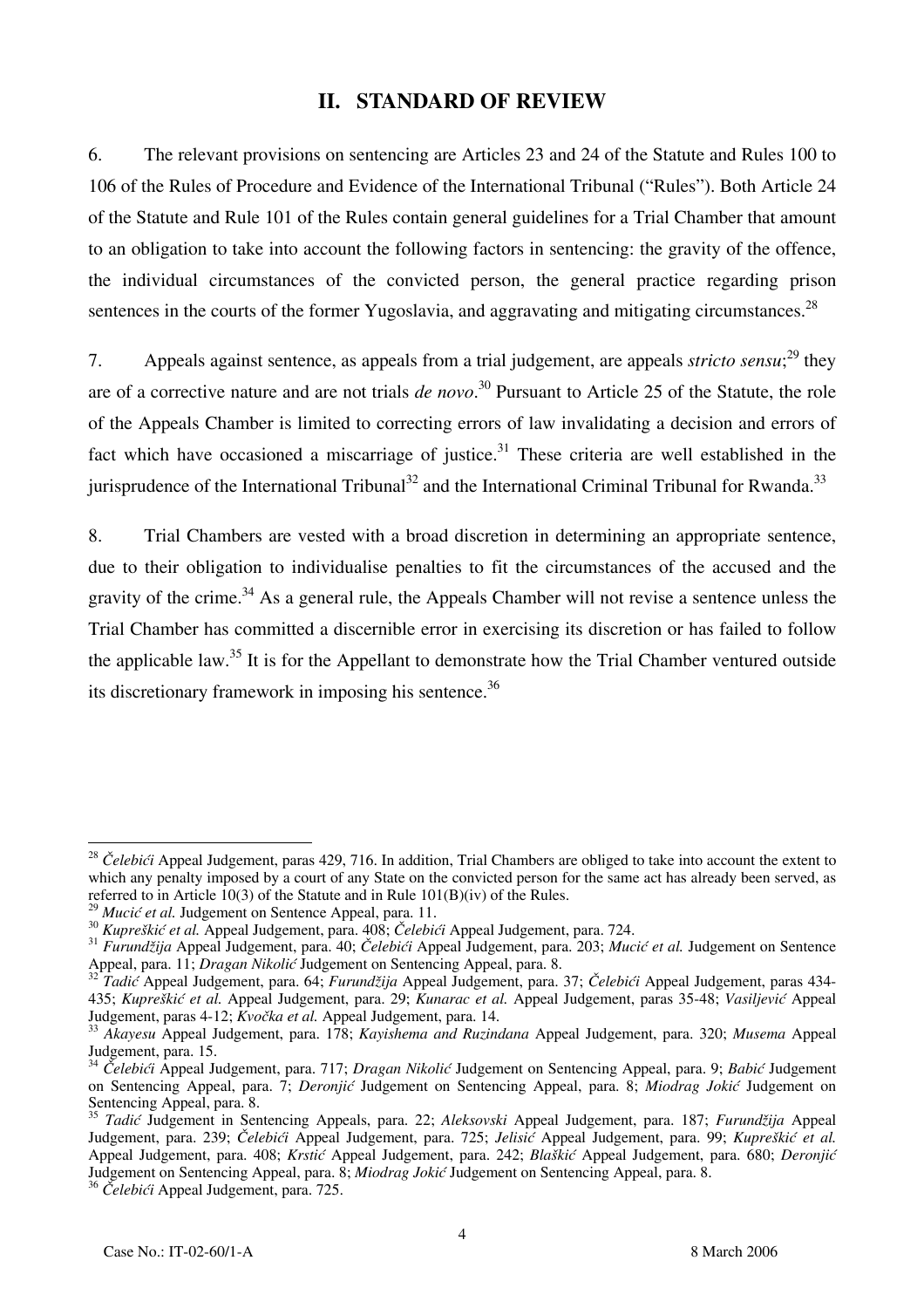# **III. GROUNDS OF APPEAL 1, 1A, AND 1B: WHETHER THE TRIAL CHAMBER VENTURED OUTSIDE THE FACTS OF THE GUILTY PLEA WHEN ASSESSING THE GRAVITY OF THE OFFENCE**

9. In these grounds of appeal,  $37$  the Appellant submits that the Trial Chamber erred by venturing outside the facts of the guilty plea when assessing the gravity of the offence.<sup>38</sup> The Appellant claims that a Trial Chamber cannot look "outside the facts of the guilty plea"<sup>39</sup> and must rely only upon the facts mentioned in the Statements of Facts annexed to the guilty plea.<sup>40</sup> The Appellant draws the Appeals Chamber's attention to specific paragraphs of the Sentencing Judgement, concerning (1) the events in Zvornik,<sup>41</sup> (2) the meetings at the Hotel Fontana,<sup>42</sup> and (3) the Trial Chamber's overstatement of his rank.<sup>43</sup> He concludes that if the Trial Chamber was not willing to limit itself to the facts found in the Statement of Facts, it should have refused to accept the Amended Plea Agreement.<sup>44</sup>

#### **A. Preliminary issue**

10. The Appellant first argues that the Trial Chamber erred "if by saying in paragraph 69 [of the Sentencing Judgement] that the principal consideration is the gravity of the offence and not the guilty plea, the Trial Chamber meant that it was entitled to look in deciding the gravity of the offence *outside the facts of the guilty plea*".45

 $37$  The Appeals Chamber notes that the Appellant jointly addresses grounds of appeal 1, 1A, and 1B as set out in the Notice of Appeal, *see* Appellant's Brief, paras 15-30.<br><sup>38</sup> Appellant's Brief, paras 5(c), (d).<br><sup>39</sup> Ibid., para. 16.

<sup>&</sup>lt;sup>40</sup> *Ibid.*, para. 17; *see also* Brief in Reply, para. 13.<br><sup>41</sup> Appellant's Brief, paras 18-22.<br><sup>42</sup> *Ibid.*, paras 23-26.

<sup>&</sup>lt;sup>43</sup> *Ibid.*, paras 27-28.<br><sup>44</sup> Appellant's Brief, para. 29. The Appeals Chamber concurs with the Prosecution that it is not clear from the Appellant's Brief whether the Appellant alleges an error in this regard and thus challenges the Plea Agreement or the Trial Chamber's acceptance of the Plea Agreement (*see* Respondent's Brief, para. 58). The Appeals Chamber notes that in paragraph 5(e) of the Appellant's Brief, the Appellant alleges a discernible error in this regard and refers to Ground of Appeal 1B. The Appeals Chamber considers, however, that (1) this allegation is not further developed in the Appellant's Brief, and (2) ground of appeal 1B, as set out in the Notice of Appeal, does not include a challenge to the Plea Agreement but instead refers to the alleged statement of the Trial Chamber that the Appellant was at the centre of criminal activity in Zvornik. In any case, in the Brief in Reply, the Appellant makes it clear that there is no challenge to the Plea Agreement, *see* Brief in Reply, para. 13.

<sup>45</sup> Appellant's Brief, para. 16 (emphasis in original).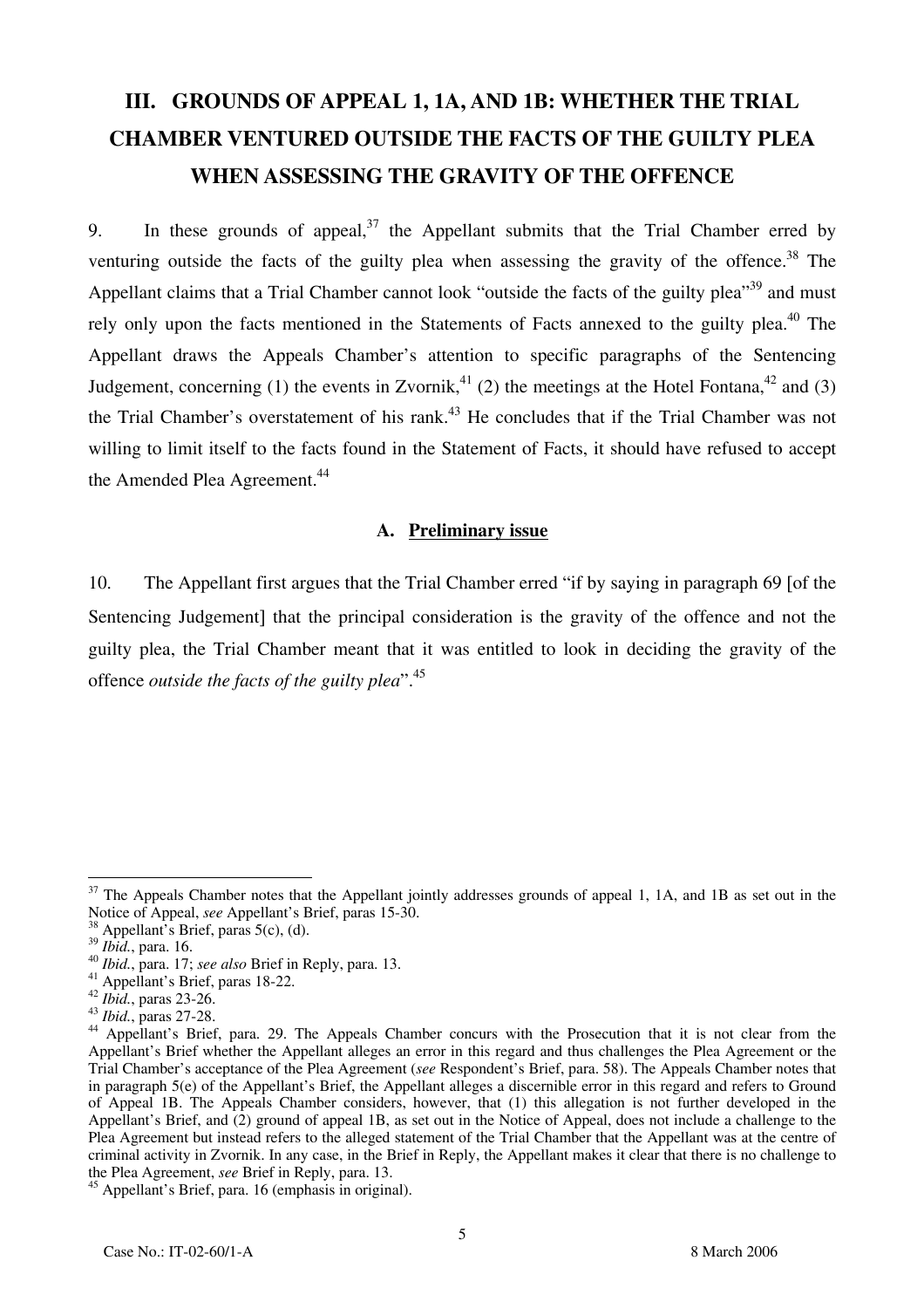11. The Appellant has misinterpreted the Trial Chamber's statement. Paragraph 69 of the Sentencing Judgement is within the context of the Trial Chamber's discussion of the possible benefits of guilty pleas at the International Tribunal.<sup>46</sup> This paragraph, in its relevant part, reads:

Persons who plead guilty are convicted upon the acceptance of the guilty plea. Upon conviction, a trial chamber will determine an appropriate sentence and will take as its principal consideration, as will be discussed below, the gravity of the offence – and not the guilty plea – in determining an appropriate sentence. Thus, a guilty plea leads directly to the fulfilment of a fundamental purpose of this Tribunal.<sup>47</sup>

The Appeals Chamber concurs with the Prosecution that the Trial Chamber merely reiterates well established jurisprudence in this paragraph.<sup>48</sup> The gravity of the offence is the primary consideration when imposing a sentence<sup>49</sup> and is the "litmus test" for determining an appropriate sentence.<sup>50</sup> The fact that the Appellant pleaded guilty is not the principal consideration in sentencing, although it can be taken into account as a mitigating circumstance. $51$ 

12. Although there can be exceptions,<sup>52</sup> Trial Chambers are in principle limited to the factual basis of the guilty plea, set forth in such documents as the indictment, the plea agreement and a written statement of facts. The Trial Chamber was cognisant of this general rule, as evidenced by the fact that, when handing down the Sentencing Judgement, the Trial Chamber noted that the Appellant's sentence was based upon the facts of the Indictment and the Statement of Facts.<sup>53</sup>

<sup>&</sup>lt;sup>46</sup> The Trial Chamber held that "[h]aving raised some issues of concern in cases where guilty pleas emanated from plea agreements, the Trial Chamber will now turn to some of the possible benefits of guilty pleas, including those resulting from plea agreements, and consider these in light of the purposes and mandate of the Tribunal": Sentencing Judgement, para. 68.

Sentencing Judgement, para. 69.

<sup>48</sup> *See* Respondent's Brief, paras 60-61.

<sup>49</sup> *Čelebići* Appeal Judgement, para. 731; *Kupreškič et al.* Appeal Judgement, para. 442.

<sup>50</sup> *Èelebiæi* Trial Judgement, para. 1225, cited with approval by *Aleksovski* Appeal Judgement, para. 182; *Èelebiæi* Appeal Judgement, para. 731; *Krstić* Appeal Judgement, fn. 431.

<sup>51</sup> *See Jelisić* Appeal Judgement, para. 122; *Erdemovi}* 1998 Sentencing Judgement, para. 16 (ii); *Plavšić* Sentencing Judgement, para. 65; *Banović* Sentencing Judgement, para. 68; *Dragan Nikolić* Sentencing Judgement, para. 232; *Jokić* Sentencing Judgement, paras 76, 78; *Deronjić* Sentencing Judgement, para. 276; *Mrđa* Sentencing Judgement, para. 79. <sup>52</sup> For example, the Appeals Chamber held in the *Deronjić* case that, "[b]ecause the Trial Chamber found discrepancies with the Factual Basis, it was appropriate and indeed necessary under the plain language of Rule 62*bis*(iv) of the Rules for the Trial Chamber to look beyond the Plea Agreement Package to other evidence as 'independent indicia' in order to satisfy itself that there was a sufficient factual basis for the guilty plea", *Deronjić* Judgement on Sentencing Appeal, para. 16. Moreover, the Appeals Chamber also held in the same case that "the Trial Chamber did not err in determining the Appellant's sentence by considering all relevant information it had before it, including the evidence submitted by the Appellant himself", *Deronjić* Judgement on Sentencing Appeal, para. 19.

<sup>53</sup> *See Prosecutor v. Momir Nikolić,* Case No. IT-02-60/1-S, Hearing for Delivery of Sentencing Judgement, 2 December 2003, T. 1684: "[Judge Liu] A written factual basis for the crime and for Mr. Nikolic's participation in it was filed with the plea agreement. The factual basis and the indictment, which Mr. Nikolic acknowledged to be true, forms the factual basis upon which the Trial Chamber will determine sentence."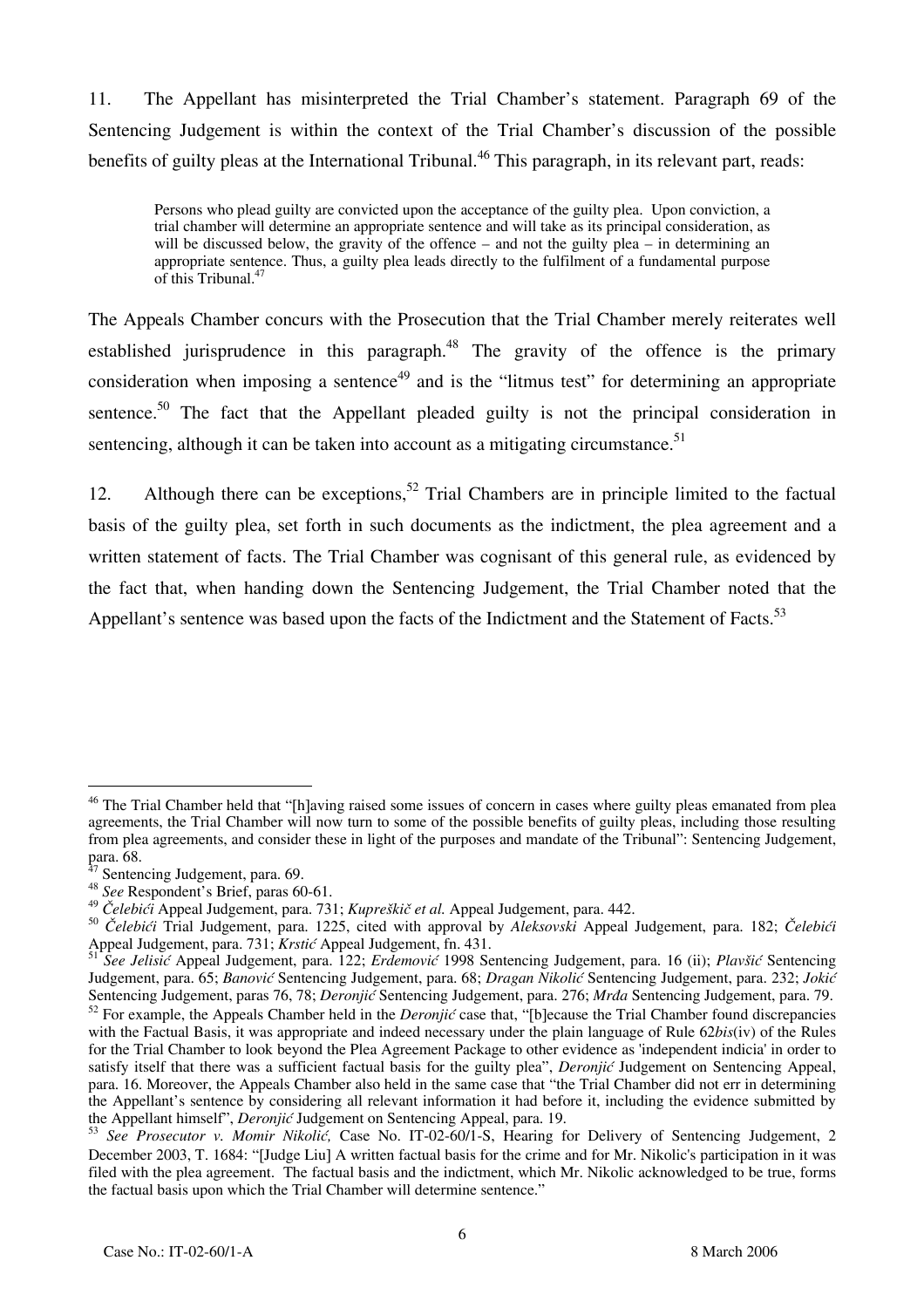#### **B. The facts that allegedly are outside the guilty plea**

13. The Appeals Chamber will address the alleged errors concerning (1) the operation in Zvornik, (2) the meetings at the Hotel Fontana, and (3) the alleged overstatement of the Appellant's military rank.

### 1. The operation in Zvornik

14. The Appellant submits that the Trial Chamber's references to the operation in Zvornik are "[o]f particular concern"<sup>54</sup> and specifically refers to paragraphs 31, 32, and 36 of the Sentencing Judgement,<sup>55</sup> in which the Trial Chamber mentions the area of the Zvornik municipality. The Appellant also argues that, in the paragraphs of the Sentencing Judgement laying out facts on which the sentencing determination would be based, the Trial Chamber erroneously stated that he was "at the centre" of the crimes committed in Zvornik.<sup>56</sup>

15. The Appeals Chamber will consider (a) whether the references in paragraphs 31, 32, and 36 of the Sentencing Judgement were outside the facts acknowledged by the Appellant, and (b) whether the Trial Chamber erroneously stated the facts in its sentencing considerations, i.e. in paragraphs 176 and 177 of the Sentencing Judgement, and was thereby influenced to the detriment of the Appellant.

# (a) Whether the references to the events in the municipality in Zvornik were outside of the acknowledged facts

16. The Appellant argues that paragraph 31 of the Sentencing Judgement "strongly suggests" that the Trial Chamber understood the Appellant's plea to Count 5 of the Indictment to include "persecutions carried out, *inter alia*, in Zvornik".<sup>57</sup>

17. In paragraph 31 of the Sentencing Judgement the Trial Chamber noted that the crime of persecutions was carried out, *inter alia*, by the following means: "(b) the cruel and inhumane treatment of Bosnian Muslim civilians, including severe beatings at Potočari and in detention facilities in Bratunac *and Zvornik*".58 Similarly, paragraph 36 of the Sentencing Judgement states

 $\overline{a}$ <sup>54</sup> Appellant's Brief, para. 18.

<sup>55</sup> *Ibid.*, paras 18-20.

<sup>56</sup> *Ibid.*, paras 21-22.

 $57$  Brief in Reply, para. 18 (emphasis in original).

<sup>58</sup> Sentencing Judgement, para. 31 (emphasis added).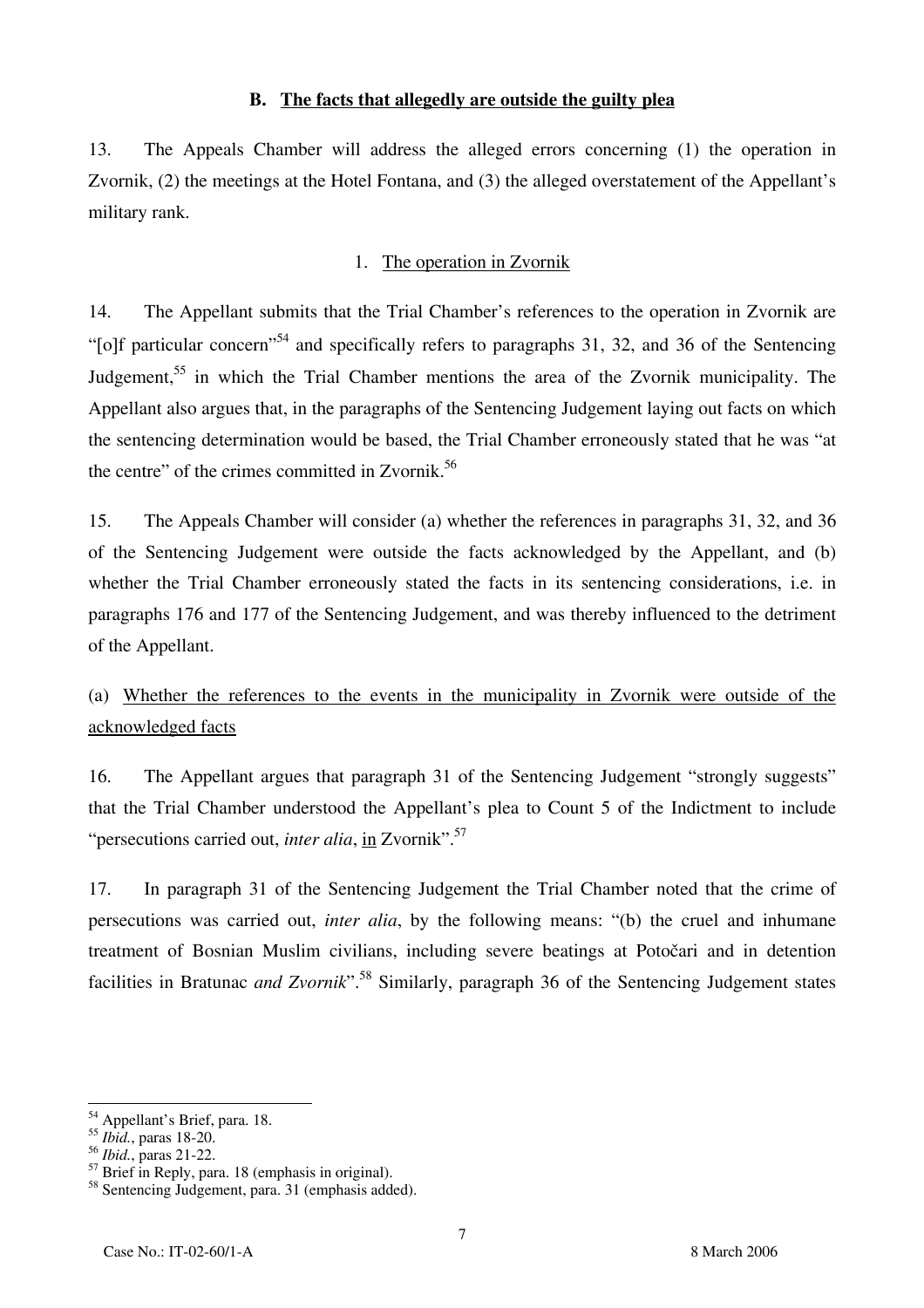that "Bosnian Muslim men who were detained in Bratunac *and Zvornik* were subjected to cruel and inhumane treatment."<sup>59</sup>

18. The Appeals Chamber observes that the Trial Chamber in paragraphs 31 and 36 of the Sentencing Judgement merely recited paragraph 59 of the Indictment, which states, in relevant part, that the crime of persecutions was carried out by the means of "the cruel and inhumane treatment of Bosnian Muslim civilians, including severe beatings at Potočari and in detention facilities in Bratunac and Zvornik".<sup>60</sup> Paragraph 59 of the Indictment is inserted among those paragraphs which set out the acknowledged and admitted conduct by the Appellant, $61$  and which include the facts that the Appellant agreed to be "true and correct and not disputed by  $[\text{him}]$ ".<sup>62</sup> Although the Appellant explicitly made some corrections to the Indictment, he did not seek to correct paragraph 59 of the Indictment.<sup>63</sup> Thus, the Trial Chamber, in paragraphs 31 and 36 of the Sentencing Judgement, stated the facts as acknowledged by the Appellant.

19. In paragraph 32 of the Sentencing Judgement, the Trial Chamber stated that "[w]ithin a fiveday period, approximately 6,000 Bosnian Muslim men who were escaping in 'the column' from Srebrenica were captured, detained and executed in various locations in the Bratunac *and Zvornik* municipalities."<sup>64</sup> Although the Appellant did not plead guilty to the opportunistic killings in the Zvornik Brigade Zone,<sup>65</sup> he acknowledged as true the organised mass executions in Orahovac (near Lažete), at the Petkovci school, in Petkovci, at Pilica school, at the Branjevo Military Farm, at the Pilica Cultural Centre and in Kozluk,<sup>66</sup> places that are all within the Zvornik municipality. Therefore, the Trial Chamber's reference in paragraph 32 of the Sentencing Judgement to executions "in various locations in the Bratunac and Zvornik municipalities" is in accordance with the facts acknowledged by the Appellant.

20. The Appeals Chamber concludes that the Trial Chamber's references to the events in the municipality in Zvornik were not outside the scope of the acknowledged facts.

<sup>59</sup> *Ibid.*, para. 36 (emphasis added).

<sup>60</sup> Indictment, para. 59(b). The Trial Chamber referred to Indictment, para. 59, *see* Sentencing Judgement, fn. 62.

<sup>61</sup> Plea Agreement, para. 5.

<sup>62</sup> *Ibid.*, para. 7.

<sup>63</sup> The Appellant agreed with the Prosecution to make corrections to paragraphs 31, 39, and 45 of the Indictment, *see* Plea Agreement, para. 5. He also made corrections to paragraphs 9, 10, 11, 45, and 46.6 to the Indictment, *see*<br>Statement of Facts, para. 15 *ad finem*.

<sup>&</sup>lt;sup>64</sup> Sentencing Judgement, para. 32 (emphasis added).

<sup>&</sup>lt;sup>65</sup> Alleged in paragraphs 47.6-50 of the Indictment. These paragraphs of the Indictment were not included in the Plea Agreement, *see* Plea Agreement, paras 5, 7.

<sup>&</sup>lt;sup>66</sup> Plea Agreement, para. 7 referring to the facts set out, *inter alia*, in paragraphs 46.6-46.12 of the Indictment.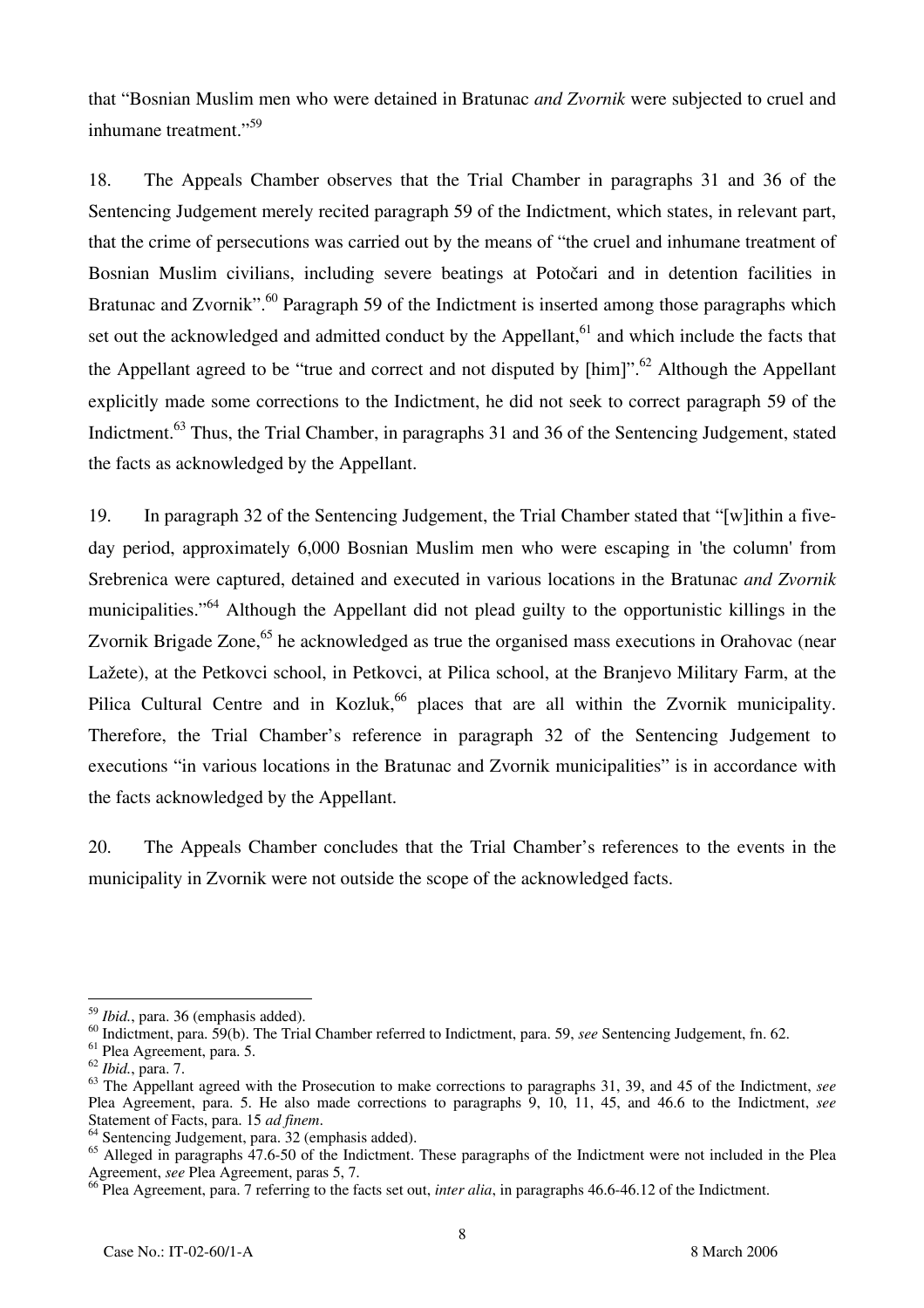(b) Whether the Trial Chamber wrongly stated the facts in its sentencing considerations and took them into account

21. The Appellant argues that paragraphs 176 and 177 of the Sentencing Judgement "suggest that [he] was involved in the crimes actually committed in Zvornik and was 'at the centre' of the same."<sup>67</sup> He further contends that the only reference to the crimes in Zvornik contained in the Statement of Facts relates to his role in passing a message from Colonel Beara to Drago Nikolić, the Zvornik Brigade Security Officer, which stated that thousands of Muslim prisoners would be sent from Bratunac to Zvornik.68

22. Paragraphs 176 and 177 of the Sentencing Judgement, which are found in the Trial Chamber's conclusion on the determination of the Appellant's sentence, read in part:

176. Momir Nikolić was an active participant in the crimes committed in Potočari, Bratunac and Zvornik. He did not try to avoid his official duties during those fateful days or remain on the sidelines; by his own account, he appears to have taken a very active – even pro-active – role in ensuring that the operation went forward and was "successful".

177. Momir Nikolić was not unaware of the crimes unfolding following the fall of Srebrenica. Rather, Mr. Nikolić appears to be right at the centre of criminal activity as the operation spread from Potočari, to Bratunac and on to Zvornik. […]

23. At the outset, the Appeals Chamber recalls that the Appellant acknowledged the Indictment's allegations concerning the mass executions in the Zvornik municipality as true and correct,<sup>69</sup> although the Indictment does not allege that he was personally involved in those mass executions.<sup>70</sup> The Appeals Chamber therefore acknowledges that the Appellant did not plead guilty to having directly participated in the crimes committed in Zvornik.<sup>71</sup> Rather, the Appellant acknowledged and admitted his role as a participant in a joint criminal enterprise,<sup>72</sup> the common purpose of which was, *inter alia*, the following:

[...] to capture, detain, summarily execute by firing squad, bury and rebury thousands of Bosnian Muslim men and boys aged 16 to 60 from the Srebrenica enclave from 12 July 1995 until and about 19 July 1995. […] The initial plan was to summarily execute more than 1000 Bosnian Muslim men and boys, aged 16 to 60, who were separated from the group of Bosnian Muslims in Potočari on 12 and 13 July. On 12 July, this plan was broadened to include the summary execution of over 6000 men and boys, aged 16 to 60, who were captured from the column of Bosnia Muslim men escaping the Srebrenica enclave on 12 July through about 19 July 1995. […] While the Joint Criminal Enterprise contemplated organised and systematic executions, it was foreseeable to [*inter alia* the Appellant] that opportunistic criminal acts, such as those described in this Amended Joinder Indictment, would be carried out by VRS and MUP forces during and after the Joint

 $\overline{\phantom{a}}$ 

<sup>67</sup> Appellant's Brief, para. 22.

<sup>68</sup> *Ibid.*

<sup>69</sup> Plea Agreement, para. 7.

<sup>&</sup>lt;sup>70</sup> See Indictment, paras 46.6-46.12, in which the participation of Vidoje Blagojević, Dragan Obrenović and Dragan Jokić is alleged.<br> $^{71}$  Cf. Appellant's argument in his Brief in Reply, para. 19.

<sup>&</sup>lt;sup>72</sup> Plea Agreement, para. 5 referring to Indictment, paras 30-33.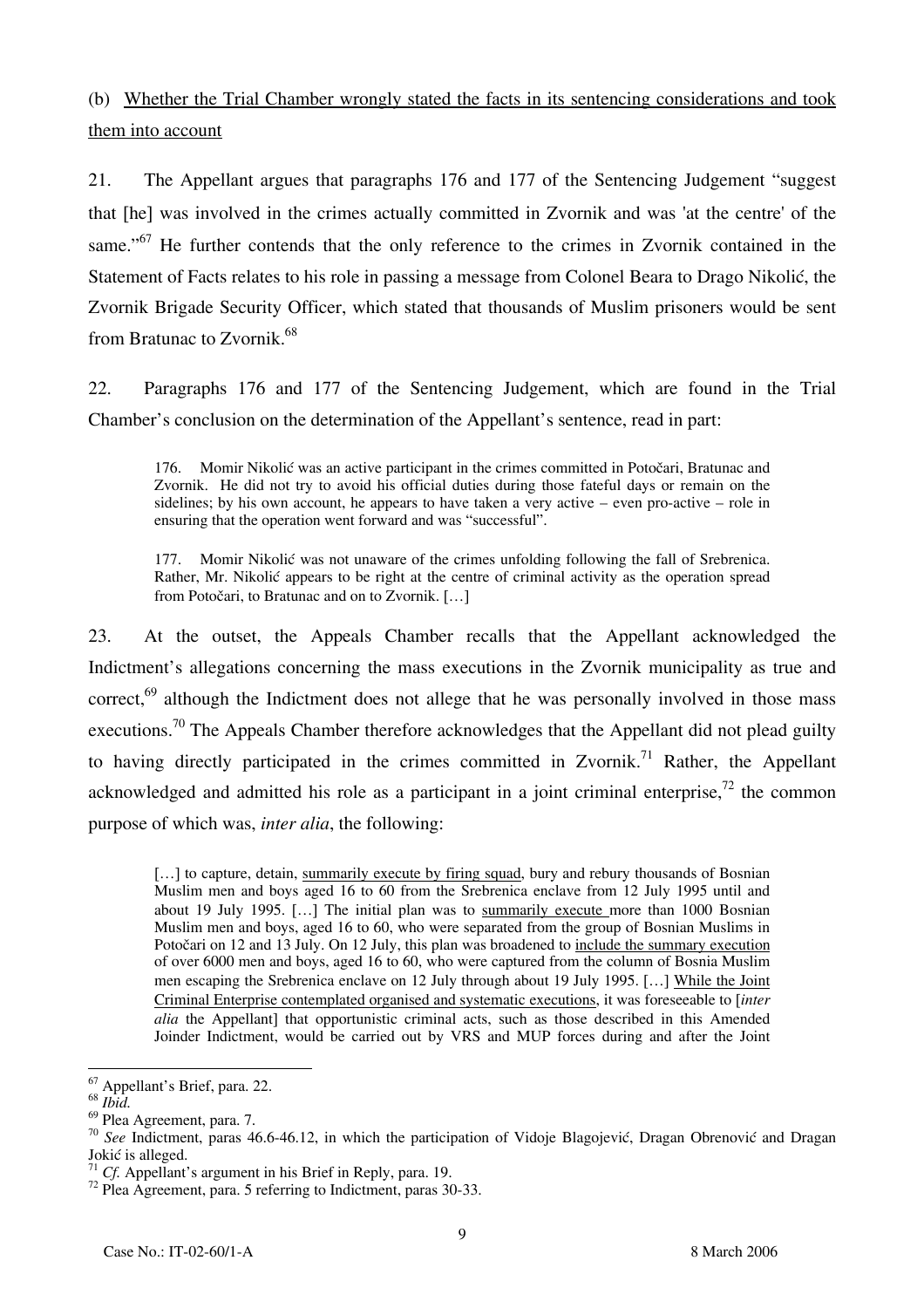Criminal Enterprise. […] The implementation of this Joint Criminal Enterprise resulted in the summary execution of approximately 7000 Bosnian Muslim men and boys from the Srebrenica enclave.

The common purpose of the joint criminal enterprise included the organised and systematic execution of the Muslim men and boys trying to escape from the Srebrenica enclave and was not limited to mass executions in certain municipalities.

24. It cannot be inferred from the Trial Chamber's statement in paragraph 176 of the Sentencing Judgement that the Appellant was directly involved in the crimes committed in Zvornik. In paragraph 176 of the Sentencing Judgement, the Trial Chamber did not purport to determine in which municipality the Appellant actually participated in the crimes. Rather, the Trial Chamber emphasised the fact that through his participation in the furtherance of the common purpose of the joint criminal enterprise the Appellant actively ensured the success of the operation that followed the fall of Srebrenica: the Trial Chamber characterised his participation not only as active but as "very active – even pro-active".<sup>74</sup>

25. Furthermore, the Trial Chamber did not make a finding in paragraph 177 of the Sentencing Judgement to the effect that the Appellant was at the centre of the crimes in Zvornik. Rather, the Trial Chamber found that the Appellant appeared to have been at the centre of criminal activity as the operation *spread* from Potočari, to Bratunac and on to Zvornik. It cannot be inferred from this that the Appellant was in any way, other than his participation in the joint criminal enterprise, involved in the crimes actually committed in Zvornik. Moreover, the Appeals Chamber considers that the facts contained in paragraph 177 of the Sentencing Judgement support the Trial Chamber's finding. These facts include his presence at the Hotel Fontana, his knowledge of the plan to deport Muslim women and children to Muslim held territory and to separate, detain, and ultimately kill the Muslim men, his lack of objection to this plan, his recommendation of possible detention and execution sites, and his presence in Potočari where the separation of men from their families took place.

26. The Trial Chamber therefore did not erroneously state the facts concerning the Appellant's involvement in the events in Zvornik. This part of the ground of appeal is accordingly dismissed.

### 2. The meetings at the Hotel Fontana

27. The Appellant argues that the Trial Chamber erred in holding that "[he] was present at the Hotel Fontana during the three meetings in which the fate of the Muslim population was discussed

 $\overline{a}$ <sup>73</sup> Indictment, para. 30 (emphasis added).

<sup>74</sup> Sentencing Judgement, para. 176.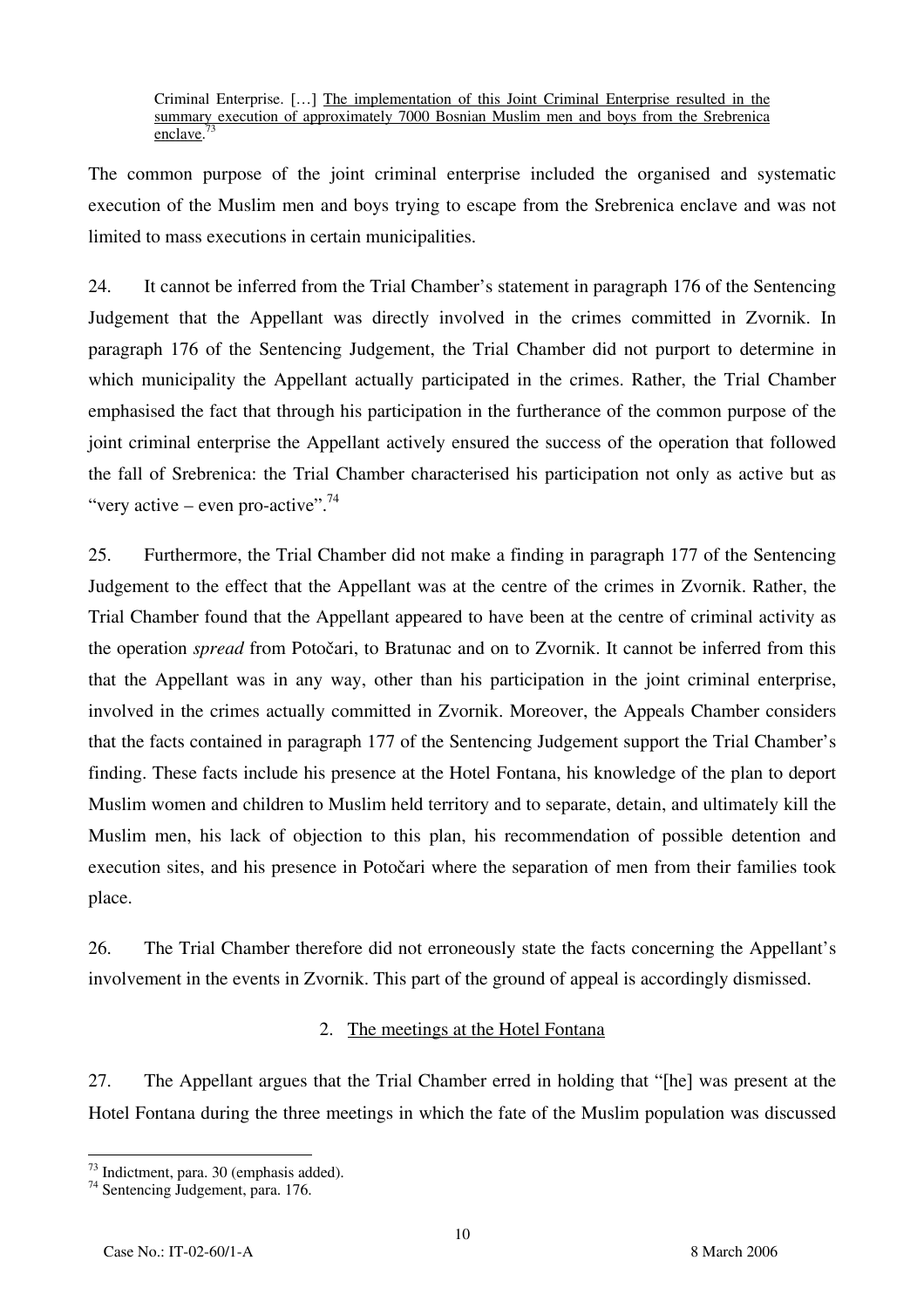and decided."<sup>75</sup> He argues that this statement is contrary to the Statement of Facts since it implies that he was present at the three meetings in question.<sup>76</sup> In his view, the Trial Chamber failed to differentiate between the three meetings.<sup>77</sup> In particular he argues that (1) he only attended two meetings and not three,<sup>78</sup> (2) "it is plain" that the fate of the Muslim population was not decided and discussed at these meetings since the Dutch Battalion representatives were present, and (3) it was only after the third meeting that he was told to coordinate the transportation of the Muslim inhabitants and the separation of the able-bodied Muslim men.<sup>79</sup> The Prosecution acknowledges that the Appellant was not present at the third meeting, but argues that the Trial Chamber's findings are consistent with this fact. $80$ 

#### 28. The Appeals Chamber recalls paragraph 177 of the Sentencing Judgement, which reads:

Momir Nikolić was not unaware of the crimes unfolding following the fall of Srebrenica. Rather, Mr. Nikolić appears to be right at the centre of criminal activity as the operation spread from Potočari, to Bratunac and on to Zvornik. Momir Nikolić was present at the Hotel Fontana during the three meetings in which the fate of the Muslim population was discussed and decided. He did not raise any objections to what he was told was the plan: to deport Muslim women and children to Muslim held territory, and to separate, detain, and ultimately kill the Muslim men. Rather than resist, Momir Nikolić recommended possible detention and execution sites. On 12 July 1995, Momir Nikolić was in Potočari – he saw with his own eyes the separation of men from their families; he heard the cries of children as they saw their fathers taken away; he saw the fear in the eyes of the women pushed on to buses as they knew that the fate of their fathers, husbands and sons was beyond their control. He has described himself as the co-ordinator of various units operating in Potočari, but he did nothing to stop the beatings, the humiliation, the separations or the killings.<sup>81</sup>

29. In contrast to the Appellant's assertion,  $82$  the Trial Chamber did not state that the Appellant attended all three meetings at the Hotel Fontana. Rather, it found that he was present at the Hotel Fontana at the time the meetings were held.<sup>83</sup> This finding was correct. According to the Statement of Facts, the Appellant attended two of the three meetings at the Hotel Fontana on 11 July 1995.<sup>84</sup> Prior to the third meeting, he met with two persons outside the Hotel Fontana.<sup>85</sup> He waited nearby the Hotel until the conclusion of the third meeting and then met with a person outside the Hotel.<sup>86</sup>

 $\overline{a}$  $\frac{75}{10}$  Sentencing Judgement, para. 177 referred to in Appellant's Brief, para. 23.

<sup>76</sup> Appellant's Brief, para. 24.

<sup>77</sup> Brief in Reply, para. 20.

<sup>78</sup> Appellant's Brief, para. 25 referring to Statement of Facts, para. 3; Brief in Reply, para. 20.

 $79$  Appellant's Brief, para. 25 citing Statement of Facts, para. 5.

<sup>80</sup> Respondent's Brief, paras 81-84.

<sup>&</sup>lt;sup>81</sup> Sentencing Judgement, para. 177.

 $82$  Appellant's Brief, para. 24. The Appeals Chamber notes that the Prosecution also stated in its Respondent's Brief, para. 82 that "the Chamber stated at para. 177 that Nikolić was present at the three meetings".

 $3$  The Appeals Chamber notes that the French translation of paragraph 177 of the Sentencing Judgement reads "a assisté aux trois réunions à l'hôtel Fontana". The French text seemingly implies that the Appellant was a participant in the meetings which is contrary to the English text. However, the Appeals Chamber recalls that the English version of the Sentencing Judgement is the authoritative text. 84 Statement of Facts, para. 3.

<sup>85</sup> *Ibid.*, para. 4.

<sup>86</sup> *Ibid.*, para. 5.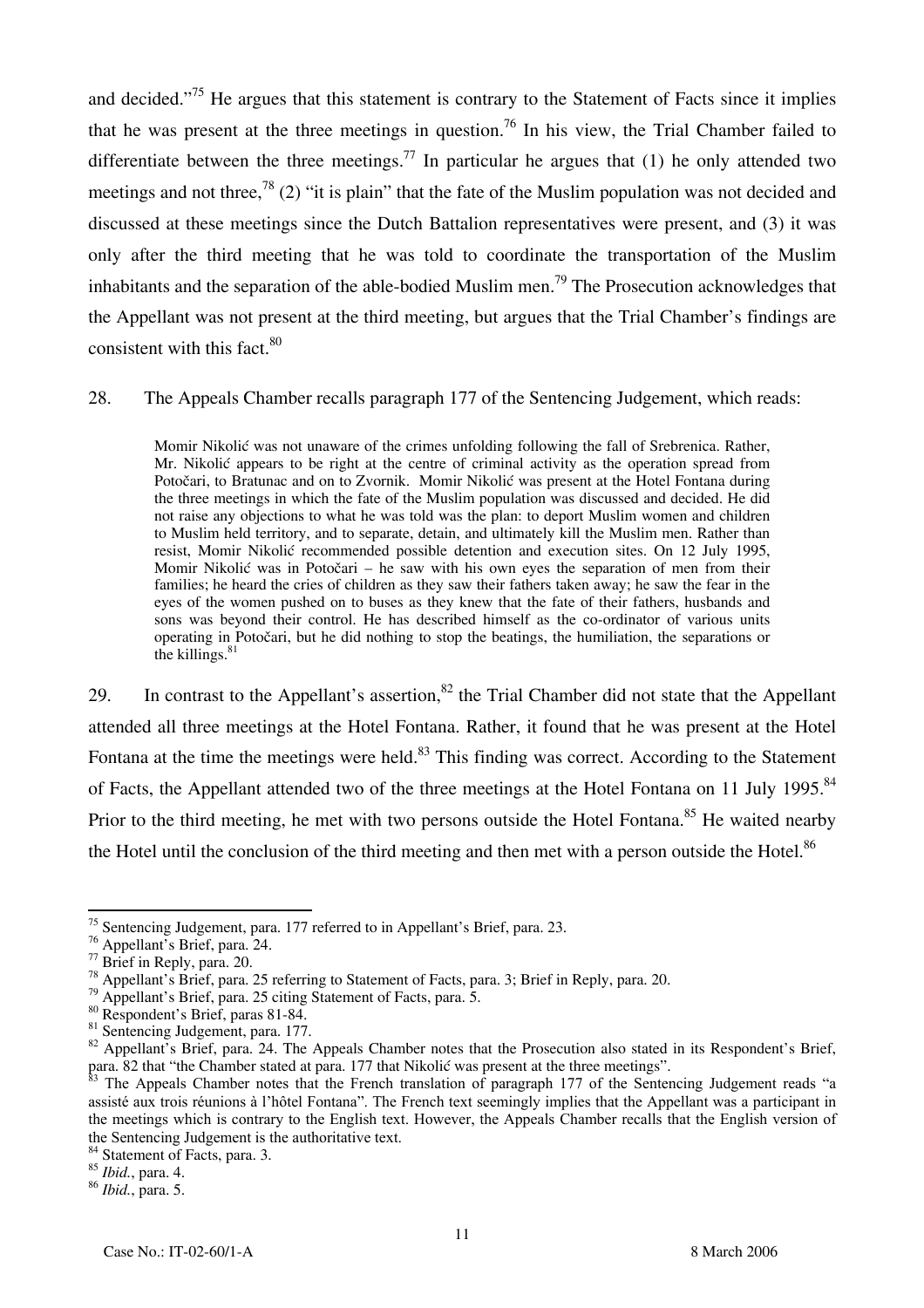30. With respect to the Appellant's argument that the fate of the Muslim population was not discussed and decided at these meetings, the Appeals Chamber does not find the Trial Chamber's approach erroneous. The Appellant acknowledged that "[d]uring the meetings at the Hotel Fontana from the evening of 11 July to the early morning of 12 July 1995, the plan to transport the civilian refugee population from Potočari was developed"<sup>87</sup> and that Ratko Mladić warned the Bosnian Muslim representatives in the second meeting that their people could either "survive or disappear".<sup>88</sup> Furthermore, during the third meeting at the Hotel Fontana, Ratko Mladić explained that he would supervise the "evacuation" of refugees from Potočari and that he wanted to see all military-aged Bosnian Muslim men so that "they could be screened as possible war criminals".<sup>89</sup> Moreover, the Appellant acknowledged that it was also at the Hotel Fontana that he learned of the decision that "thousands of Muslim women and children would be transported out of Potočari toward Muslim-held territory near Kladanj and that the able-bodied Muslim men within the crowd of Muslim civilians would be separated from the crowd, detained temporarily in Bratunac, and killed shortly thereafter.<sup>"90</sup> It was again at the Hotel Fontana that he was told "to coordinate the transportation of all the women and children and the separation of the able-bodied Muslim men."<sup>91</sup> In stating that "Momir Nikolić was present at the Hotel Fontana during the three meetings in which the fate of the Muslim population was discussed and decided",  $92$  the Trial Chamber highlighted the fact that the Appellant was present at the very place where the Bosnian Serb leadership convened and where the decision regarding the fate of the Muslim population was conveyed to the Appellant. The Appellant has failed to demonstrate that the Trial Chamber committed an error in this respect.

31. Furthermore, the Appeals Chamber sees no contradiction between the Appellant's claim that it was only after the third meeting that he received his orders<sup>93</sup> and the Trial Chamber's statement that "[he] was present at the Hotel Fontana during the three meetings in which the fate of the Muslim population was discussed and decided."<sup>94</sup> The Appellant in general argues that at the time of the third meeting "[he] was outside the Hotel Fontana and was not privy to whatever was discussed inside."<sup>95</sup> However, the Trial Chamber did not make a statement to the contrary. As noted above, it did correctly state that he was present at the Hotel during the three meetings,  $96$  and it did not state that he attended the third meeting, nor that he knew what was discussed during that

<sup>87</sup> Indictment, para. 39; Plea Agreement, para. 7.

<sup>88</sup> *Ibid.*; *see also* Statement of Facts, para. 3.

<sup>89</sup> Indictment, para. 39; Plea Agreement, para. 7.

<sup>90</sup> Statement of Facts, para. 4.

<sup>91</sup> *Ibid.*, para. 5.

<sup>92</sup> Sentencing Judgement, para. 177.

<sup>93</sup> Appellant's Brief, para. 25.

<sup>&</sup>lt;sup>94</sup> Sentencing Judgement, para. 177 referred to in Appellant's Brief, para. 23.

<sup>&</sup>lt;sup>95</sup> Appellant's Brief, para. 26.

<sup>&</sup>lt;sup>96</sup> Sentencing Judgement, para. 177.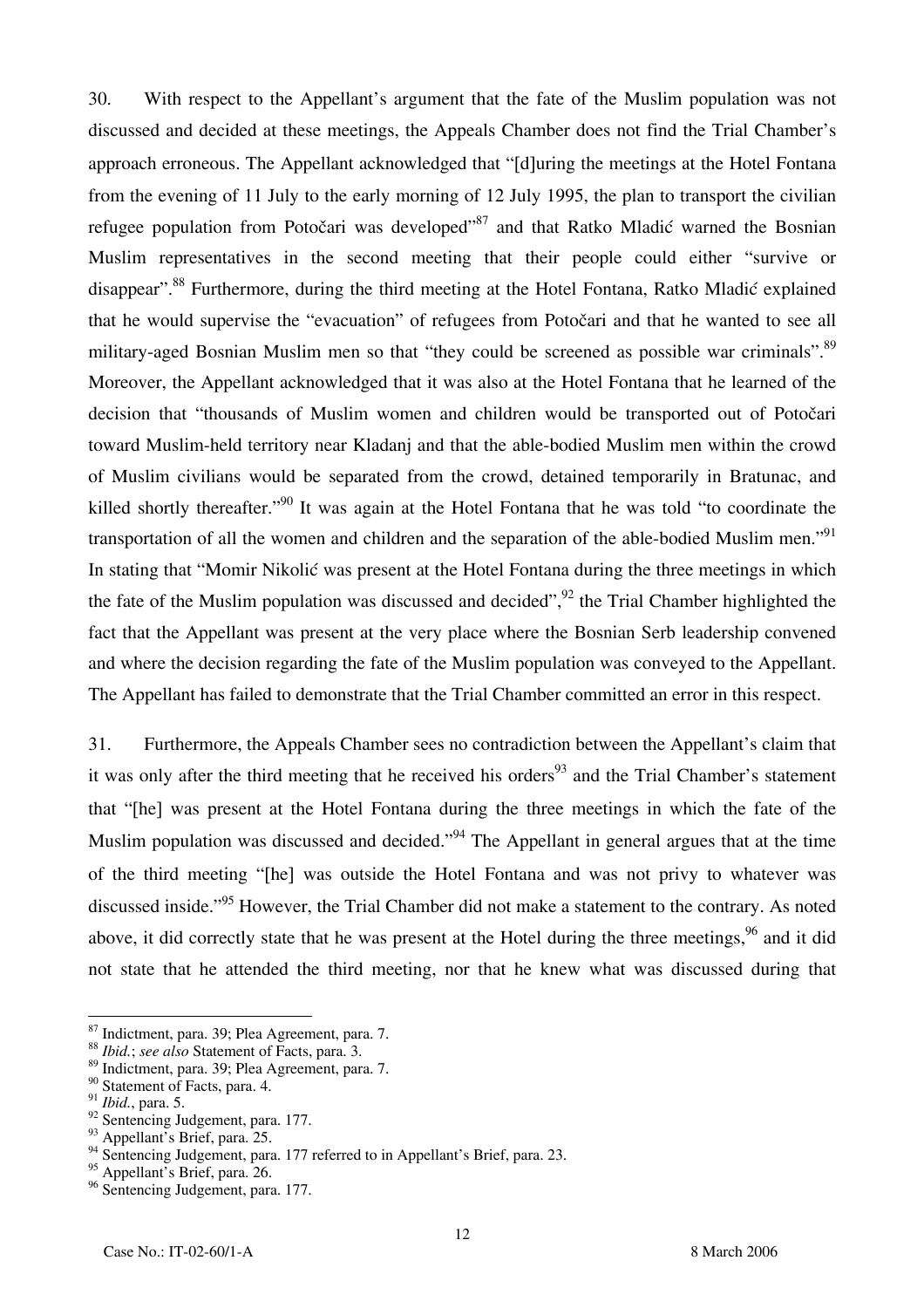meeting. In fact, it is clear from the very next sentence in paragraph 177 of the Sentencing Judgement that he did not participate in deciding on the plan since the Trial Chamber expressly stated that he was *told* of the plan.<sup>97</sup>

32. For the foregoing reasons, this part of the present ground of appeal is dismissed.

### 3. Overstatement of Appellant's rank

33. The Appellant contends that the Trial Chamber overstated his rank as Captain First Class when he was simply a Captain.<sup>98</sup> He argues that the Trial Chamber specifically took into account the Appellant's position of authority as a significant factor in determining the gravity of the offence and that it is "in fact, impossible to say without speculation, what effect giving the Appellant an elevated rank may have had on its assessment of the gravity of the offence."<sup>99</sup>

34. The Appeals Chamber notes that the Appellant made a correction to paragraphs 9 and 10 of the Indictment in his Statement of Facts to the effect that "Captain First Class" should be replaced by "Captain".<sup>100</sup> The Trial Chamber nevertheless introduced the Appellant in the second paragraph of its Sentencing Judgement as Captain First Class in the VRS.<sup>101</sup>

35. It is clear that the Trial Chamber's misstatement of the Appellant's rank affected neither its consideration of the gravity of the crime nor its consideration of the aggravating circumstances; rather, the Trial Chamber's statement occurred in its introductory remarks on the Appellant. This is an indication that the Trial Chamber did not consider the rank of "Captain First Class", in comparison to the Appellant's rank of "Captain", as a factor aggravating the sentence. The Appeals Chamber finds that, even though the Trial Chamber erroneously stated his rank in the introductory part of the Sentencing Judgement, the Appellant has failed to demonstrate how this influenced the Trial Chamber in its sentencing considerations.

36. For the foregoing reasons, grounds of appeal 1, 1A and 1B are dismissed.

<sup>&</sup>lt;sup>97</sup> *Ibid.*: "Momir Nikolić was present at the Hotel Fontana during the three meetings in which the fate of the Muslim population was discussed and decided. He did not raise any objections to what *he was told was the plan*: to deport Muslim women and children to Muslim held territory, and to separate, detain, and ultimately kill the Muslim men. Rather than resist, Momir Nikolić recommended possible detention and execution sites." (Emphasis added).

<sup>&</sup>lt;sup>98</sup> Appellant's Brief, paras 27-28.

 $^{99}$  Brief in Reply, para. 16.<br> $^{100}$  Statement of Facts, para. 15 *ad finem*.

<sup>&</sup>lt;sup>101</sup> Sentencing Judgement, para. 2.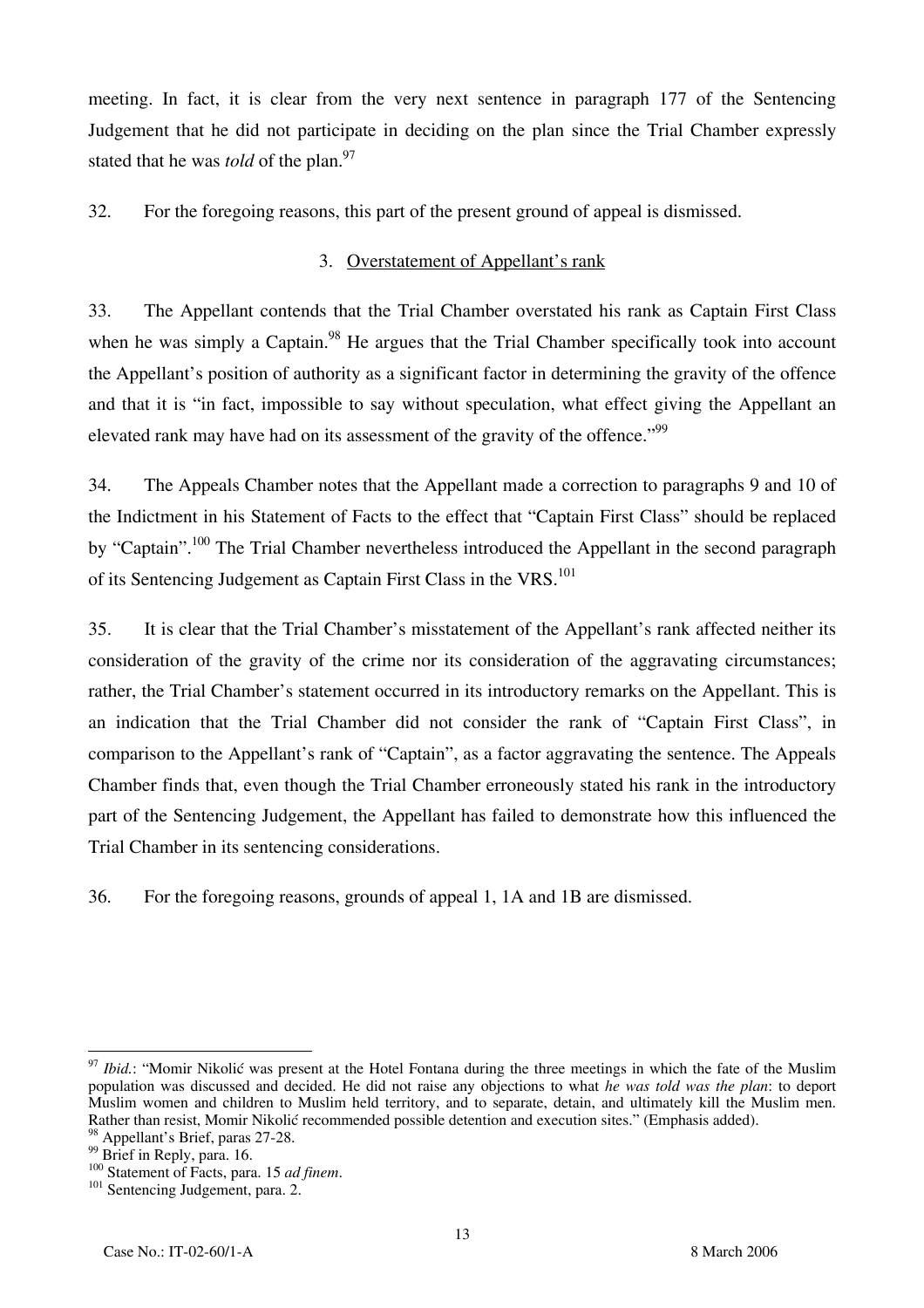# **IV. SECOND AND TWELFTH GROUND OF APPEAL: CONSISTENCY OF SENTENCING PRACTICE**

37. In his second and twelfth ground of appeal, the Appellant asserts that the Trial Chamber erred when it imposed a sentence of 27 years' imprisonment on him since this sentence is inconsistent with the sentences imposed in other cases with "not dissimilar backgrounds".<sup>102</sup> The Appellant draws the Appeals Chamber's attention to the cases of Radislav Krstić, Dragan Obrenović, Vidoje Blagojević, and Dario Kordić.<sup>103</sup> In the view of the Appellant his sentence is "manifestly excessive"<sup>104</sup> and he submits that if his sentence is not reduced he will be "left with a grave sense of injustice" when comparing his sentence to defendants similarly situated.<sup>105</sup> The Prosecution generally acknowledges that the *Krstić, Obrenović*, and *Blagojević* cases are related to the crimes committed in the aftermath of the fall of the Srebrenica enclave and that the disparity in the range of sentences may warrant review by the Appeals Chamber.<sup>106</sup> A comparison with the sentence in the *Kordić* case, however, is, in the view of the Prosecution, of limited assistance as the facts of that case are not related to the events at Srebrenica and therefore the case is not comparable to the case at hand. $107$ 

# **A. The law on the comparability of sentences and the consistency of sentencing practice**

38. The Appeals Chamber recalls that "[a] previous decision on sentence may indeed provide guidance if it relates to the same offence and was committed in substantially similar circumstances".108 However, the Appeals Chamber also reiterates that "while [it] does not discount the assistance that may be drawn from previous decisions rendered, it also concludes that this may be limited."<sup>109</sup> The reason for this limitation is that, when comparing a case to the same offence committed in substantially similar circumstances, the Trial Chamber still has an overriding obligation to tailor a penalty to fit the gravity of the crime and the individual circumstances of the accused, which include the consideration of both aggravating and mitigating circumstances.<sup>110</sup>

<sup>&</sup>lt;sup>102</sup> Appellant's Brief, para. 5(b).

<sup>&</sup>lt;sup>103</sup> *Ibid.*, paras 13-14. <sup>104</sup> Brief in Reply, para. 3; *see also* Notice of Appeal, para. 12; AT. 44.

 $^{105}_{106}$  Brief in Reply, para. 11.<br> $^{106}_{106}$  Respondent's Brief, paras 39, 45, 50, respectively.

<sup>106</sup> Respondent's Brief, paras 39, 45, 50, respectively. <sup>107</sup> *Ibid.*, paras 53-54. <sup>108</sup> *Furund'jia* Appeal Judgement, para. 250; *Čelebići* Appeal Judgement, para. 720.

<sup>109</sup> *Čelebići* Appeal Judgement, para. 721.

<sup>110</sup> *Ibid.*, para. 717. *See also* para. 719: "[T]he Appeals Chamber notes that as a general principle such comparison is often of limited assistance. While it does not disagree with a contention that it is to be expected that two accused convicted of similar crimes in similar circumstances should not in practice receive very different sentences, often the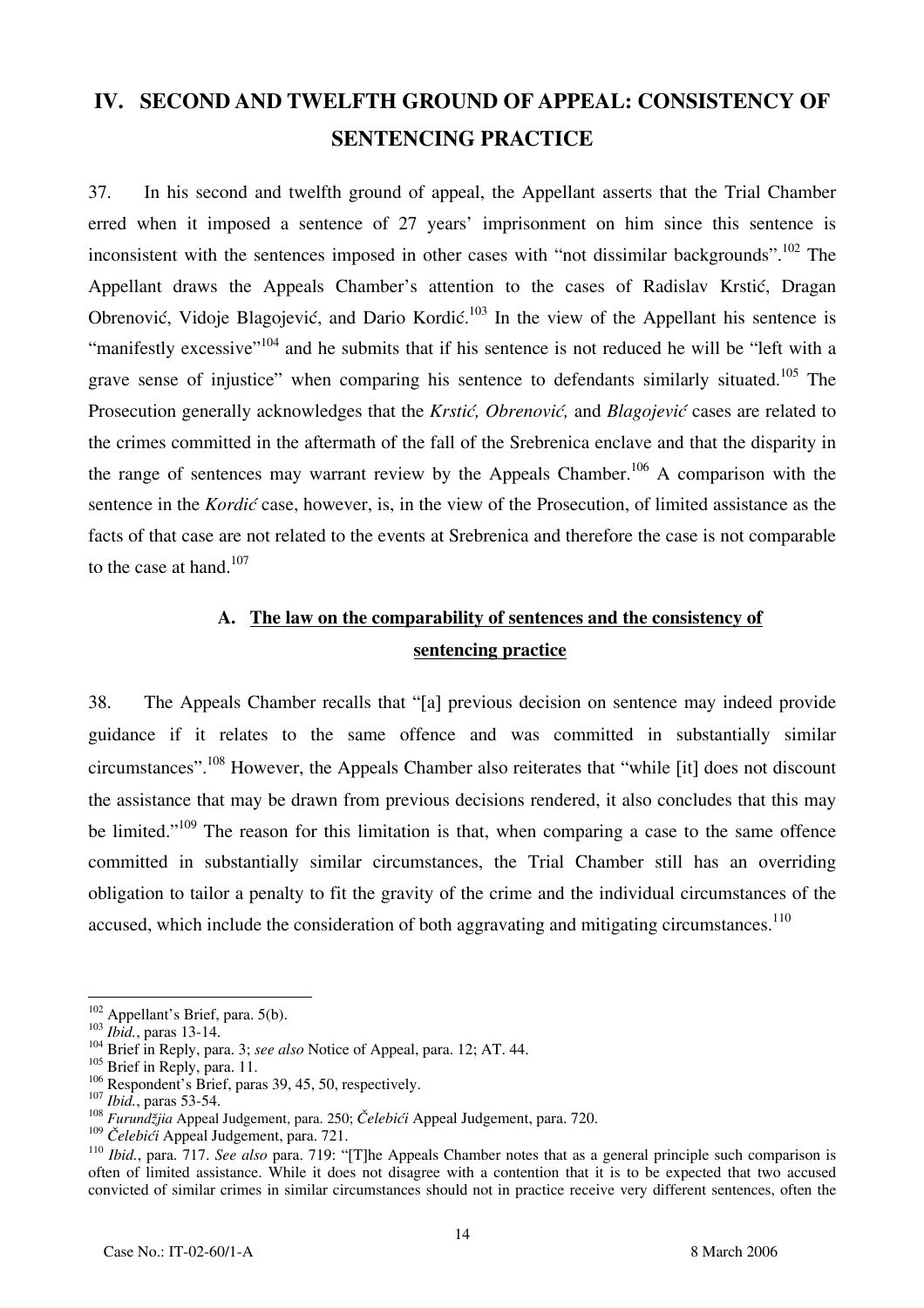39. With respect to the issue of the excessiveness of a sentence, the Appeals Chamber, as noted by the Trial Chamber in the present case,111 held in the *Jelisić* case that

a sentence should not be capricious or excessive, and that, in principle, it may be thought to be capricious or excessive if it is out of reasonable proportion with a line of sentences passed in similar circumstances for the same offences. Where there is such disparity, the Appeals Chamber may infer that there was disregard of the standard criteria by which sentence should be assessed, as prescribed by the Statute and set out in the Rules.<sup>112</sup>

#### **B. The cases related to the crimes committed after the fall of Srebrenica**

#### 1. The case of Dragan Obrenović

40. The Appellant submits that Dragan Obrenovic pleaded guilty to the same count of persecutions in the Indictment as did the Appellant, but was only sentenced to 17 years' imprisonment.<sup>113</sup> He asserts that Dragan Obrenović was of a higher rank and a career officer, and was the acting commander of the Zvornik Brigade during the two days when many of the executions took place in the Zvornik municipality.<sup>114</sup> The Appellant submits that he, in contrast, was only a reserve officer and not a commanding officer, <sup>115</sup> and had no subordinates.<sup>116</sup> The Appellant argues that their cases are in many respects comparable as Dragan Obrenović had also co-operated substantially with the Prosecution and had mitigating circumstances "not dissimilar" to those of the Appellant. $117$ 

41. At the outset, the Appeals Chamber notes that the Appellant and Dragan Obrenovic were jointly indicted, and convicted and sentenced by the same Trial Chamber in judgements rendered on 2 and 10 December 2003 respectively. Therefore, the Trial Chamber was in the best position to assess the similarities and differences between the cases and to individualise the penalties of each accused.

42. The guilty pleas of the Appellant and Dragan Obrenovic only partially encompassed the same crimes. The Appellant, when pleading guilty to Count 5 of the Indictment, specifically acknowledged and admitted his conduct related to the opportunistic killings in Potočari and Bratunac mentioned in paragraphs 43-45 of the Indictment, all the organised mass executions listed in paragraphs 46.1-46.12 of the Indictment, and the opportunistic killings that occurred in the

differences are more significant than the similarities, and the mitigating and aggravating factors dictate different results."

<sup>111</sup> Sentencing Judgement, fn. 195.<br>
<sup>112</sup> *Jelisić* Appeal Judgement, para. 96; confirmed in *Babić* Judgement on Sentencing Appeal, para. 33.<br>
<sup>113</sup> AT. 59. Appellant's Brief, para. 13(b).

 $^{115}$  AT. 47, 59.<br><sup>116</sup> AT. 59.

 $117$  Appellant's Brief, para. 13(b).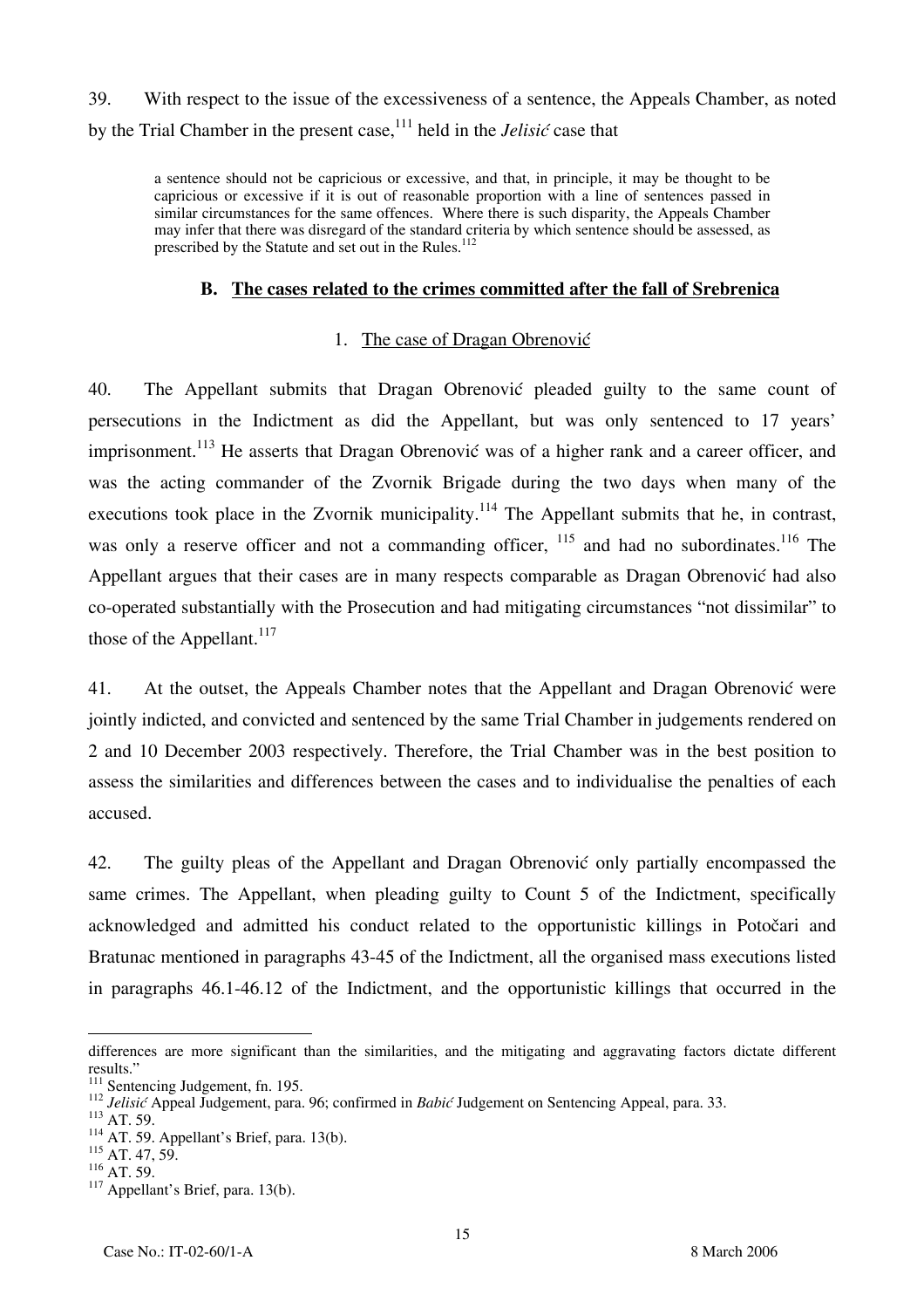Bratunac Brigade Zone listed in paragraphs 47, 47.2-47.5 of the Indictment.<sup>118</sup> Dragan Obrenović, on the other hand, when pleading guilty to Count 5 of the Indictment, acknowledged and admitted his conduct related to the opportunistic killings in Bratunac listed in paragraph 45 of the Indictment, the organised mass executions that occurred in the Zvornik municipality listed in paragraphs 46.6- 46.12 of the Indictment and the opportunistic killings in the Zvornik Brigade Zone listed in paragraphs 47.6-47.8 of the Indictment.<sup>119</sup> However, the Appeals Chamber acknowledges that both sentencing judgements concerned crimes occurring after the fall of Srebrenica, both accused pleaded guilty to being members of, and knowingly participating in, the same joint criminal enterprise,<sup>120</sup> and both accused agreed to plead guilty to Count 5 of the Indictment, that is, to the crime of persecutions on political, racial and religious grounds, a crime against humanity under Article  $5(h)$  of the Statute.<sup>121</sup> The Appeals Chamber therefore concludes that the cases of the Appellant and Dragan Obrenović are in general comparable.

43. In both cases, the Trial Chamber decided that the starting point of the sentencing range was 20 years' imprisonment. However, in the Appellant's case, it decided that the maximum sentence would be life imprisonment, whereas in the *Obrenović* case, it set the maximum at 40 years' imprisonment. This may be explained, as pointed out by the Appellant, $122$  by the fact that the Trial Chamber in the *Obrenović* case had characterised Dragan Obrenović's participation in the commission of the crimes as being foremost one of inaction and a failure to prevent his subordinates from participating in the crimes or the failure to punish them.<sup>123</sup> In contrast thereto, the Trial Chamber in the present case held that the Appellant had an active role in furthering the commission of the crimes and was a "pro-active" participant in them.<sup>124</sup> In any case, it is clear that the Trial Chamber considered the participation of the Appellant and Dragan Obrenović in the crimes to be dissimilar.

44. With respect to the aggravating circumstances, the Trial Chamber in both cases accepted the vulnerability of the victims as an aggravating circumstance.<sup>125</sup> Regarding the position of authority of the accused, the Appeals Chamber notes that Dragan Obrenović, in contrast to the Appellant,

<sup>118</sup> *See* Plea Agreement, para. 5.

<sup>119</sup> *See also Prosecutor v. Dragan Obrenović,* Case No. IT-02-60-PT, Annex "A" to the Joint Motion for Consideration of Plea Agreement between Dragan Obrenović and the Office of the Prosecutor – Plea Agreement, 20 May 2003, ("Obrenović Plea Agreement"), para. 5.

<sup>&</sup>lt;sup>120</sup> Plea Agreement, para. 5; and Obrenović Plea Agreement, para. 5 referring to paragraph 30 of the Indictment. <sup>121</sup> Plea Agreement, para. 5; and Obrenović Plea Agreement, para. 5.

<sup>&</sup>lt;sup>122</sup> Appellant's Brief, para. 13(b): [Obrenović's] responsibility lay largely *in his failure to prevent* his subordinates from participating in the detention, murder and burial of Bosnian Muslim men, being aware of the murder operation taking place." (Emphasis added).<br><sup>123</sup> Obrenović Sentencing Judgement, para. 151; see also ibid., para. 88.

<sup>&</sup>lt;sup>124</sup> Sentencing Judgement, para. 176, see also para. 123, in which the Trial Chamber characterises Momir Nikolić as "active and willing participant".

<sup>&</sup>lt;sup>125</sup> *Ibid.*, paras 137, 139. *Obrenović* Sentencing Judgement, paras 102, 103.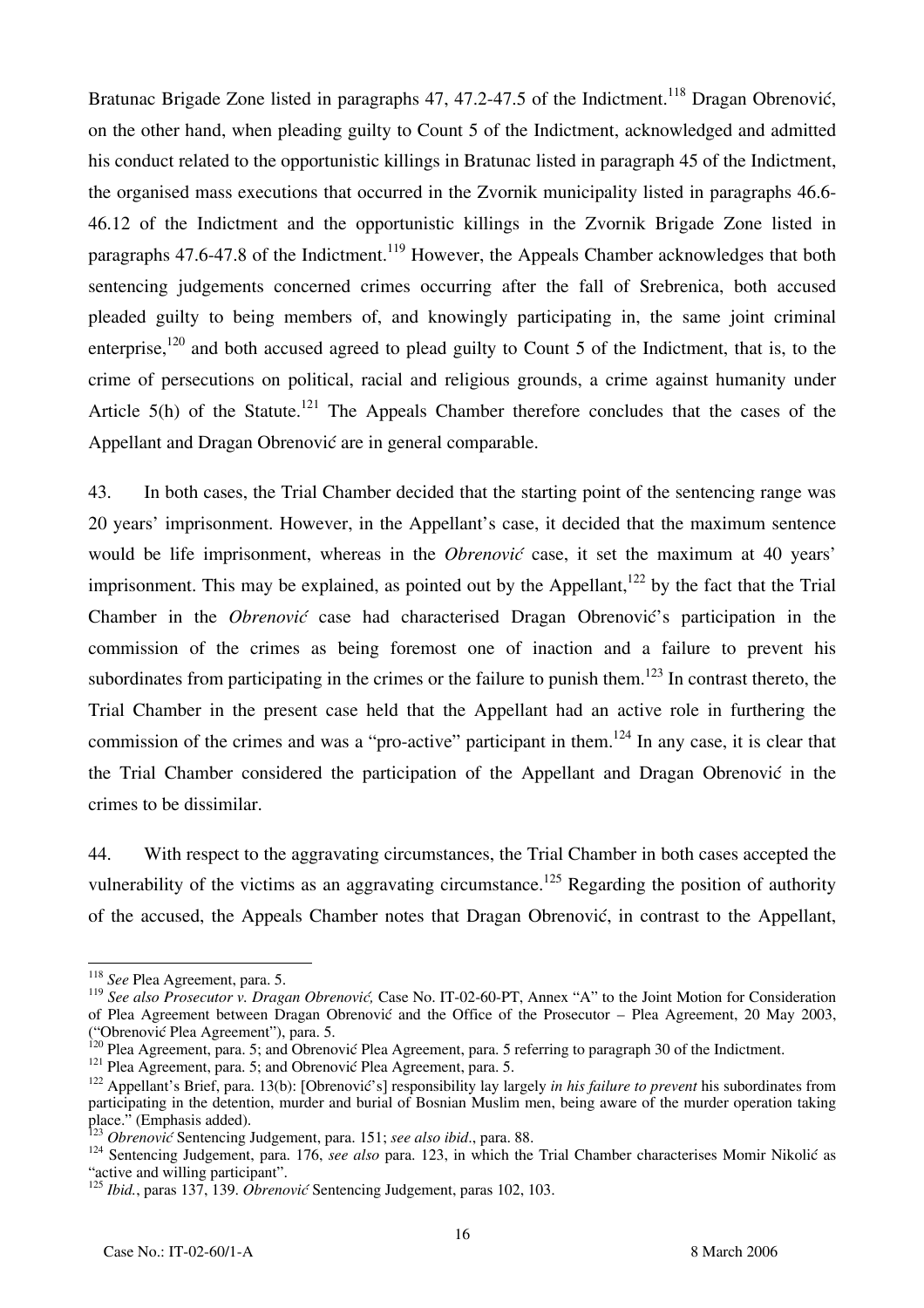additionally pleaded guilty to being responsible under Article 7(3) of the Statute.126 In *Obrenović*, the Trial Chamber found that abuse of authority was part of the crime, and thus should be considered as an aspect of the gravity of the offence; it therefore did not consider it again as an aggravating circumstance.<sup>127</sup> In the Appellant's case, by contrast, it accepted the abuse of his position of authority as an aggravating circumstance.<sup>128</sup>

45. With respect to mitigating circumstances, the Trial Chamber accorded more weight to remorse and co-operation with the Prosecution in Dragan Obrenović's case than in the Appellant's.<sup>129</sup> According to the Trial Chamber, Dragan Obrenović's co-operation with the Prosecution was a significant mitigating circumstance.<sup>130</sup> whereas in the Appellant's case the Trial Chamber had some reservations about the Appellant's credibility which, in its view, undermined the value of such co-operation.<sup>131</sup> Regarding the mitigating circumstance of sincere remorse, the Trial Chamber considered Dragan Obrenović's remorse to be a substantial mitigating factor,  $^{132}$  whereas the Trial Chamber in the Appellant's case decided not to give substantial weight to this factor.<sup>133</sup>

46. The Appeals Chamber also notes that the Trial Chamber in the *Obrenović* case found the character of the accused to be an "important mitigating factor",  $^{134}$  whereas in the Appellant's case, the Trial Chamber found it only to be "a factor in mitigation of sentence."<sup>135</sup> In both cases the Trial Chamber took into account the fact that the accused did not discriminate against anybody prior to the war and that they were respected members of the community.<sup>136</sup> However, in the case of Dragan Obrenović, the Trial Chamber additionally found that "even during the war Dragan Obrenović provided help on [an] ongoing basis to several Muslims whom he previously had not known."<sup>137</sup> Moreover, the Trial Chamber in the *Obrenović* case found the accused's affirmative steps toward rehabilitation to be a factor in mitigation of his sentence,  $^{138}$  but no such finding was made in the Appellant's case.

<sup>&</sup>lt;sup>126</sup> Indictment, para. 29; *Obrenović* Sentencing Judgement, para. 40.<br><sup>127</sup> *Obrenović* Sentencing Judgement, paras 85-87, 99.<br><sup>128</sup> Sentencing Judgement, paras 135, 139.

<sup>&</sup>lt;sup>128</sup> Sentencing Judgement, paras 135, 139.<br><sup>129</sup> Respondent's Brief, para. 42.<br><sup>130</sup> *Obrenović* Sentencing Judgement, para. 129.<br><sup>131</sup> Sentencing Judgement, para. 156. The Appeals Chamber notes that the findings on the A respect to his co-operation is appealed by the Appellant, *see* seventh ground of appeal, *infra,* chapter VIII. The issue at hand, however, is the question of whether the Trial Chamber erred, based on its findings in the respective judgements, in treating similar cases differently.<br><sup>132</sup> Obrenović Sentencing Judgement, para. 121.

<sup>&</sup>lt;sup>133</sup> Sentencing Judgement, para. 161. The Appeals Chamber notes that this has been appealed by the Appellant, *see* eighth ground of appeal, *infra*, chapter IX.

*Obrenović* Sentencing Judgement, para. 134.

<sup>&</sup>lt;sup>135</sup> Sentencing Judgement, para. 164.

<sup>136</sup> *Ibid.*, para. 164; *Obrenović* Sentencing Judgement, para. 134.<br><sup>137</sup> *Obrenović* Sentencing Judgement, para. 134.<br><sup>138</sup> *Ibid.*, para. 146.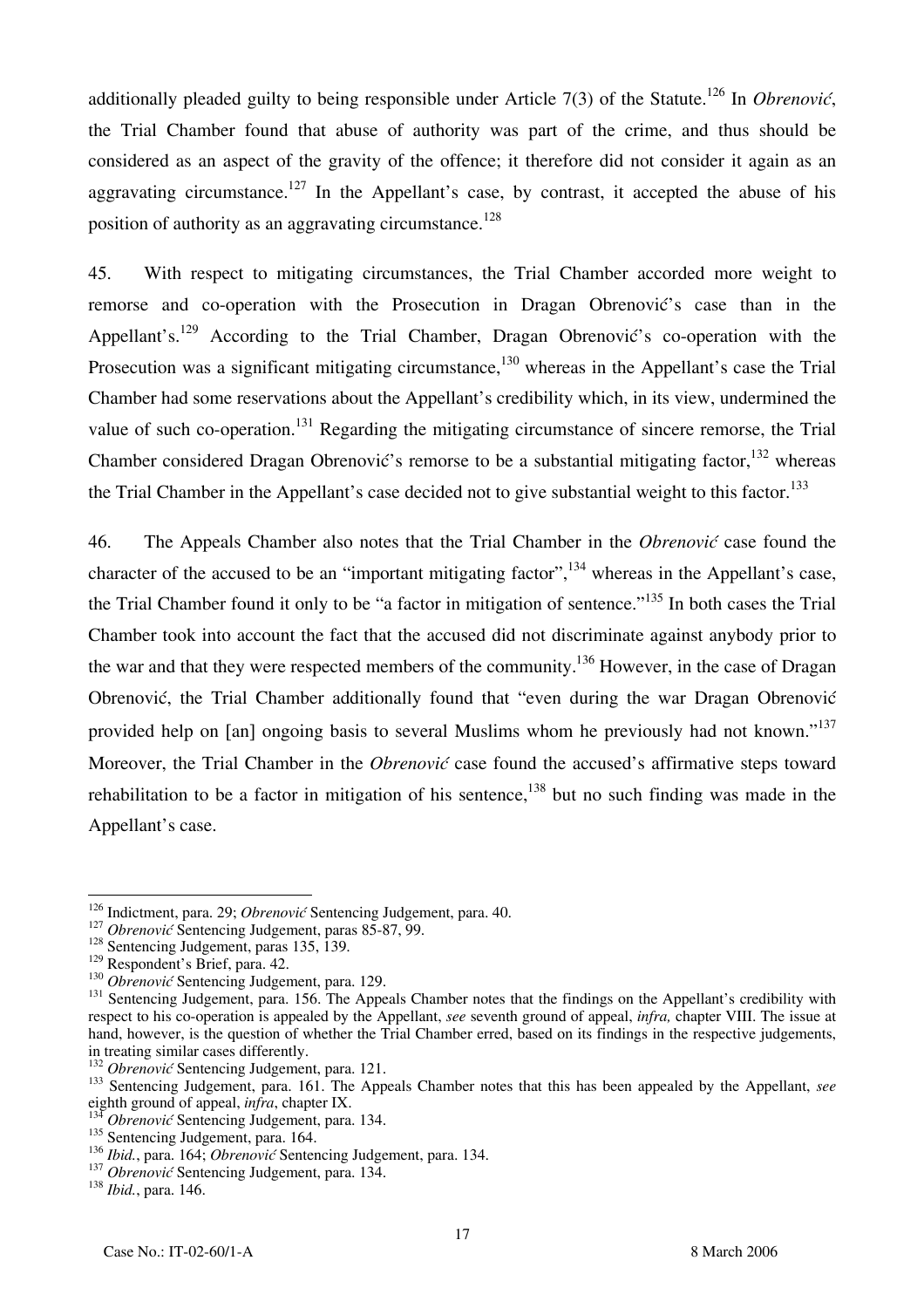47. In conclusion, the Appeals Chamber considers that these cases are comparable with respect to the number and type of crimes, both accused being responsible for persecutions as a crime against humanity in the context of the fall of Srebrenica. As shown above, however, the Trial Chamber established several differences between the two cases, namely, in relation both to the respective level of participation in the commission of the crime and to the factors it took into account in mitigation. When the Trial Chamber finds that the level of participation in the commission of a crime and mitigating factors differ, different penalties are justified. Thus, the Appellant has failed to show that the relationship between his sentence and that of Dragan Obrenović reveals error in the Trial Chamber's Sentencing Judgement in this case.

#### 2. The case of Radislav Krstić

48. The Appellant argues that a reduction of his sentence is warranted when comparing his case to that of Radislav Krstić, who received a sentence of 35 years, 8 years more than the Appellant. He points to the fact that Radislav Krstić was General-Major in the VRS and Commander of the Drina Corps at the time the crimes were committed after the fall of the Srebrenica and that Radislav Krstić was convicted for aiding and abetting genocide and his responsibility for the crimes of murder, persecutions, and extermination. The Appellant submits that he had a considerably lower position of authority than Radislav Krstić and that Radislav Krstić neither pleaded guilty nor substantially cooperated with the Prosecution.<sup>139</sup>

49. The Appeals Chamber considers that the crimes that were committed in the cases of the Appellant and Radislav Krstić may, in general, be comparable since both were found guilty for crimes that occurred in relation to the fall of Srebrenica. However, it is necessary to compare the number and type of crimes and also how the individual participated in the crimes as well as their individual circumstances.

50. Radislav Krstić was originally sentenced to 46 years' imprisonment; the sentence was subsequently reduced to 35 years on appeal. The Sentencing Judgement in the Appellant's case was rendered in between the Trial Judgement and the Appeal Judgement in the *Krstić* case, and the Trial Chamber took the initial sentence of Radislav Krstić into account when considering the sentencing practices of the International Tribunal.<sup>140</sup> In contrast to Radislav Krstić, the Appellant pleaded guilty to committing the crimes through his participation in a joint criminal enterprise.<sup>141</sup> underlined by the Trial Chamber's finding that the Appellant's role was active and that he was not merely

 $\overline{\phantom{a}}$ 

<sup>&</sup>lt;sup>139</sup> Appellant's Brief, para. 13(a).<br><sup>140</sup> Sentencing Judgement, fn. 195.<br><sup>141</sup> Indictment, paras 27, 30.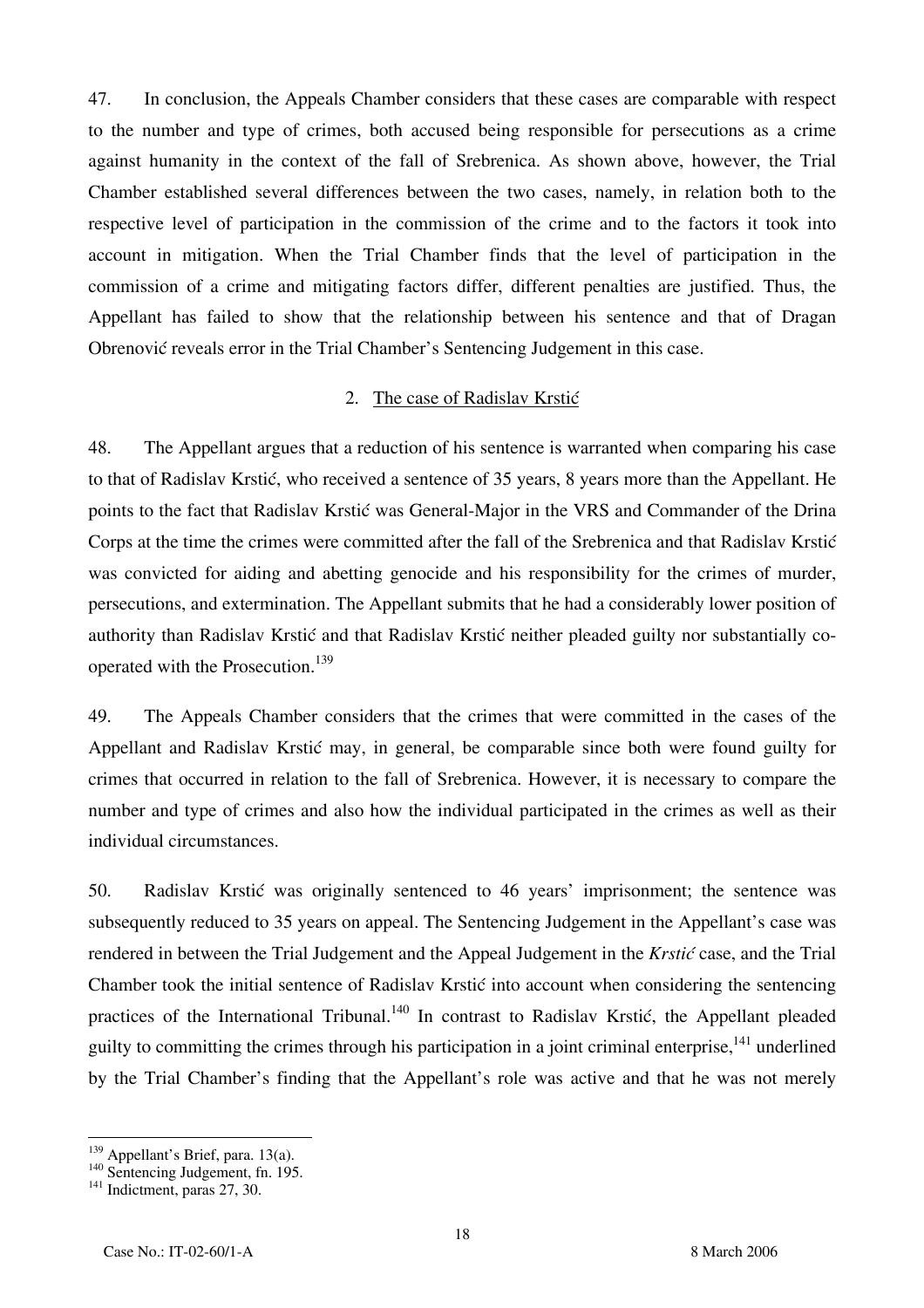following orders.<sup>142</sup> The Trial Chamber moreover found that "by his own account, [Momir Nikolić] appears to have taken a very active – even pro-active – role in ensuring that the operation went forward and was 'successful'"143 and concluded that "[he] was an integral part of the implementation of the plan, in order that the aims of the operation were achieved."<sup>144</sup> Mitigating circumstances were found in both cases, specific to each accused. Whereas Radislav Krstić was given credit for various facts, including a written order to treat Muslims humanely,<sup>145</sup> the Appellant was given credit for accepting his responsibility and pleading guilty, co-operating with the Prosecution, and expressing remorse. The Appeals Chamber finds that the participation of the Appellant compared to that of Radislav Krstić and the relevant mitigating circumstances are not similar. In sum, the Appellant has failed to show that the relationship between his sentence and that of Radislav Krstić reveals error in the Trial Chamber's Sentencing Judgement in his case.

### 3. The case of Vidoje Blagojević

51. The Appeals Chamber notes the Prosecution's argument that Vidoje Blagojević received, from the same Trial Chamber, a sentence of 18 years' imprisonment after a lengthy trial without guilty plea or co-operation with the Prosecution.<sup>146</sup> As the sentence in the case of *Blagojević* is pending appeal and thus has not yet been the object of final consideration, $147$  the Appeals Chamber cannot engage in a comparison between the sentence of Vidoje Blagojević and that of the Appellant.<sup>148</sup>

 $\overline{a}$ <sup>142</sup> Sentencing Judgement, para. 123 citing Statements of Facts, paras 4, 6, 9, 13.<br><sup>143</sup> Sentencing Judgement, para. 176.<br><sup>144</sup> *Ibid.*, para. 178.

<sup>&</sup>lt;sup>144</sup> *Ibid.*, para. 178.<br><sup>145</sup> *Krstić* Appeal Judgement, paras 272-273.

<sup>&</sup>lt;sup>146</sup> Respondent's Brief, paras 46-51; AT. 67-68. The Appeals Chamber also notes the Appellant's submission in this regard, Appellant's Brief, para. 13(c).

<sup>&</sup>lt;sup>147</sup> Both parties in the *Blagojević* case have appealed the Trial Judgement. In particular, the Prosecution alleges in that case in its fourth ground of appeal that "[t]he Trial Chamber erred in imposing a sentence on Blagojević which was, in the circumstances manifestly inadequate and by, *inter alia*, failing to find that Blagojević's superior position was an aggravating factor [...], and taking into account Blagojević's work in de-mining a mitigating factor [...]", *Prosecutor v. Vidoje Blagojević and Dragan Jokić*, Case No. IT-02-60-A, Prosecution's Notice of Appeal, 23 February 2005, para. 15. Vidoje Blagojević also appealed his sentence as his eighth ground of appeal, *Prosecutor v. Vidoje Blagojević and Dragan Jokić*, Case No. IT-02-60-A, Defence of Accused Mr. Vidoje Blagojević Notice of Appeal, public redacted version, 31 May 2005, para. 28.

<sup>&</sup>lt;sup>148</sup> The Appellant recognises that the Appeals Chamber's powers of review to compare his case to the *Blagojević* case is "somewhat restricted" since the Prosecution appealed Vidoje Blagojević's sentence, Brief in Reply, para. 10. He argues, however, that "even if the Appeals Chamber were to increase the sentences imposed by the Trial Chamber, any increases would presumably have to be moderated by a 'double jeopardy' argument, they previously having been sentenced to lower sentences at first instance", Brief in Reply, para. 10(c). The Appeals Chamber fails to see how the argument that the accused cannot be convicted twice for the same conduct (*ne bis in idem*) is related to a decision of the Appeals Chamber to increase the sentence on appeal.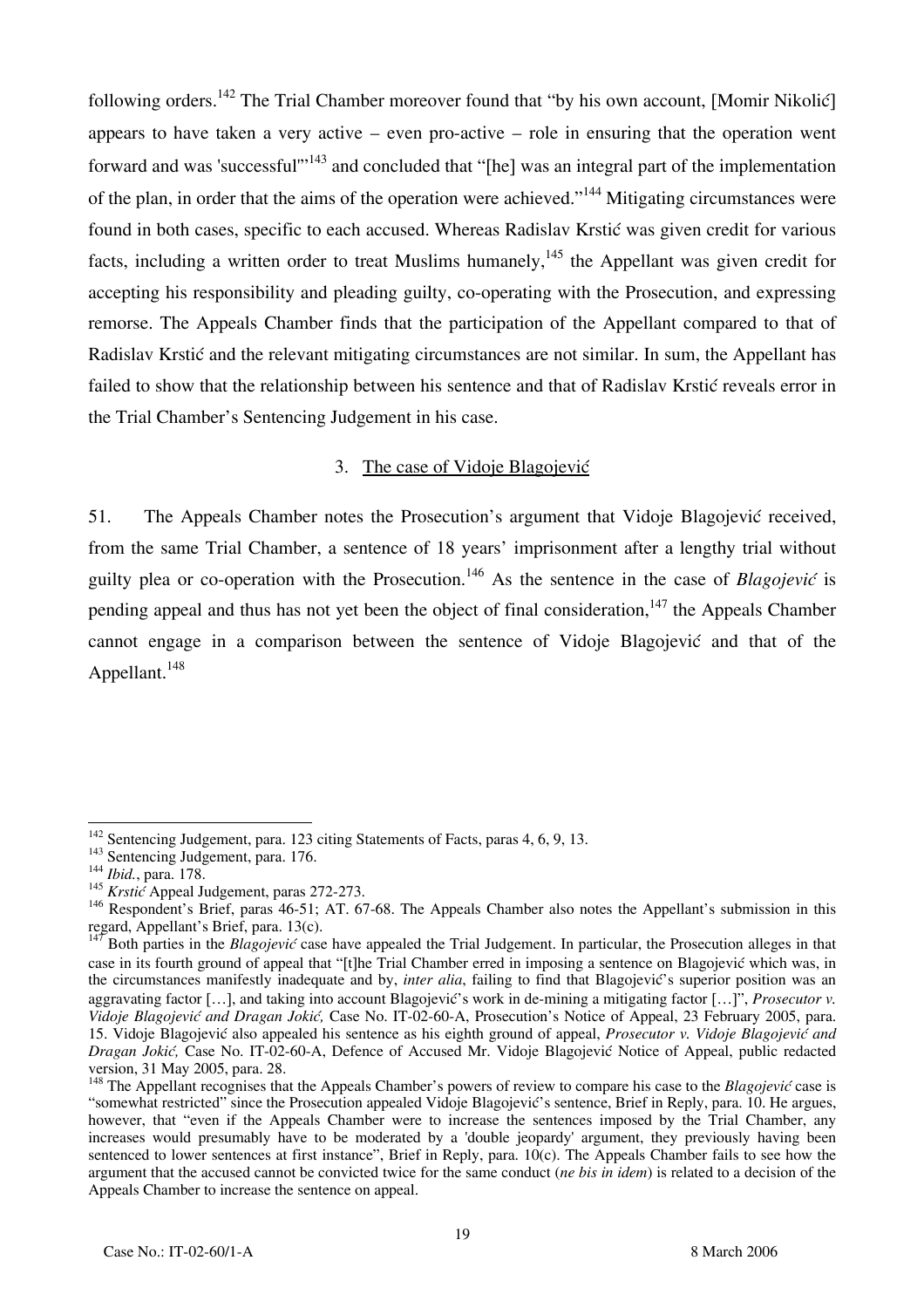#### **C.** The case of Dario Kordić

52. The Appellant submits that the sentence imposed on Dario Kordić is also instructive since the case involved unlawful killings, murders and inhumane acts as a crime against humanity and "persecution" of the Muslim community in Central Bosnia.<sup>149</sup> He acknowledges that "the killings" were not perhaps on the same sheer scale as those in Srebrenica", but notes that Dario Kordić was convicted as a responsible regional politician who planned and instigated these crimes and that the sentence was passed after "a very lengthy trial".<sup>150</sup> He argues further that there was no guilty plea and no co-operation with the Prosecution and that Dario Kordić received a sentence of 25 years' imprisonment, and therefore the 27 year sentence of the Appellant "is manifestly excessive and out of keeping with Tribunal sentencing".<sup>151</sup>

53. As conceded by the Appellant himself, "the killings were not perhaps on the same sheer scale as those in Srebrenica". As Dario Kordić was not convicted for the same offences as those of the Appellant, the Appeals Chamber concludes that the two cases are not comparable.

54. In conclusion, for the foregoing reasons, the Appeals Chamber dismisses grounds of appeal 2 and 12.

 $\overline{\phantom{a}}$ 

<sup>&</sup>lt;sup>149</sup> Appellant's Brief, para 14.

<sup>150</sup> *Ibid*. <sup>151</sup> *Ibid.*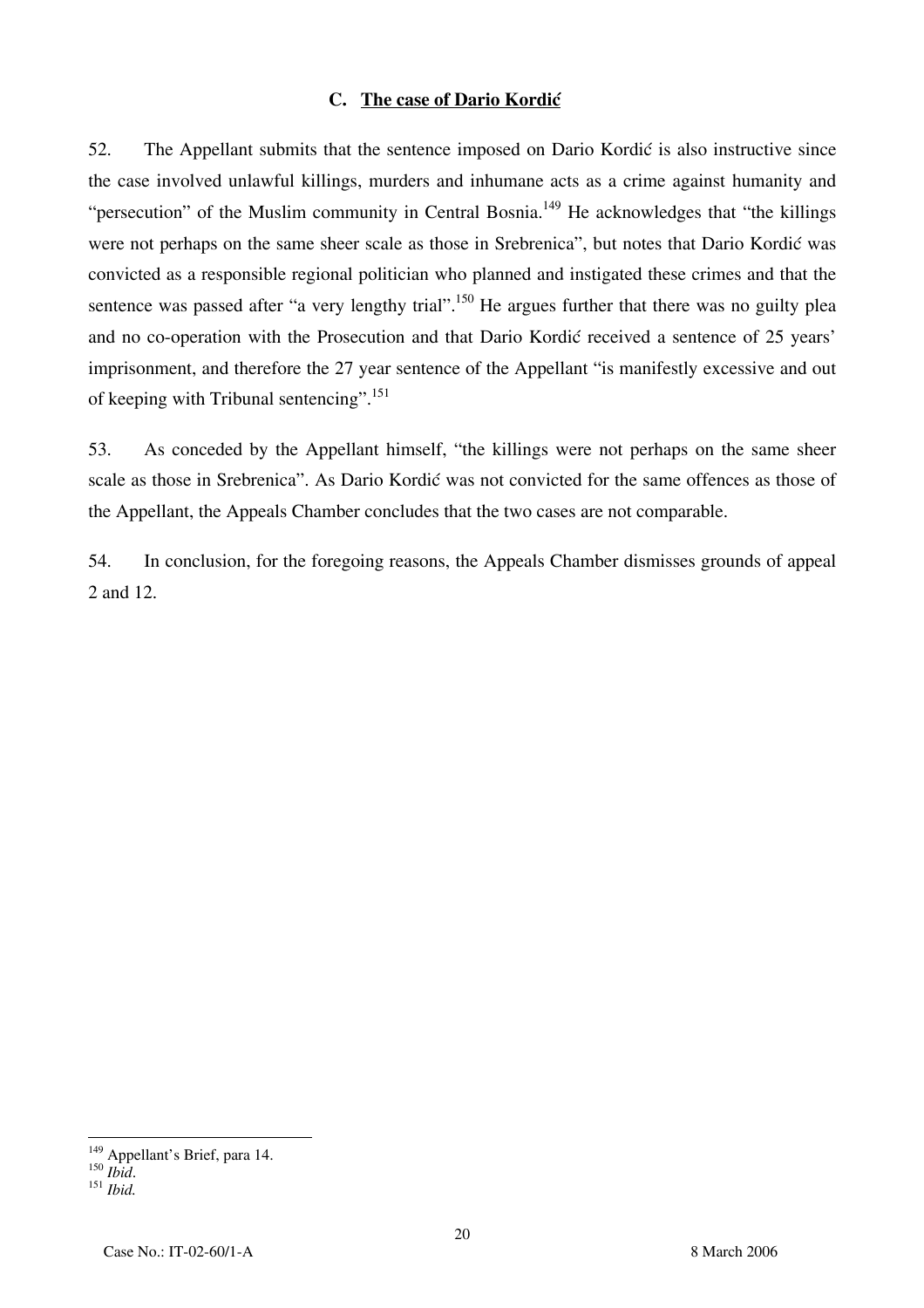# **V. THIRD AND FOURTH GROUND OF APPEAL: GRAVITY OF THE OFFENCE AND AGGRAVATING CIRCUMSTANCES**

# **A. Alleged insufficient credit for the fact that the Appellant did not order, plan, or instigate the crimes**

55. The Appellant submits that, when considering the gravity of the offence, "the Trial Chamber gave him insufficient credit for the fact that [he] did not order, plan or in any way instigate the killings at Srebrenica nor actually kill anyone himself."<sup>152</sup> He acknowledges that he was convicted for his involvement in a joint criminal enterprise but argues that the Trial Chamber "wrongly exercised its discretion in relation to the weight to be given to his specific role in the 'joint enterprise'."<sup>153</sup> He argues that this "may have been part of the reason why the Trial Chamber imposed a sentence of 27 years".<sup>154</sup>

56. Contrary to the Appellant's assertion that the Trial Chamber should have given him credit for the fact that he did not order, plan or instigate the crimes, the Appeals Chamber finds that Trial Chambers, when assessing the gravity of the offence, have no obligation to take into account what the accused did *not* do. Here, the Trial Chamber accurately stated what the Appellant *did* do – that is, his mode of liability for the crimes – in determining the gravity of the offence. Moreover, although the Appellant did not order, plan or instigate the crimes, it is noted that, by his own admission, he did have a very significant involvement in the commission of serious crimes. Because of the form and level of his involvement, the fact that the Appellant did not order, plan or instigate these crimes does not in any way diminish the gravity of the crimes for which he admitted guilt and that, therefore, the Appellant failed to show a discernible error on the part of the Trial Chamber. For these reasons, the Appellant's argument is dismissed.

# **B. Whether the Trial Chamber considered some factors twice to aggravate the Appellant's sentence**

57. The Appellant argues that the Trial Chamber considered both his role and the vulnerability of the victims in the gravity of the offence and again as a separate aggravating circumstance.<sup>155</sup> In

 $\overline{\phantom{a}}$ <sup>152</sup> Appellant's Brief, para. 30.

<sup>&</sup>lt;sup>153</sup> Brief in Reply, para. 22.

<sup>154</sup> *Ibid.*

<sup>&</sup>lt;sup>155</sup> Appellant's Brief, paras 33-34 referring to Sentencing Judgement, paras 121, 123, which are part of the Trial Chamber's assessment of the gravity of the offence; and referring to Sentencing Judgement, paras 135, 137, in which the Trial Chamber addressed the aggravating circumstances. *See also* AT. 71-73, in which Defence counsel refers to paragraphs 103, 114, and 124 of the Sentencing Judgement.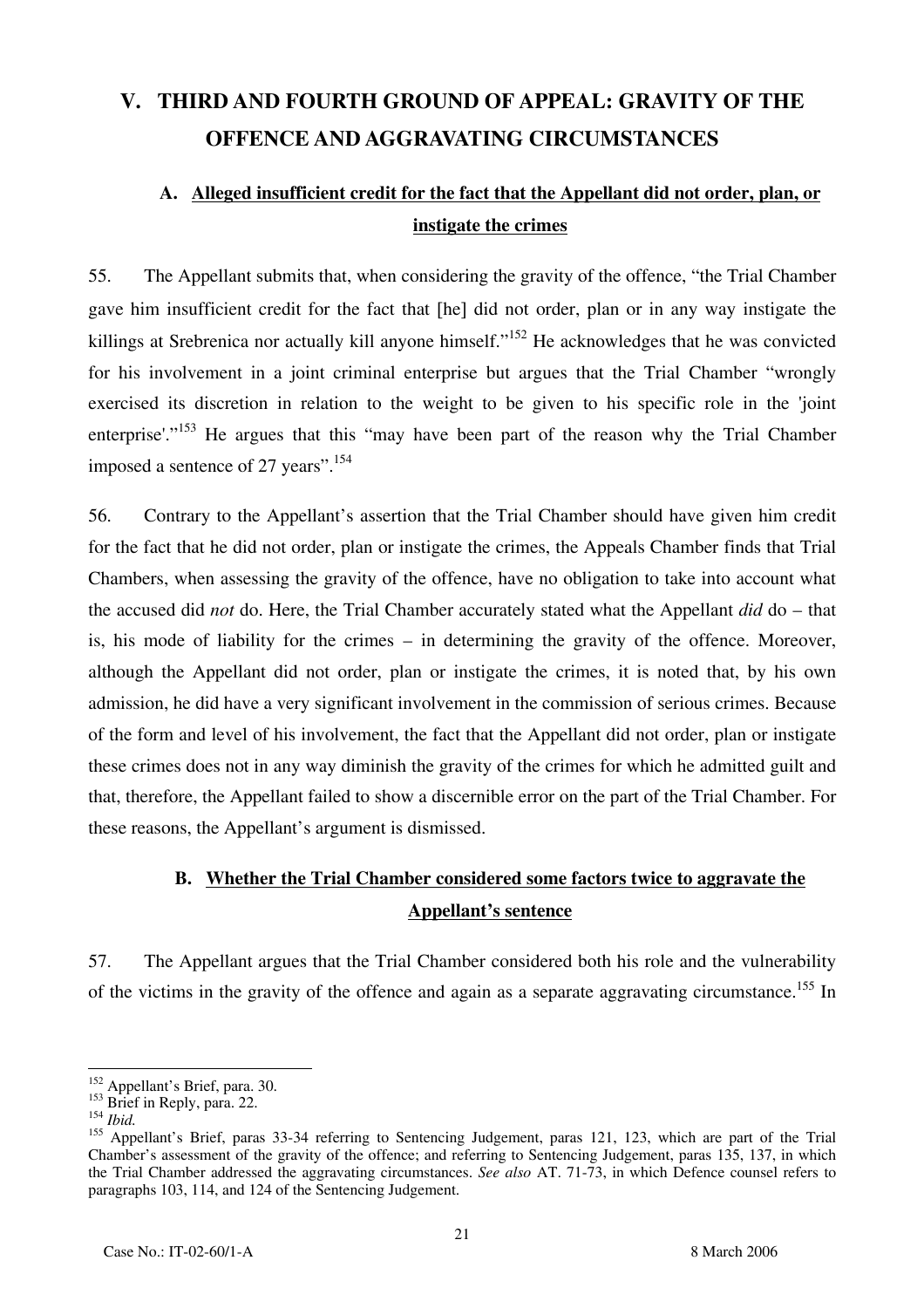the Appellant's view, the Trial Chamber therefore double-counted each of these factors.<sup>156</sup> The Prosecution responds that the Trial Chamber's analysis was consistent with the jurisprudence of the International Tribunal and was not in error.<sup>157</sup>

58. The Appeals Chamber recalls that factors taken into account as aspects of the gravity of the crime cannot additionally be taken into account as separate aggravating circumstances, and *vice versa*. 158 In turn, the Appeals Chamber considers whether the Trial Chamber double-counted (1) the Appellant's role in the crime and (2) the vulnerability of the victims.

# 1. Third Ground of Appeal: The Appellant's position of authority and his role in the commission of the crime of persecutions

59. The Appellant argues that the Trial Chamber took his role in the commission of the crime into account as an element of the gravity of the crime as well as when making a finding on the aggravating circumstance of his position of authority and role.<sup>159</sup> He further asserts that, in relation to the gravity of the offence, the Trial Chamber specifically took note of the Prosecution's submission that he committed the crime of persecutions in the position of a brigade level Security and Intelligence officer.<sup>160</sup> The Prosecution responds that the Trial Chamber distinguished between "two very separate issues", namely, the Trial Chamber considered within the gravity of the crime the conduct of the accused in the crimes and the role he played in relation to the other participants, and as an aggravating circumstance the Appellant's abuse of power.<sup>161</sup>

#### 60. With regard to the findings on the gravity of the offence, the Sentencing Judgement reads:

The Trial Chamber recalls the Statement of Facts, which forms the basis of Momir Nikolić's conviction, as outlined above in Section II. The Trial Chamber finds that Momir Nikolić was not simply "following orders" as the Defence submits. Rather, Momir Nikolić took an active role in furthering the commission of the crime. Specifically, the Trial Chamber finds that Momir Nikolić: was in Potočari on 12 July "co-ordinating" activities including the transportation of women and children to Kladanj and the separation and detention of able-bodied Muslim men; "directed" the work of the forces present in Potočari on 13 July; identified specific locations in and around Bratunac both for the detention and execution of Muslim men; and, in the fall of 1995, coordinated the exhumation and re-burial of Muslim bodies. Thus, the Trial Chamber must conclude that Momir Nikolić was an active and willing participant in the massive criminal operation carried out in the days and months following the fall of Srebrenica.<sup>162</sup>

<sup>&</sup>lt;sup>156</sup> Appellant's Brief, para. 35.

<sup>&</sup>lt;sup>157</sup> Respondent's Brief, para. 92.

<sup>&</sup>lt;sup>158</sup> *Deronjić* Judgement on Sentencing Appeal, para. 106. The Appeals Chamber notes that the Trial Chamber expressly abided by this principle in relation to the "depravity" of the crime, *see* Sentencing Judgement, para. 136: "The Trial Chamber finds that the depravity of the crimes is subsumed in the overall gravity of the offence, and has already been addressed above. Therefore, the Trial Chamber does not consider this separately as an aggravating factor."

Appellant's Brief, paras 33-34 referring to Sentencing Judgement, paras 123, 135.

<sup>&</sup>lt;sup>160</sup> Appellant's Brief, para. 32 referring to Sentencing Judgement, para. 116.

<sup>&</sup>lt;sup>161</sup> Respondent's Brief, paras 94-96.

<sup>&</sup>lt;sup>162</sup> Sentencing Judgement, para. 123 (footnotes omitted, the footnotes referred to Statement of Facts, paras 4, 6, 9, 13).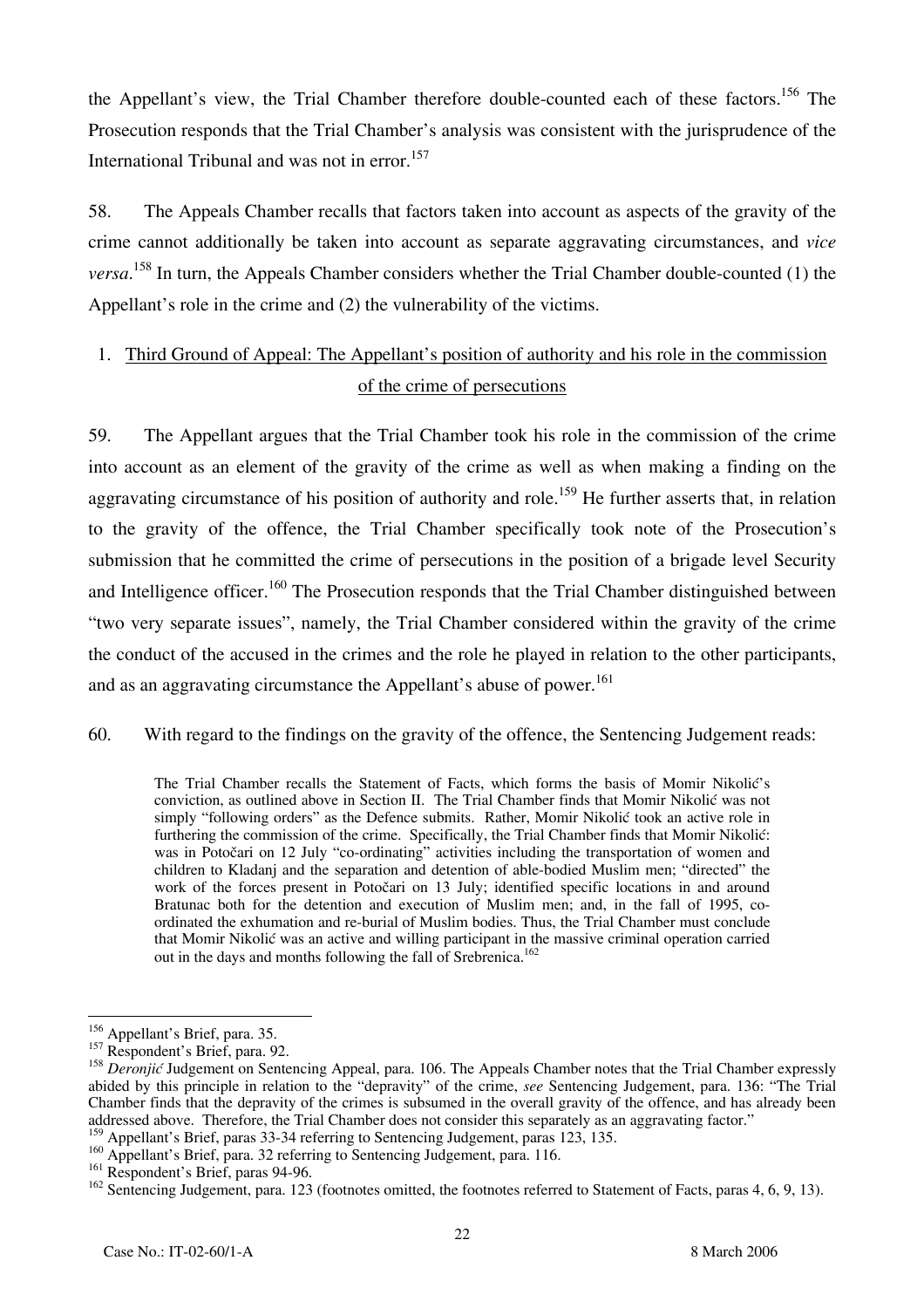The Trial Chamber additionally found the following to be elements of a separate aggravating circumstance:

The Trial Chamber finds that Momir Nikolić was in a position of authority as Assistant Commander and Chief of Security and Intelligence. While his tasks largely consisted of implementing rather than giving orders, Momir Nikolić directed the military police of the Bratunac Brigade, as well as co-ordinated other units; this was of significance to the implementation and completion of the underlying criminal acts committed following the attack on Srebrenica. The role that Nikolić played and the functions that he performed, while not in the capacity of a commander, were of significant importance to the overall "murder operation" that was ongoing. Therefore, the Trial Chamber finds his position and role to be aggravating factors.<sup>163</sup>

61. The Appeals Chamber agrees with the Appellant that the Trial Chamber used the word "role" when considering both the gravity of the offence and the aggravating circumstance. Upon a review of the above cited paragraphs of the Sentencing Judgement,<sup>164</sup> the Appeals Chamber considers that the Trial Chamber took into account the Appellant's active role in the crime in its assessment of the gravity of the offence, and his position of authority and the role he played in the crime as a separate aggravating circumstance. The Appeals Chamber is not satisfied that the Appellant's role taken into account by the Trial Chamber when considering the gravity of the offence and his "role" taken into account in addition to his position of authority as an aggravating factor correspond to different aspects of the role in question. There is no identifiable difference in the facts cited that would lead to such a conclusion; both paragraphs address as a general matter the Appellant's role in the murder operation. Double-counting the Appellant's role in the crimes is impermissible as doing so allows the same factor to detrimentally influence the Appellant's sentence twice. However, although the Trial Chamber therefore erred in its double-counting of the Appellant's "role" in the offence, the Appeals Chamber notes that the Trial Chamber's reference to the Appellant's "position of authority" in paragraph 135 of the Sentencing Judgement did not amount to double counting. The Appellant's abuse of his position of authority is distinct from his role in the crimes, and the Trial Chamber referred to the former only as an aggravating factor.

62. The Appeals Chamber concludes that the Trial Chamber committed a discernible error in taking into account twice in sentencing the role the Appellant played in the commission of the crimes. As it impacted on the Trial Chamber's determination of the sentence, the Appeals Chamber will take this error into account when revising the Appellant's sentence.

63. The Appellant's third ground of appeal is accordingly upheld.

 $\overline{a}$ <sup>163</sup> *Ibid.*, para. 135.

<sup>&</sup>lt;sup>164</sup> *Ibid.*, paras 123, 135. The Appeals Chamber further notes that the Trial Chamber explicitly stated again in paragraph 139 of the Sentencing Judgement that it considered not only his position of authority but also his role as an aggravating circumstance: "In summary, the Trial Chamber finds that the following aggravating circumstances have been proven beyond reasonable doubt: the position of authority and role of Momir Nikolić […]".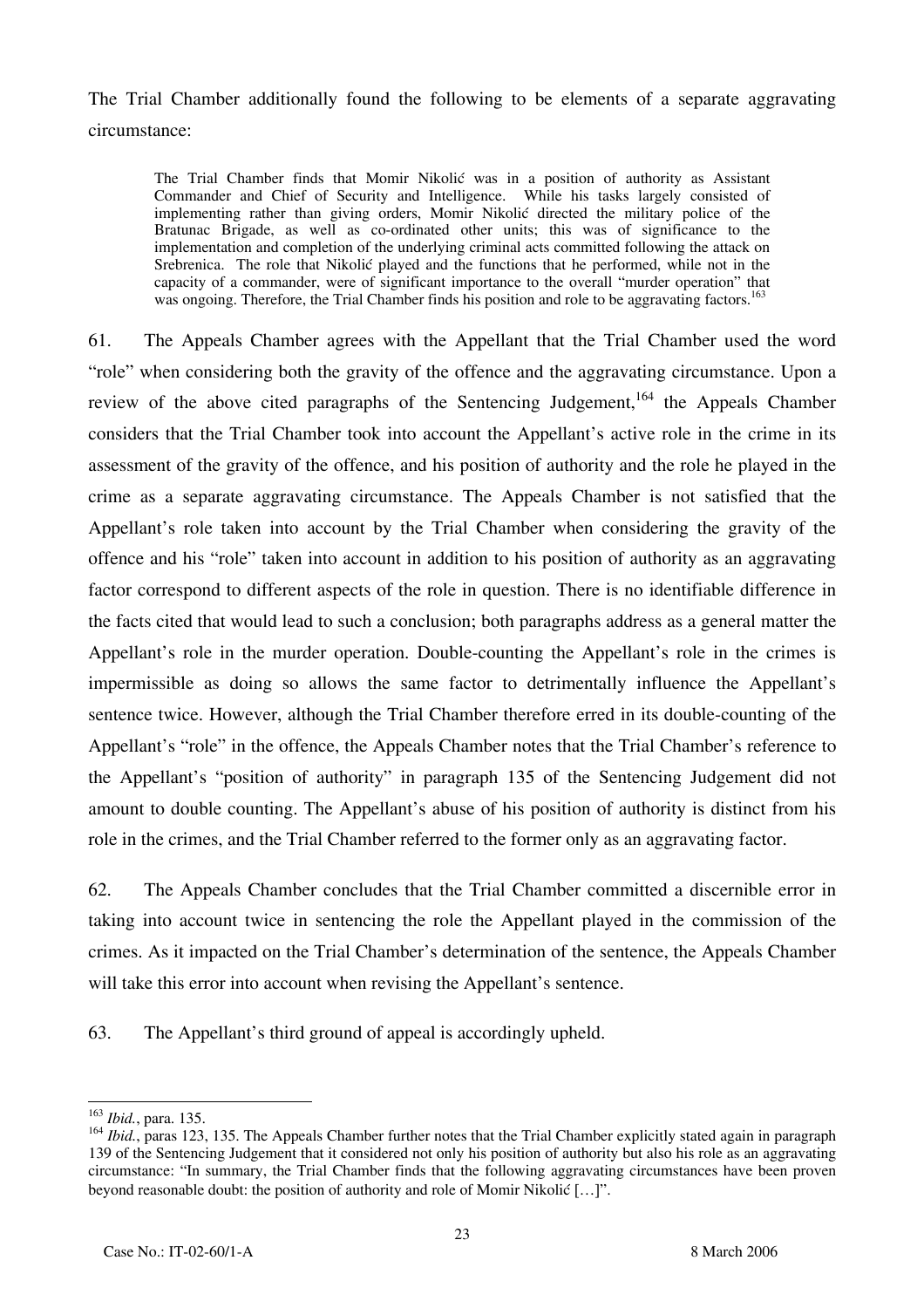### 2. Fourth Ground of Appeal: The vulnerability of the victims

64. The Appellant submits that the Trial Chamber considered the vulnerability of the victims as a factor contributing to the gravity of the offence as well as an aggravating circumstance.<sup>165</sup> The Prosecution contends that the Trial Chamber, considering different factors in each case, distinguished between the impact of the crimes and the victims' particular vulnerability,  $166$  and thus did not engage in double-counting.<sup>167</sup>

65. The Appeals Chamber recalls the passages of the Sentencing Judgement, which, in the view of the Appellant, demonstrate that the Trial Chamber double-counted the vulnerability of the victims. In its findings on the gravity of the offence, the Trial Chamber, *inter alia*, stated that:

Furthermore, the majority of the population of the municipality of Srebrenica was deported and made refugees. Over eight years later, the impact of the crimes committed after the fall of Srebrenica continue to be felt upon the women, children and men who survived the horrific events – many of whom continue to live as refugees due to their forcible displacement from their homes.<sup>168</sup>

Additionally, in the context of the aggravating circumstances, the Trial Chamber held:

The Trial Chamber takes particular note of the vulnerability of the victims, who included women, children and the elderly, as well as captured men. They were all in a position of helplessness and were subject to cruel treatment at the hands of their captors. In this situation, the Trial Chamber finds this to be an aggravating factor in the commission of the crimes.<sup>169</sup>

66. A thorough reading of these paragraphs of the Sentencing Judgement shows that the Trial Chamber did not take the same factors into account when assessing the gravity of the crime and the aggravating circumstances. In its finding on the gravity of the offence, the Trial Chamber considered the *impact* of the crimes on the people who survived the horrific events at Srebrenica. In contrast, it considered the position of vulnerability and the helplessness of the victims as an aggravating circumstance. The Appeals Chamber therefore finds that the Trial Chamber did not take into account the same consideration twice.

67. The Appellant's fourth ground of appeal is accordingly dismissed.

 $\overline{a}$ <sup>165</sup> Appellant's Brief, paras 33-34. The Appellant refers to paragraph 121 (gravity of the offence) and to paragraph 137 of the Sentencing Judgement (aggravating circumstance).

<sup>166</sup> Respondent's Brief, para. 104.

<sup>167</sup> *Ibid.*, paras 109-110.

<sup>&</sup>lt;sup>168</sup> Sentencing Judgement, para. 121.

<sup>169</sup> *Ibid.*, para. 137.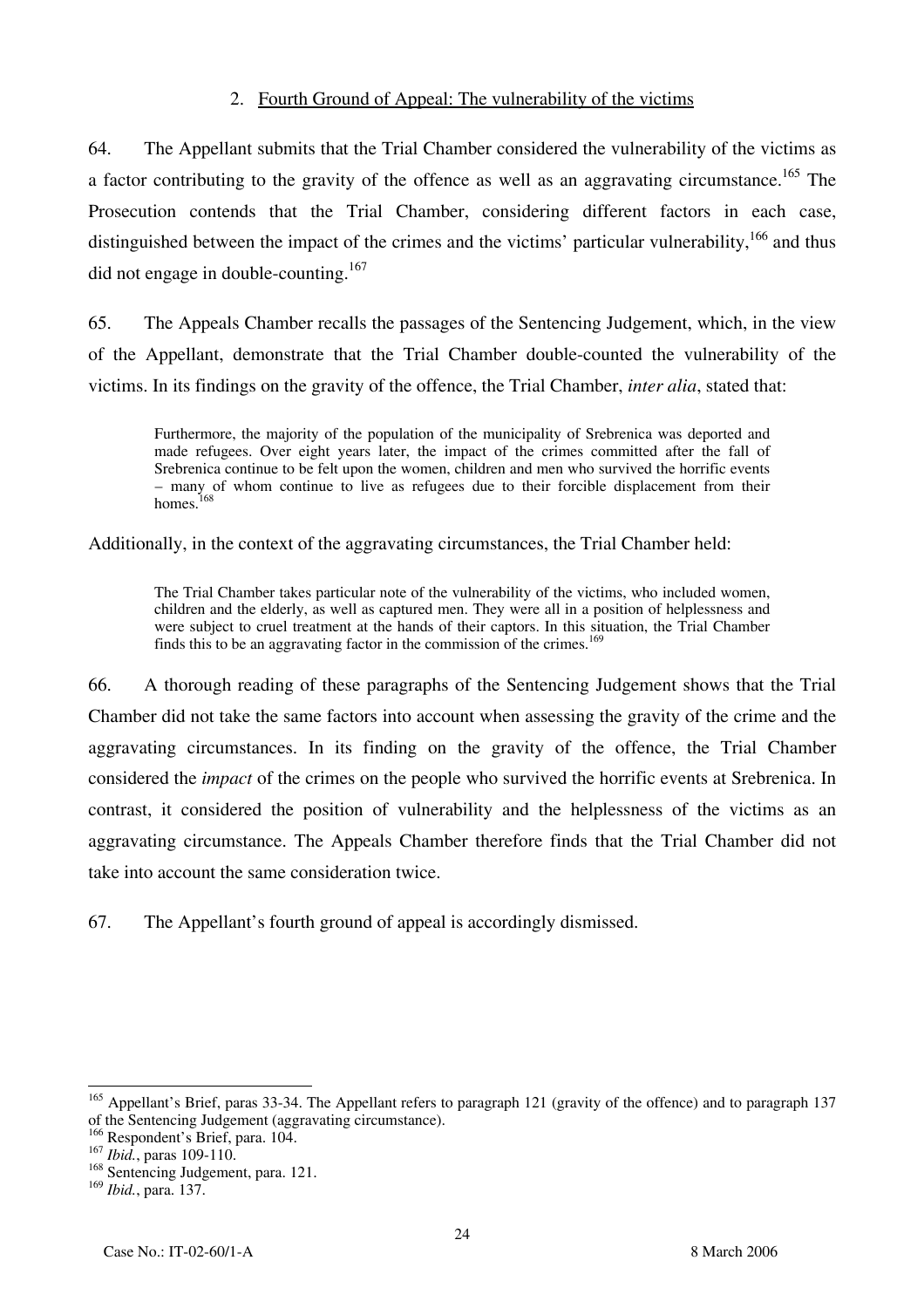# **VI. FIFTH GROUND OF APPEAL: THE MISTRANSLATION OF THE DEFENCE COUNSEL'S CLOSING ARGUMENTS**

68. As his fifth ground of appeal, the Appellant claims that "[t]he Trial Chamber erred in fact when it relied upon a mistranslation of [I]ead [d]efence [c]ounsel's closing arguments in weighing Appellant's sentence, resulting in a miscarriage of justice".<sup>170</sup> The Prosecution argues in its Respondent's Brief that this ground of appeal should be treated as waived since no arguments were put forward to support it. $^{171}$ 

69. The Appeals Chamber notes that the Appellant has not pursued this ground of appeal in his Appellant's Brief.<sup>172</sup> Although the Appellant mentions the fifth ground of appeal in the heading "The Gravity of the Offence and Aggravating Circumstances – Grounds of Appeal 2, 3, 4, 5", he does not substantiate it.<sup>173</sup> During the Appeal Hearing, however, both parties addressed the mistranslation issue on the merits, and the Prosecution did not renew its request that the fifth ground of appeal be treated as waived. <sup>174</sup> Therefore, the Appeals Chamber will consider the mistranslation argument raised in the fifth ground of appeal.

70. The relevant statement of the Trial Chamber reads as follows:

The Trial Chamber has examined the crime of persecutions for which Momir Nikolić has admitted responsibility. The Trial Chamber was shocked to hear the Nikolić Defence state that "only" 7,000 men – "only" Muslim men (as opposed to all non-Serbs) – from "only" one municipality were murdered. The comparison is not helpful to assess the gravity of the offence, and the use of the term "only" in relation to the number of persons murdered is shameful.<sup>175</sup>

The Appeals Chamber acknowledges that in Appendix C of the initial opening brief on appeal, the Appellant submits an internal memorandum dated 27 January 2004, in which the Interpretation Unit of the International Tribunal confirmed that the defence counsel at trial did not say "only 7,000 persons were killed in this campaign" but "around 7,000 men were killed".176 In contrast, there was no error in the translation of the defence counsel's reference to the victims' ethnicity and geographic provenance; the Trial Chamber was correct in stating that the defence counsel argued that "'only' Muslim men (as opposed to all non-Serbs) from 'only' one municipality were

 $170$  Notice of Appeal, para. 5.

<sup>171</sup> Respondent's Brief, para. 91.<br><sup>172</sup> The Appeals Chamber, however, notes that the Appellant puts forward an argument in his eighth ground of appeal that the mistranslation had an influence on the Trial Chamber's assessment of the mitigating circumstance of his remorse (Appellant's Brief, para. 70). This argument will be addressed in the Appellant's eighth ground of appeal. <sup>173</sup> Appellant's Brief, para. 31.<br><sup>174</sup> AT. 61-62, 73-74.

 $175$  Sentencing Judgement, para. 122.

<sup>&</sup>lt;sup>176</sup> Appendix C of Momir Nikolić's Opening Brief on Appeal, confidentially filed 24 May 2004, a public redacted version was filed on 21 September 2004.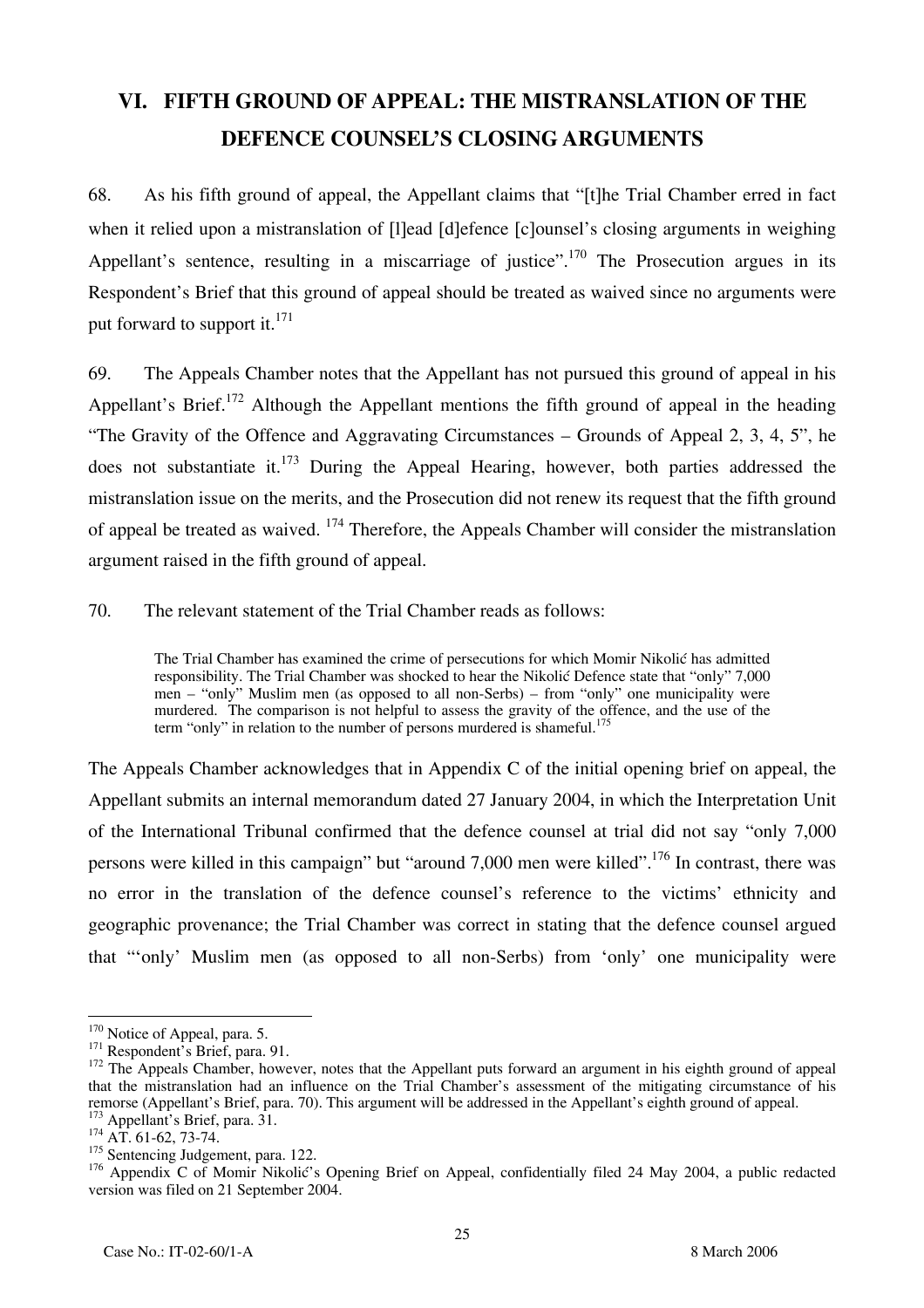murdered".<sup>177</sup> However, the Trial Chamber used the description "shameful" specifically in reference to the "use of the term 'only' in relation to the number of persons murdered", not in reference to counsel's other uses of the term "only".

71. The Appeals Chamber notes the comments of the counsel for the Prosecution during the Appeal Hearing that "[the mistranslation] is worth considering, particularly since the […] Trial Chamber was specifically disturbed by the use of the phrase, and I believe all parties are of agreement that that was a translation or interpretation error that was very unfortunate and may have had an influence on the Trial Chamber's assessment of not only the facts, the admissions, but also the sentence."<sup>178</sup> Similarly, the Appellant argues that "it may be that this misinterpretation created a sense of hostility and anger towards the Nikolić Defense, and it may well have affected their judgement as well in determining the sentence imposed upon [the Appellant]."<sup>179</sup>

72. The Appeals Chamber agrees with the parties' submissions. The Appeals Chamber first notes that the Trial Chamber expressed its stance in very strong words ("shocked", "shameful"). The Appeals Chamber considers that, even though the Trial Chamber directed these words against the Appellant's counsel, the Trial Chamber must have thought that counsel's statement was made with the assent of the Appellant as he did not oppose his counsel's remarks.<sup>180</sup> Moreover, the above statement of the Trial Chamber was made in the chapter of the Sentencing Judgement regarding its findings on the gravity of the offence,  $181$  which, the Appeals Chamber recalls, is "the most important consideration, which may be regarded as the litmus test for the appropriate sentence".<sup>182</sup> In light of the position of the statement in the Sentencing Judgement and the harshness of the words used by the Trial Chamber, the Appeals Chamber concludes that the Trial Chamber took this factor into account to the detriment of the Appellant when assessing his sentence. That being so, the Appeals Chamber will take this error into account in revising the Appellant's sentence.

73. The Appellant's fifth ground of appeal is accordingly upheld.

 $\overline{\phantom{a}}$ <sup>177</sup> The relevant part of the transcript (corrected version) reads: "The persecution campaign in the Plavšić case included the persecution of Bosnian Muslims, Bosnian Croats, and other non-Serbs in 37 municipalities in Bosnia and Herzegovina. The persecution campaign in the Nikolić case relates only to the Muslims of Srebrenica and to only one municipality, the Srebrenica municipality. In the persecution campaign in the Plavšić case, at least 50.000 persons were killed, while in the Nikolić case around 7,000 persons were killed. In the Plavšić case, the persecution campaign lasted longer, from the 1st of July, 1991 to the 30th of December, 1992, while in the Nikolić case it lasted from the 4th of July, 1995 to the 1st of November, 1995."

 $^{178}_{179}$  AT. 62.<br><sup>179</sup> AT. 74.

<sup>&</sup>lt;sup>180</sup> The Appellant could not have intervened since he heard the untranslated version of the closing remarks of his counsel.

 $181$  Chapter IV. C. 2. (a) of the Sentencing Judgement.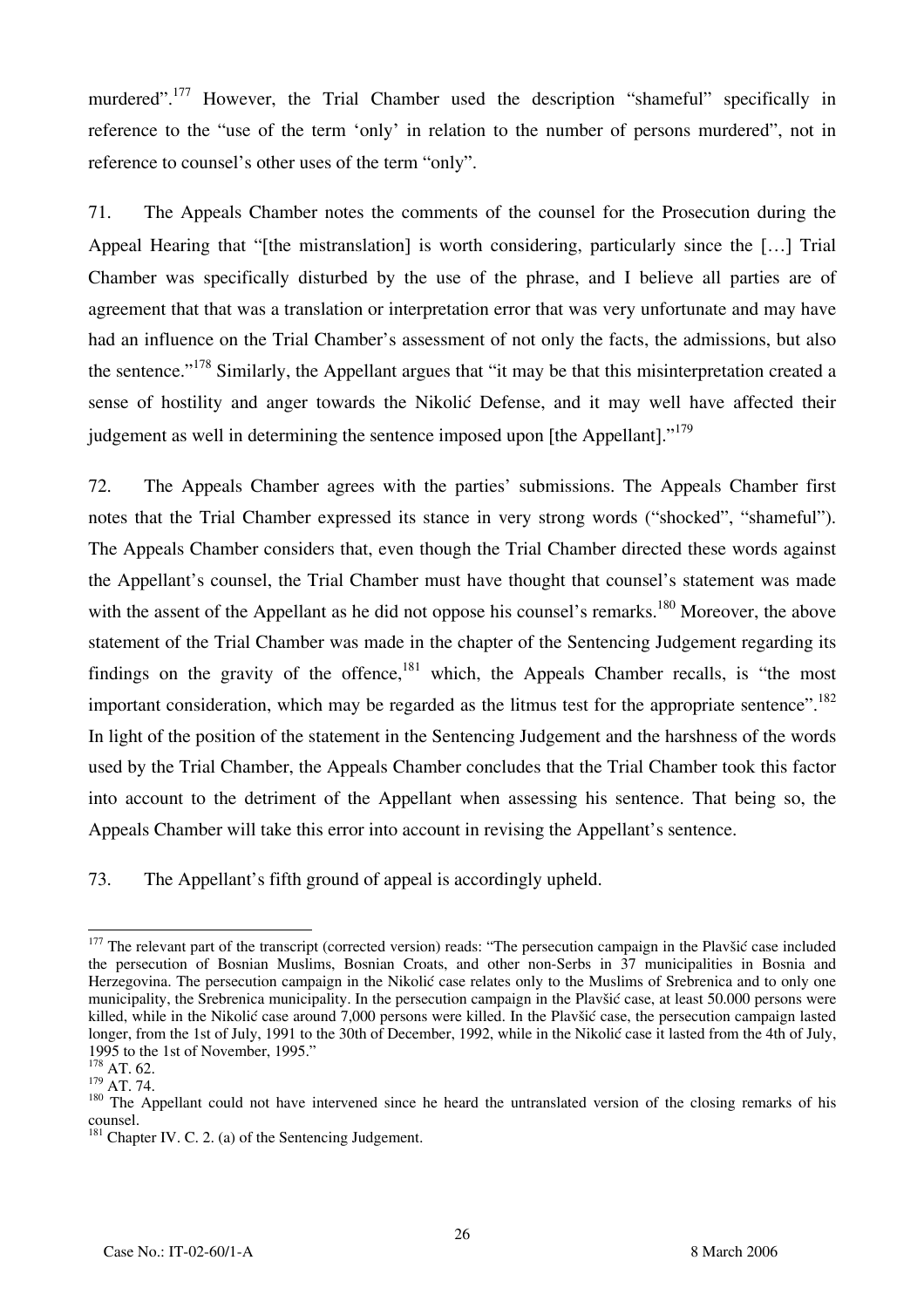# **VII. SIXTH GROUND OF APPEAL: WHETHER THE TRIAL CHAMBER GAVE INSUFFICIENT CREDIT FOR THE APPELLANT'S GUILTY PLEA**

74. In this ground of appeal, the Appellant in general submits that the Trial Chamber failed to give sufficient credit to the guilty plea as a mitigating circumstance.<sup>183</sup> In particular, he argues that (1) the Trial Chamber had reservations about the value of plea agreements;<sup>184</sup> and that (2) the Trial Chamber did not give enough weight to the fact that (a) his guilty plea, before the start of the trial, saves the resources of the International Tribunal,  $185$  and that (b) he was the first Bosnian Serb to publicly admit his guilt in relation to the Srebrenica massacre.<sup>186</sup>

75. The Appeals Chamber recalls that in determining a sentence, a Trial Chamber shall take into account "any mitigating circumstances".<sup>187</sup> The admission of guilt or a guilty plea has previously been taken into account by the International Tribunal as a mitigating circumstance.<sup>188</sup>

#### **A. The reservations of the Trial Chamber**

76. The Appellant argues that although the Trial Chamber found his guilty plea to be an important mitigating circumstance, this must be assessed in light of "the clear reservations that the Trial Chamber had about the value of plea agreements in the sort of cases that came before the [International] Tribunal."189 The Appellant specifically refers to the reservations the Trial Chamber expressed in paragraph 61 of the Sentencing Judgement.<sup>190</sup>

77. The Appeals Chamber notes that the Trial Chamber addressed the reservations referred to by the Appellant when considering the general question of whether plea agreements were appropriate in cases involving serious violations of international humanitarian law.<sup>191</sup> The Trial Chamber gave no indication that it considered those reservations when determining the effect of the guilty plea on

 $\overline{a}$ <sup>182</sup> *Aleksovski* Appeal Judgement, para. 182; *see also Čelebići* Appeal Judgement, para. 731; *Jelisić* Appeal Judgement, para. 101; *Dragan Nikolić* Sentencing Appeal Judgement, para. 18. This was also recognised by the Trial Chamber, see Sentencing Judgement, para. 102.

<sup>183</sup> Appellant's Brief, para. 5(a). <sup>184</sup> *Ibid.*, paras 6-7.

<sup>185</sup> *Ibid.*, paras 8-10.<br><sup>186</sup> *Ibid.*, para. 11.

<sup>&</sup>lt;sup>187</sup> Rule 101(B)(ii) of the Rules. As stated in the *Serushago* Sentencing Appeal Judgement, para. 22, Trial Chambers are "required as a matter of law to take account of mitigating circumstances." *See* also *Musema* Appeal Judgement, para. 395. The mitigating circumstances have to be taken into account if proven on a balance of probabilities, i.e., the circumstance in question must have existed or exist "more probably than not", *Čelebići* Appeal Judgement, para. 590. <sup>188</sup> *Jelisi<sup>ć</sup>* Appeal Judgement, para. 122.

<sup>&</sup>lt;sup>189</sup> Appellant's Brief, paras 6-7.

<sup>190</sup> *Ibid.*, para. 7.

<sup>&</sup>lt;sup>191</sup> Sentencing Judgement, paras 57-73; the Trial Chamber concluded in para. 73: "The Trial Chamber finds that, on balance, guilty pleas pursuant to plea agreements, may further the work – and the mandate – of the Tribunal. The Trial Chamber further finds, however, that based on the duties incumbent on the Prosecutor and the Trial Chambers pursuant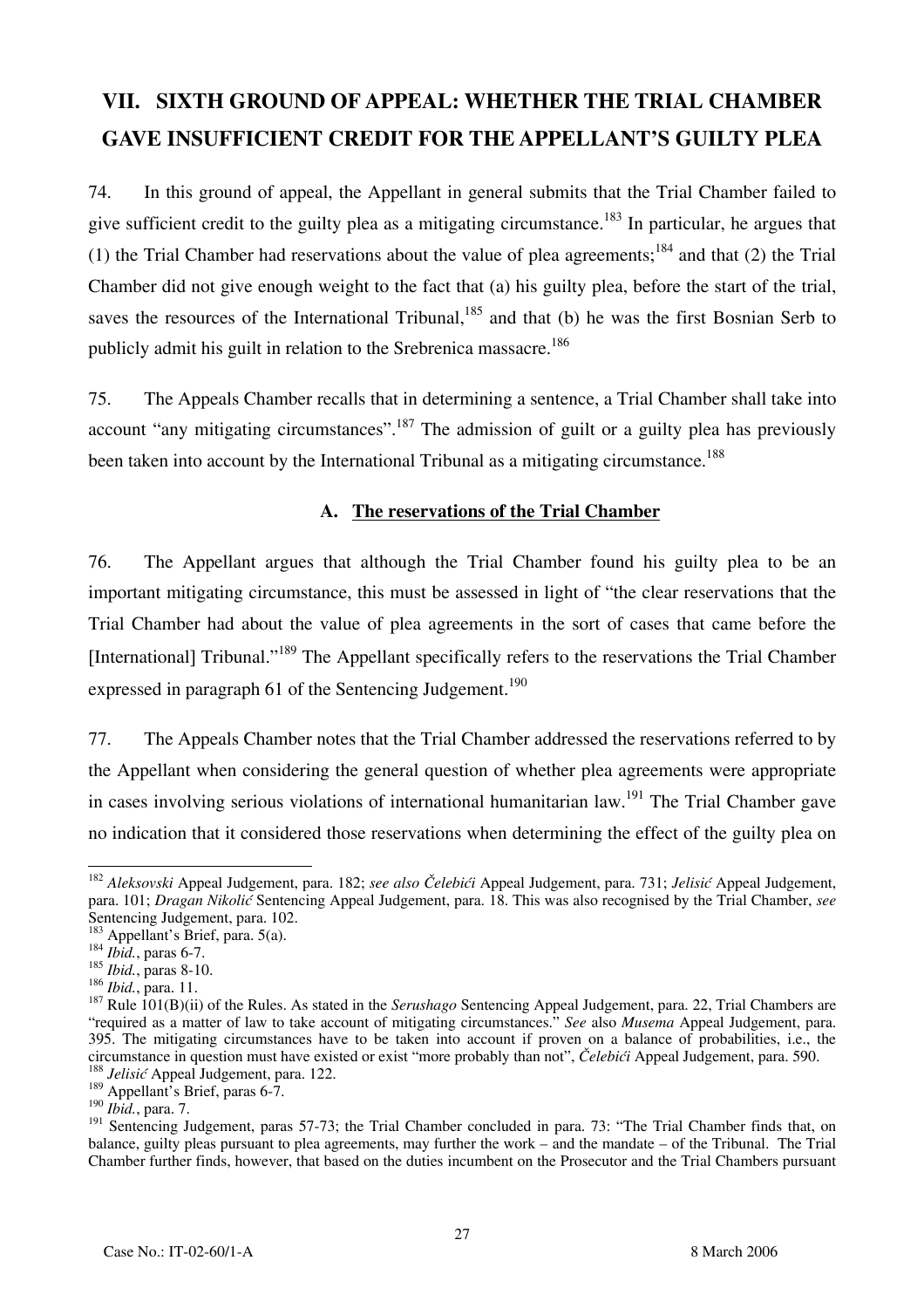the Appellant's sentence. Indeed, the Trial Chamber acknowledged without reservation that the Appellant's guilty plea was an important factor in mitigation of the sentence.<sup>192</sup>

### **B. The contribution to saving International Tribunal resources**

78. The Appellant submits that the Trial Chamber erred by giving "little weight"<sup>193</sup> to the fact that a guilty plea can save the resources of the International Tribunal.<sup>194</sup> He further asserts that the Trial Chamber "in effect rejected" the submissions of both parties in this regard.<sup>195</sup> He argues that, contrary to the Trial Chamber's view, the benefit of saving resources is not to be considered any differently at the International Tribunal than in national jurisdictions, since the cases before the International Tribunal are "in general very time-consuming [and] expensive", and that the International Tribunal's mandate is limited by its completion strategy.<sup>196</sup> The Prosecution responds that the Trial Chamber gave all relevant factors associated with a guilty plea, including the saving of resources, appropriate weight.<sup>197</sup>

79. The Appeals Chamber considers that a guilty plea obviates a lengthy trial and therefore saves International Tribunal resources. The Appeals Chamber notes that in the *Erdemović* case, the Trial Chamber held the following:

[The] voluntary admission of guilt which has saved the International Tribunal the time and effort of a lengthy investigation and trial is to be commended.<sup>19</sup>

In the *Dragan Nikolić* case, the Appeals Chamber elaborated upon this issue, noting that "the avoidance of a lengthy trial, while an element to take into account in sentencing, should not be given undue weight."<sup>199</sup> The Appeals Chamber finds that the Appellant has not shown that the Trial Chamber committed a discernible error in finding, in accordance with the jurisprudence of the Appeals Chamber, that "little weight" only could be allocated to the fact that the Appellant's guilty plea saved International Tribunal resources.200

 $\overline{a}$ to the Statute of the Tribunal, the use of plea agreements should proceed with caution and such agreements should be used only when doing so would satisfy the interests of justice."

<sup>192</sup> Sentencing Judgement, para. 149. *See also* Sentencing Judgement, para. 171, 145.

<sup>&</sup>lt;sup>193</sup> Sentencing Judgement, para. 151.

<sup>&</sup>lt;sup>194</sup> Appellant's Brief, para. 8. AT. 50.

 $195$  Appellant's Brief, para. 8.

<sup>196</sup> *Ibid.*, para. 9. *See also* AT. 50.

<sup>&</sup>lt;sup>197</sup> Respondent's Brief, para. 16.

<sup>198</sup> *Erdemović* 1998 Sentencing Judgement, para. 16(ii).

<sup>&</sup>lt;sup>199</sup> *Dragan Nikolić* Judgement on Sentencing Appeal, para. 51. The Appeals Chamber notes that the Trial Chamber also considered that "the saving of resources cannot be given undue consideration or importance", *see* Sentencing Judgement, para. 67. The Appellant agreed with that statement, *see* AT. 50.

<sup>&</sup>lt;sup>200</sup> The Appeals Chamber also notes that the International Tribunal's completion strategy is not a factor to be taken into account in sentencing.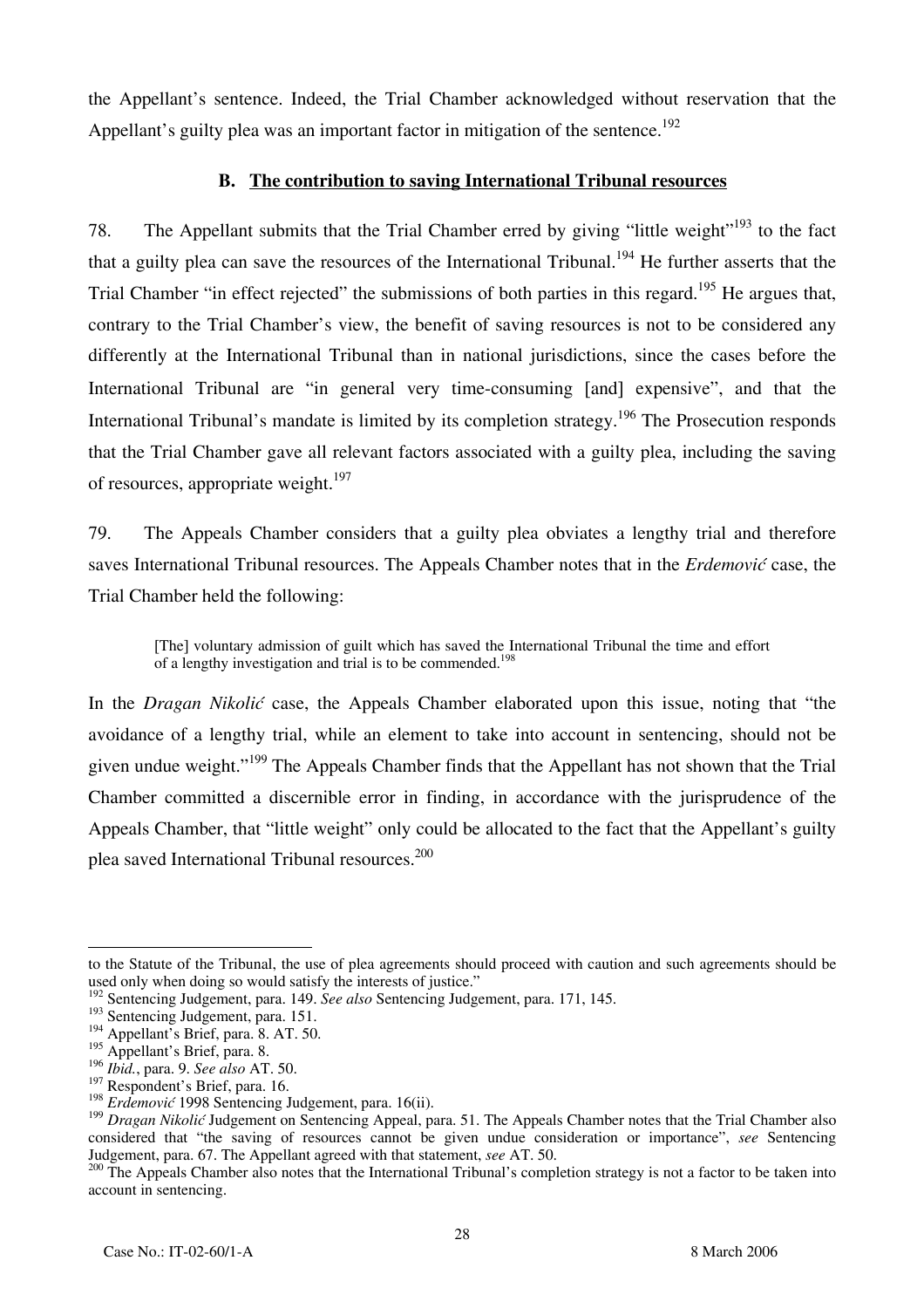# **C. The fact that the Appellant was the first Bosnian Serb to admit responsibility for his part in the events that took place at Srebrenica**

80. The Appellant submits that "the Trial Chamber failed to give him sufficient credit for his guilty plea particularly bearing in mind that he was the first Bosnian Serb to stand up publicly and admit responsibility for his part in the terrible events which occurred at Srebrenica."<sup>201</sup> He argues that his guilty plea required courage in light of the then prevailing and contrary views widely held in Serbia and Republika Srpska.<sup>202</sup> The Appellant acknowledges that the Trial Chamber found his guilty plea to be a factor which contributed to establishing the truth and to promoting reconciliation. Nonetheless he further submits that the Trial Chamber should have given him greater credit for his guilty plea. $203$ 

81. The Prosecution responds that the Trial Chamber noted the parties' submissions that the Appellant was the first Serb to acknowledge criminal responsibility for the crimes committed after the fall of Srebrenica.<sup>204</sup> The Prosecution argues that the Trial Chamber found the guilty plea to be a "significant" contribution to the fulfilment of the International Tribunal's mandate of restoring peace and reconciliation in the former Yugoslavia, 205 and that it found the plea to be an important factor in mitigation of the sentence.<sup>206</sup> The Prosecution emphasises, however, that the fact that the Appellant was the first Serb to stand up publicly and admit that the Srebrenica massacre happened was very important for the people of Bosnia.<sup>207</sup>

82. At the outset, the Appeals Chamber recalls that the Statute and Rules leave it open to consider the mitigating effect of a guilty plea on the basis that the mitigating weight to be attached to the plea lies in the discretion of the Trial Chamber.<sup>208</sup> For the reasons set out in the following paragraphs, the Appeals Chamber finds that the Trial Chamber did not err in exercising its discretion.

<sup>&</sup>lt;sup>201</sup> Appellant's Brief, para. 5(a); see also para. 11; AT. 45-46.

<sup>&</sup>lt;sup>202</sup> Appellant's Brief, para. 11. See also AT. 46, 48.<br><sup>203</sup> Appellant's Brief, para. 11.<br><sup>204</sup> Respondent's Brief, para. 21 referring to Sentencing Judgement, para. 142.

<sup>&</sup>lt;sup>205</sup> *Ibid.*, referring to Sentencing Judgement, para. 145.

<sup>206</sup> *Ibid.*, para. 22 referring to Sentencing Judgement, para. 149.

<sup>&</sup>lt;sup>207</sup> AT. 70: "[Peter McCloskey:] I'll end briefly by emphasising a point that has already been made. Captain Nikolić was the first VRS officer to stand up in front of the world and admit Srebrenica happened and admit his responsibility in it and take responsibility for it. Obrenović came afterward, and I can tell you Obrenović was influenced by the fact that Mr. Nikolić got up and did this. And when you look at the record, especially the Muslims, Mr. Nikolić has taken responsibility at this time in history for this institution and for himself, helped the reconciliation of many, many Muslims that I know personally suffered as a result of this. People came up to me constantly, repeatedly, saying that now they could go home, now they have this incredible relief. There's an article of one such Muslim that was written in the "New York Times," that's part of the record. Read that. You'll get the feeling for how important Mr. Nikolić's plea was to this institution, to this case, to Bosnia, and to reconciliation. And I say that in all candour and honesty, and I'll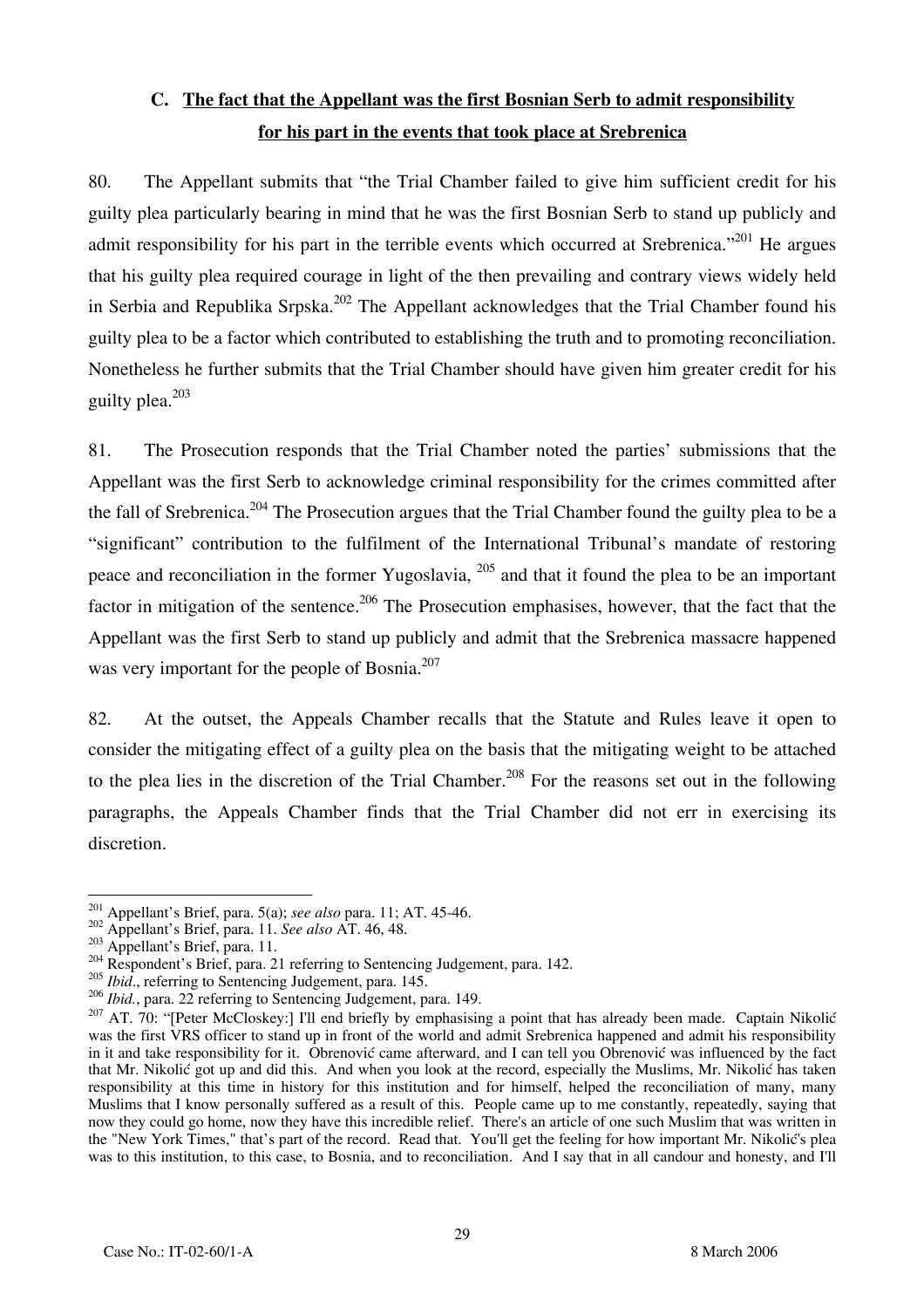83. The Appeals Chamber notes that the Trial Chamber explicitly referred to the parties' submissions that "[t]his is the first time that a Serb has acknowledged criminal responsibility in relation to the events at Srebrenica, the largest single murder operation in Europe since World War II."<sup>209</sup> Here, in light of the Sentencing Judgement's consideration of certain documents submitted by the Defence, it is clear that the Trial Chamber took the parties' submissions on this point into account. In particular, when considering the Appellant's guilty plea, the Trial Chamber explicitly cited (1) an article tendered by the Defence in which the author stated that "until the moment Mr. Nikolić confessed, I had never heard a Bosnian Serb admit that the massacre even happened"<sup>210</sup> and (2) a letter from the mayor of the Srebrenica municipality, in which the mayor writes that "Momir Nikolić is the first officer of the Serbian Army who found the strength and courage to confess the crimes and his participation in them."211 Thus, the Trial Chamber was cognisant of the fact that the Appellant was the first Serb officer to admit responsibility for these crimes.

84. Moreover, the Trial Chamber implicitly considered the fact that he was the first Serbian officer to acknowledge the VRS's involvement in the events after the fall of Srebrenica to be significant since his guilty plea contributed to, *inter alia*, restoring peace, providing a basis for reconciliation, and precluding revisionism. The Appeals Chamber notes the Appellant's submission in his Sentencing Brief in this regard:

Mr. Nikolić's plea demonstrates his honesty and candour and deserves special attention, since he was the first Serbian officer to come forth to acknowledge the VRS's involvement and his personal responsibility with regard to the events after the fall of the Srebrenica enclave in July 1995. His acknowledgement of the crimes and his personal accountability will contribute to rendering justice to victims, to deterring others, to providing a basis for reconciliation and to preclude revisionism. This extends to the core mission of this Tribunal — to restore peace and security to the region through accountability and reconciliation.<sup>212</sup>

The Appeals Chamber considers that the Trial Chamber's findings in the Sentencing Judgement mirror the Appellant's arguments regarding the contribution he provided when acknowledging the crimes:

The Trial Chamber finds that Momir Nikolić's guilty plea is significant and can contribute to fulfilling the Tribunal's mandate of restoring peace and promoting reconciliation.<sup>213</sup>

look in each one of your eyes, there is no question that what he did was very important for this case and the people of Bosnia. Thank you."

<sup>&</sup>lt;sup>208</sup> *Jelisić* Appeal Judgement, para. 121.<br><sup>209</sup> Sentencing Judgement, para. 142.

<sup>&</sup>lt;sup>210</sup> Sentencing Judgement, para. 146 citing "Truth at The Hague", Emir Suljagić, *New York Times*, 1 June 2003, Defence Ex. DS-18.

<sup>&</sup>lt;sup>211</sup> Sentencing Judgement, para. 147 citing an "Open Letter" from the mayor of the Srebrenica municipality, dated 8 October 2003, Defence Ex. DS-17.

<sup>212</sup> *Prosecutor v. Momir Nikolić*, Case No. IT-02-60/1-S, Momir Nikolić's Sentencing Brief, (Partly Confidential), 14 July 2003, para. 28.

<sup>&</sup>lt;sup>213</sup> Sentencing Judgement, para. 145.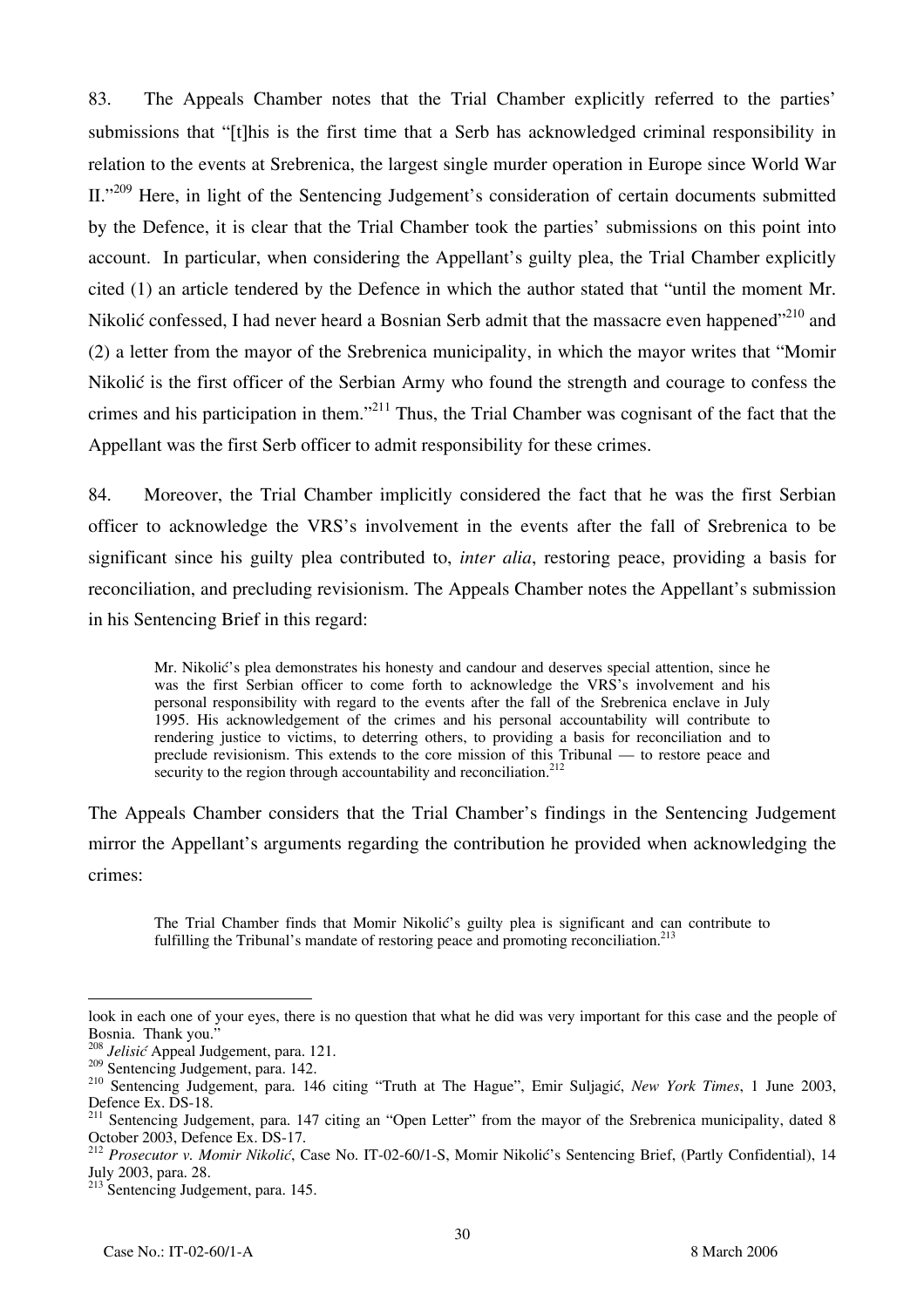The Trial Chamber accepts the Defence submissions that a guilty plea can contribute to precluding revisionism.214

[T]he Trial Chamber finds that Momir Nikolić's guilty plea is an important factor in mitigation of the sentence due to its contribution to establishing the truth, promoting reconciliation and because of Momir Nikolić's acceptance of his individual criminal responsibility for his role in the crime of persecutions.215

85. Thus, the Trial Chamber considered the fact that the Appellant was the first Serb officer to acknowledge his guilt in relation to the Srebrenica massacre. Moreover, the Trial Chamber qualified the Appellant's guilty plea as "significant"<sup>216</sup> and as an "important factor in mitigation of the sentence".<sup>217</sup> The Appellant has failed to demonstrate that the Trial Chamber committed a discernible error in the weight it attached to his guilty plea. For the foregoing reasons, the Appellant's sixth ground of appeal is dismissed.

 $\overline{a}$ <sup>214</sup> *Ibid.*, fn. 229.

<sup>&</sup>lt;sup>215</sup> *Ibid.*, para. 149.<br><sup>216</sup> *Ibid.*, para. 145.

<sup>216</sup> *Ibid.*, para. 145. <sup>217</sup> *Ibid.*, para. 149.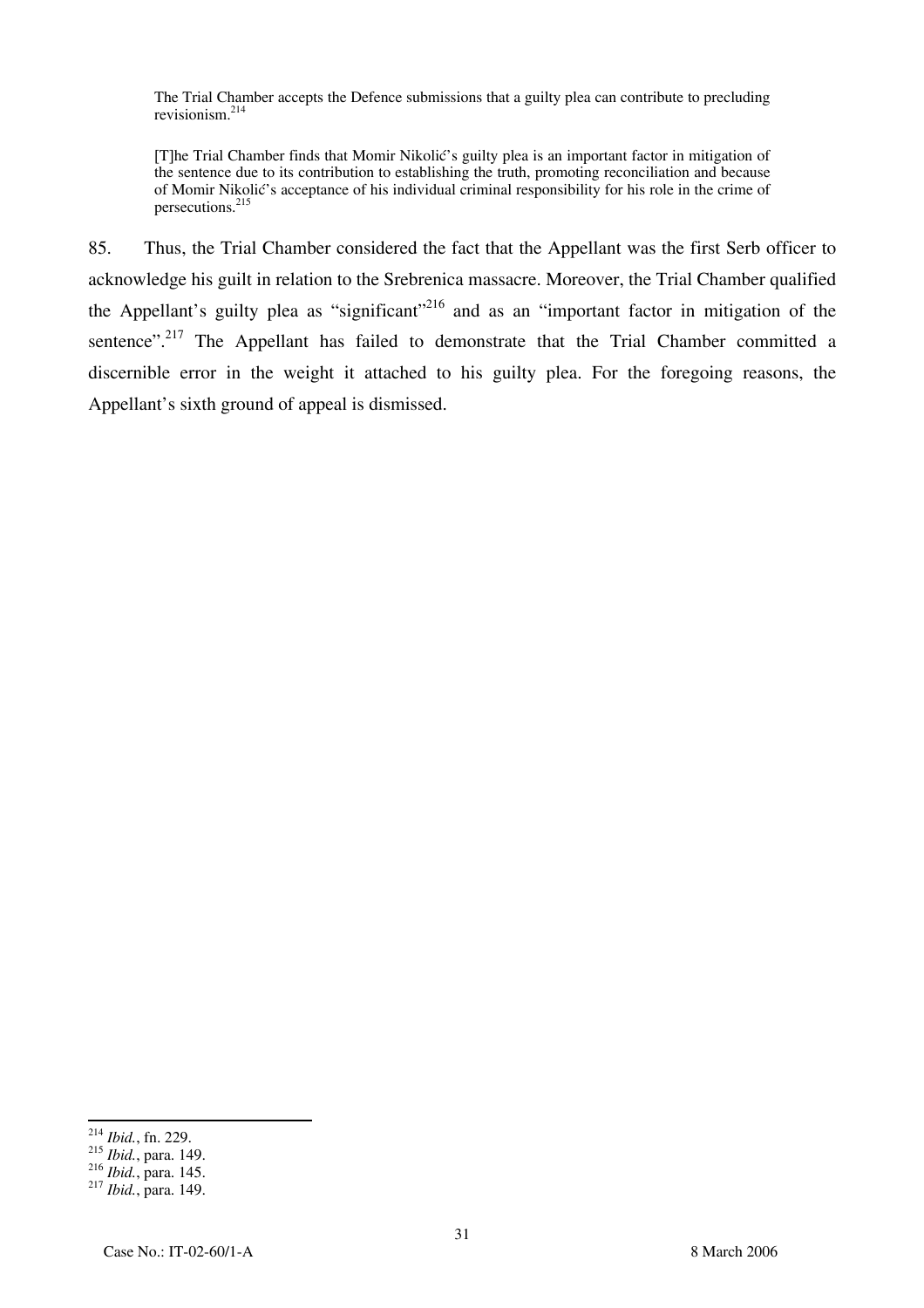# **VIII. SEVENTH GROUND OF APPEAL: THE APPELLANT'S SUBSTANTIAL CO-OPERATION WITH THE PROSECUTION**

86. The Appellant submits that the Trial Chamber erred in failing to recognise his full cooperation with the Prosecution.218 He submits that the Prosecution accepted that he had co-operated fully and argues that the Trial Chamber should not substitute its own evaluation for the Prosecution's assessment.<sup>219</sup> Moreover, in the view of the Appellant, the Trial Chamber gave inadequate grounds for not giving him full credit for his co-operation.<sup>220</sup>

87. The Prosecution confirms that the Appellant provided substantial co-operation at trial, that he co-operated fully, and that his testimony on key issues and events is credible and reliable.<sup>221</sup>

88. The Appeals Chamber identifies two issues in the Appellant's arguments, namely, (1) whether it is for the Trial Chamber to assess the Appellant's co-operation with the Prosecution and (2) whether the Trial Chamber's assessment of the Appellant's co-operation was correct.

# **A. Whether it is for the Trial Chamber to assess the Appellant's co-operation with the Prosecution**

89. The Appellant submits that a Trial Chamber should accept the Prosecution's assessment of the level and value of such co-operation and not substitute its own view.<sup>222</sup> He argues that despite the Prosecution's submission to the Trial Chamber that he had co-operated fully providing valuable information regarding both the events in and about Srebrenica as well as events beyond the scope of the Plea Agreement, the Trial Chamber "seems far from convinced" as to the degree of his cooperation.223 He contends that, in the absence of any dispute between the parties, the Trial Chamber should not have intervened by substituting its own view but should have accepted the Prosecution's view, since the Prosecution is in the best position to judge whether the information provided by him was credible and valuable. $224$ 

<sup>&</sup>lt;sup>218</sup> Appellant's Brief, para. 39.

<sup>&</sup>lt;sup>219</sup> *Ibid.*, paras 5(f), 39.<br>
<sup>220</sup> *Ibid.*, para. 49.<br>
<sup>221</sup> Respondent's Brief, para. 114.<br>
<sup>222</sup> Appellant's Brief, paras 5(f), 39.<br>
<sup>223</sup> *Ibid.*, paras 37-38.<br>
<sup>224</sup> *Ibid.*, para. 39.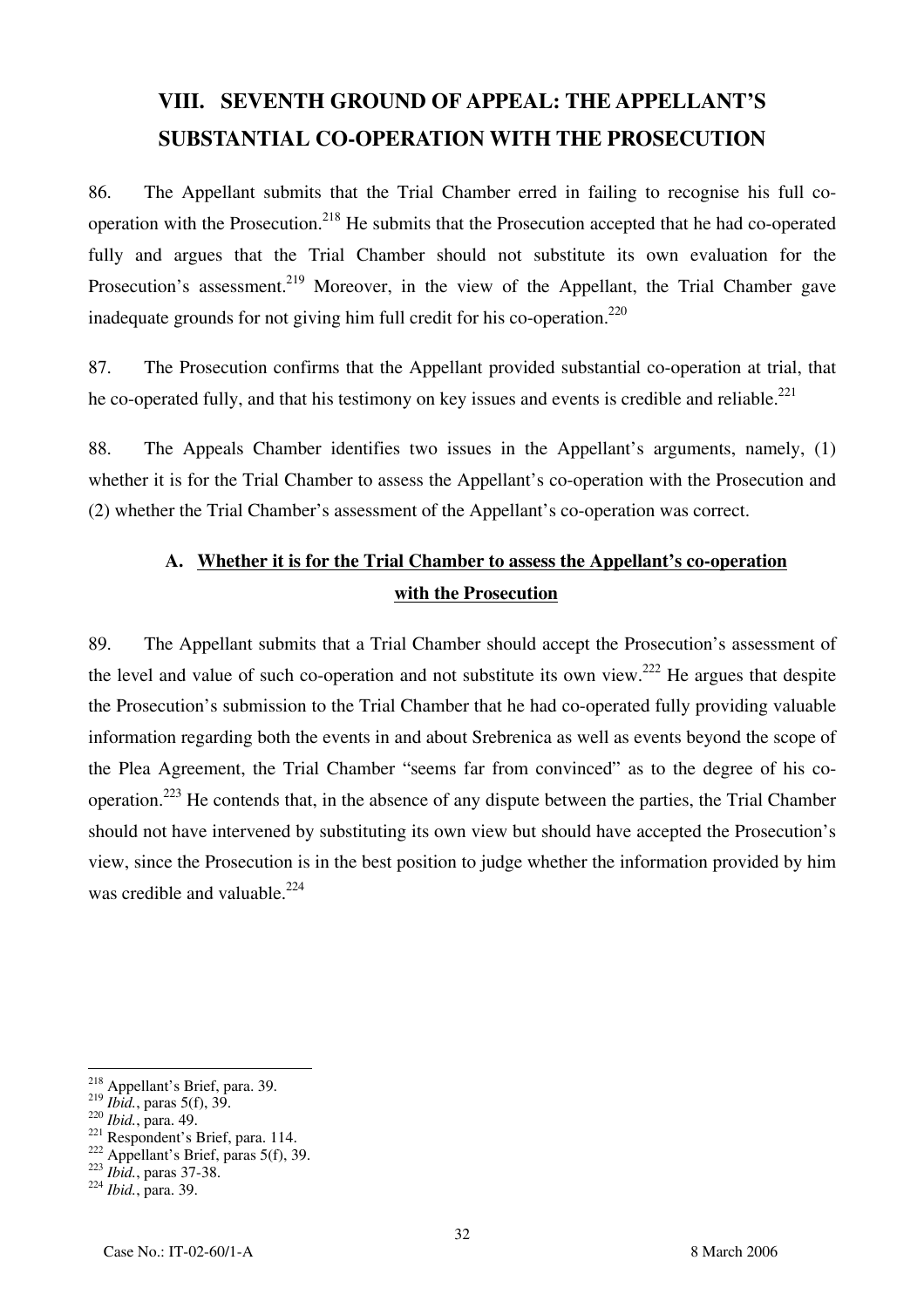90. The Prosecution argues that, even though it may be in the best position to assess the level and value of co-operation, it is ultimately for the Trial Chamber to determine whether the mitigating factor is present for sentencing purposes.<sup>225</sup>

91. The Appeals Chamber acknowledges that the Prosecution is in a position to accurately assess the co-operation of an accused. However, the evaluation of the extent and nature of the Appellant's co-operation, and thus the weight, if any, to be given to this mitigating circumstance, is within the discretion of the Trial Chamber. $226$ 

92. In this respect, the Appeals Chamber notes that the Appellant agreed in his Plea Agreement with the Prosecution that it is for the Trial Chamber to evaluate the nature and extent of his cooperation with the Prosecution:

The Prosecution and Mr. Nikolić also agree that they will jointly recommend to the Trial Chamber that sentencing of Mr. Nikolić in this matter not be set until after Mr. Nikolić has testified in the upcoming trial, in order that *the full nature and scope of Mr. Nikolić's co-operation may be seen* and evaluated by the Trial Chamber prior to sentencing.<sup>227</sup>

93. The Appeals Chamber finds, therefore, that the Trial Chamber had the right to conduct its own assessment of the Appellant's co-operation with the Prosecution.

# **B. Whether the Trial Chamber correctly assessed the Appellant's co-operation with the Prosecution**

94. At the outset the Appeals Chamber notes that the Trial Chamber found the Appellant's cooperation to be a mitigating circumstance.<sup>228</sup> The present ground of appeal is therefore limited to the weight given to this mitigating circumstance.

95. The Appeals Chamber recalls that an appellant challenging the weight given by a Trial Chamber to a particular mitigating circumstance bears "the burden of demonstrating that the Trial Chamber abused its discretion".229 The Appeals Chamber has previously held that "[t]he Appellant has to demonstrate that the Trial Chamber gave weight to extraneous or irrelevant considerations,

 $\overline{a}$ 225 Respondent's Brief, para. 123, *see also* para. 133.

<sup>&</sup>lt;sup>226</sup> *Jelisić* Appeal Judgement, para. 126: "The Appeals Chamber notes that the determination of whether the cooperation should be considered as substantial and therefore whether it constitutes a mitigating factor is for the Trial Chamber to determine." *See also ibid*., para. 124: "What constitutes 'substantial cooperation' is not defined in the Rules and is left to the discretion of the Trial Chamber. It was for the Trial Chamber to weigh the circumstances relating to any cooperation." The Appeals Chamber also held that, if the Trial Chamber deemed itself not able to assess the relevance and value of the information provided by the accused, it was within the discretion of a Trial Chamber to rely on the Prosecution's assessment of the co-operation, *see Dragan Nikolić* Judgement on Sentencing Appeal, paras 61-63.<br><sup>227</sup> Plea Agreement, para. 10 (emphasis added).<br><sup>228</sup> Sentencing Judgement, para. 171. The Appeals Chamber no

is explicitly mentioned as a mitigating circumstance in Rule  $101(B)(ii)$  of the Rules.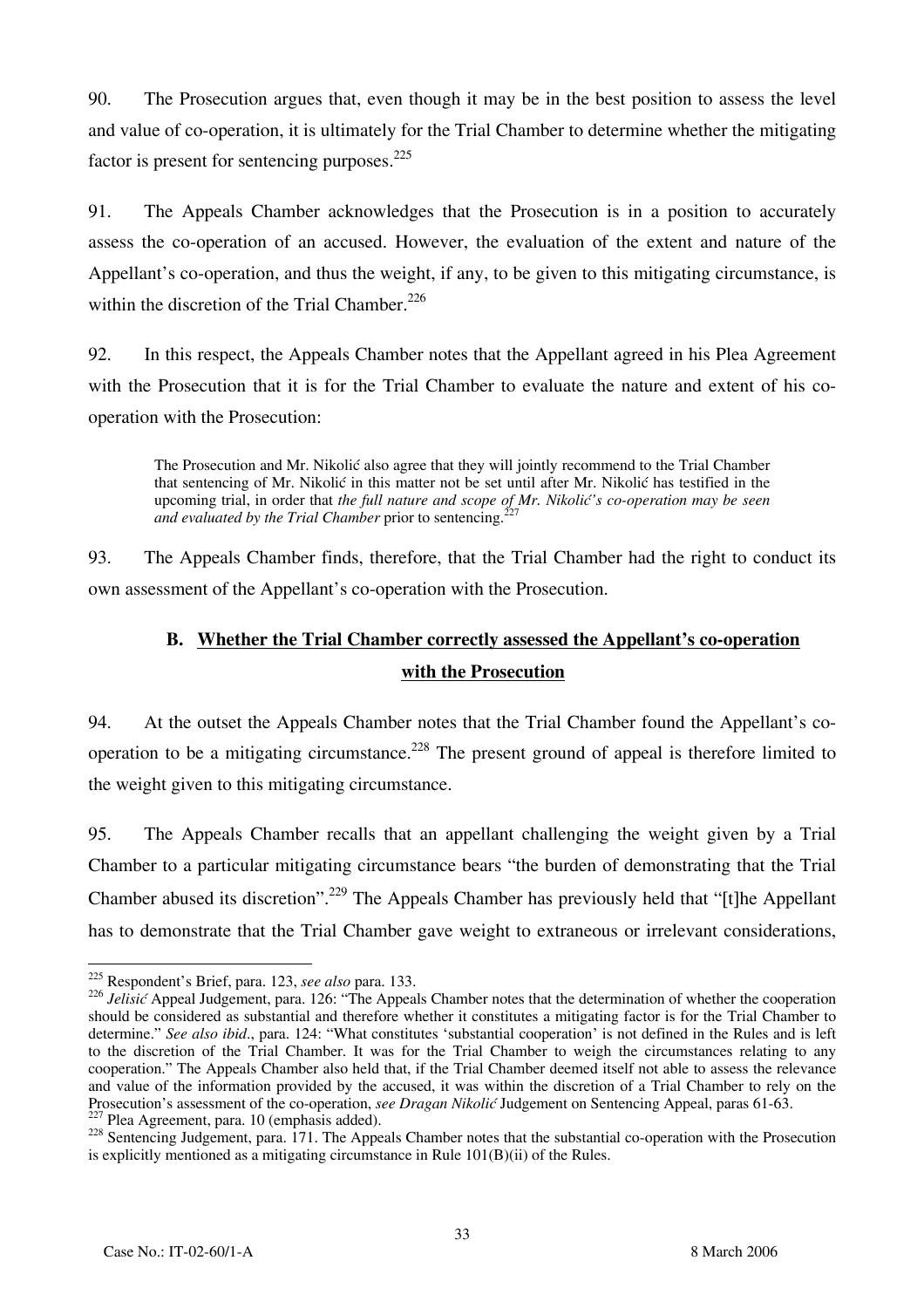failed to give weight or sufficient weight to relevant considerations, [that it] made a clear error as to the facts upon which it exercised its discretion, or that the Trial Chamber's decision was so unreasonable or plainly unjust that the Appeals Chamber is able to infer that the Trial Chamber must have failed to exercise its discretion properly."<sup>230</sup>

96. With respect to the mitigating circumstance of the accused's co-operation with the Prosecution, the Appeals Chamber considers that the Trial Chamber should take into account the Prosecution's assessment of this co-operation because, as noted above, the Prosecution is in a favourable position to make an assessment of it. Moreover, considering that the Trial Chamber has a general obligation to set out a reasoned opinion pursuant to Article 23(2) of the Statute, the Appeals Chamber finds that, if the Trial Chamber disagrees with the Prosecution's assessment of the accused's co-operation, it has a duty to provide sufficient reasons for not following the Prosecution's assessment. Only a reasoned opinion, one of the elements of the fair trial requirement embodied in Articles 20 and 21 of the Statute, allows the Appeals Chamber to carry out its function pursuant to Article 25 of the Statute by understanding and reviewing findings of a Trial Chamber.<sup>231</sup>

97. The Appeals Chamber notes that the Trial Chamber took the Prosecution's assessment into account since it acknowledged, in its discussion on the nature and extent of the Appellant's cooperation, that in the view of the Prosecution the Appellant had co-operated fully.<sup>232</sup> The Appellant nonetheless argues that the Trial Chamber gave unreasoned or inadequate grounds for not giving him full credit for his co-operation.<sup>233</sup> Bearing the above requirements in mind, the Appeals Chamber will address the Trial Chamber's four reservations, contested by the Appellant. The Appellant identified the Trial Chamber's reservations as follows: (1) that he had been evasive on a number of occasions during his testimony in the *Blagojević* trial, (2) that prior to signing the Plea Agreement, he had falsely confessed to ordering mass executions in Kravica and Sandići, (3) that his testimony was not as detailed as it could have been in certain areas,  $234$  and (4) that, if he was

<sup>&</sup>lt;sup>229</sup> Babić Judgement on Sentencing Appeal, para. 44 referring to *Kayishema and Ruzindana* Appeal Judgement, para. 366; Nivitegeka Appeal Judgement, para. 266.<br><sup>230</sup> Babić Judgement on Sentencing Appeal, para. 44.<br><sup>231</sup> See Kunarac et al. Appeal Judgement, para. 41: "Pursuant to Article 23(2) of the Statute, the Trial Chamber has

obligation to set out a reasoned opinion. In the *Furund`ija* Appeal Judgement, the Appeals Chamber held that Article 23 of the Statute gives the right of an accused to a reasoned opinion as one of the elements of the fair trial requirement embodied in Articles 20 and 21 of the Statute. This element, *inter alia*, enables a useful exercise of the right of appeal available to the person convicted. Additionally, only a reasoned opinion allows the Appeals Chamber to understand and<br>review the findings of the Trial Chamber as well as its evaluation of evidence." (Footnote omitted).

<sup>233</sup> Sentencing Judgement, para. 155.<br>
<sup>233</sup> Sentencing Judgement, para. 155.<br>
<sup>234</sup> *Ibid.*, para. 40. <sup>234</sup> *Ibid.*, para. 40.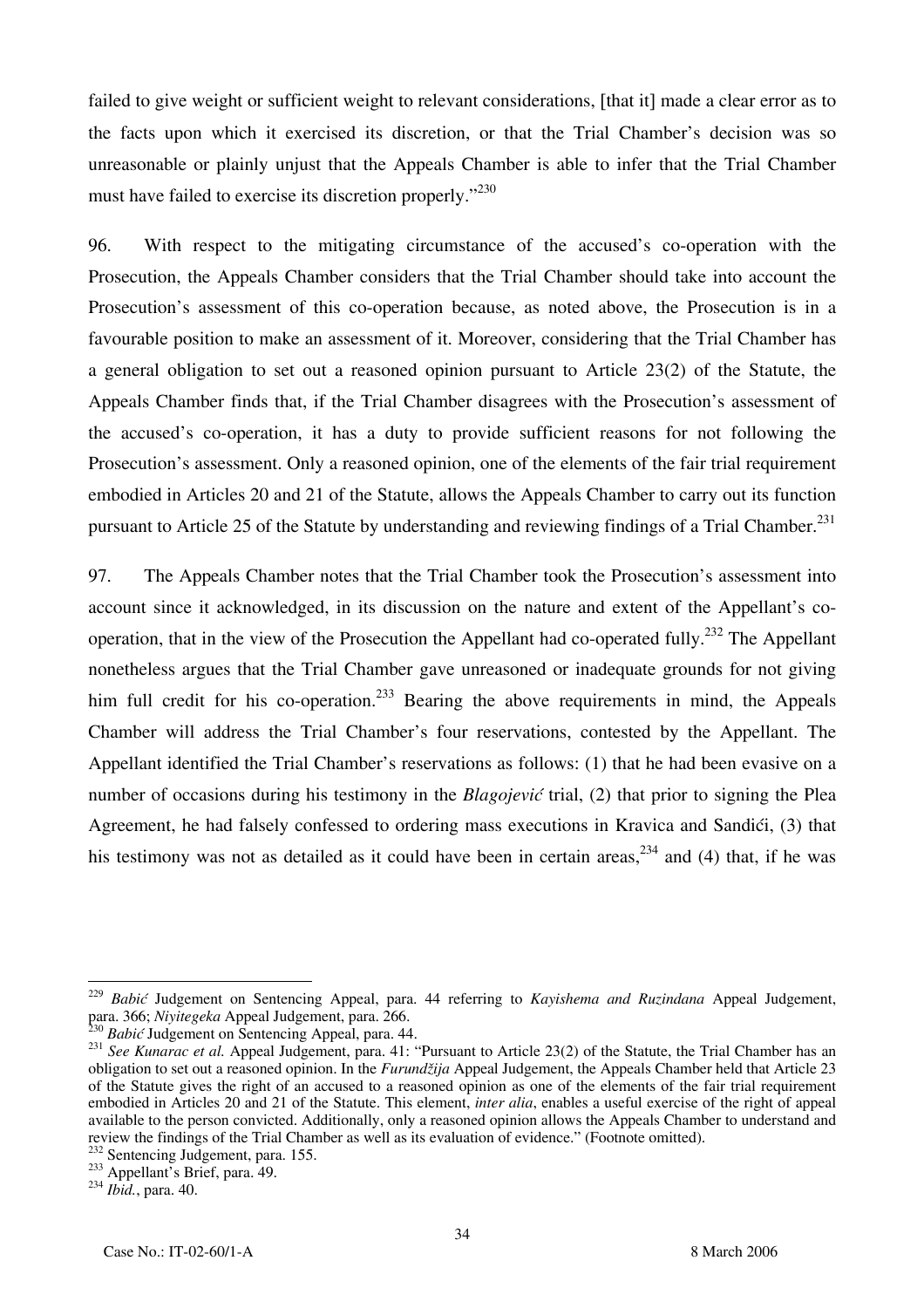sincere about co-operating, he would have been more open in all aspects of his testimony and more forthright in his responses to the Trial Chamber.<sup>235</sup>

# 1. The fact that the Appellant was evasive on a number of occasions during his testimony in the *Blagojevi}* case

98. The Appellant submits that the Trial Chamber only cited one example to corroborate his alleged evasiveness during the *Blagojević* trial, which involved an allegation that he had improperly sought rent money from a Dutchbat officer.<sup>236</sup> First, he argues that this was "very much a collateral issue which was not of central importance to any of the allegations in the [I]ndictment".<sup>237</sup> Second, he submits that he had no advance warning that this collateral issue might arise in crossexamination in the *Blagojević* case, but during the Sentencing Hearing in his own case he had thought about it further and thus was able to provide more details on his role in the financial dealings between Dutchbat and the owner of the Hotel Fontana. The Appellant further notes that he proffered to the Trial Chamber four documents on this issue but it refused to accept them into evidence.<sup>238</sup> Third, the Appellant argues that, notwithstanding the evidence given in the *Blagojević* case, he was as forthcoming as possible in the Sentencing Hearing; thus his behaviour cannot be described as evasive.<sup>239</sup> Last, he argues that the Trial Chamber should have indicated with sufficient clarity the grounds on which it based its decision.<sup>240</sup>

99. The Prosecution acknowledges that the issue of the rent money is not of central importance to the allegations in the Indictment; nor is it a "crucial aspect going to [the Appellant's] credibility".241 Nevertheless, in the view of the Prosecution, it was relevant to the general issue of credibility and could thus be considered as pertinent to the value of his testimony.<sup>242</sup> The Prosecution further argues that the subsequent explanation by the Appellant at the Sentencing Hearing is simply a matter for the Trial Chamber to consider when assessing his overall credibility.<sup>243</sup> Moreover, even after his explanation at the Sentencing Hearing, discrepancies remained between the Appellant's testimony and that of the Dutchbat officer.<sup>244</sup>

 $\overline{a}$  $^{235}$  AT. 52.

<sup>&</sup>lt;sup>236</sup> Appellant's Brief, para. 41. AT. 53-54.<br><sup>237</sup> Appellant's Brief, para. 41.<br><sup>238</sup> *Ibid.*, referring to Sentencing Hearing, T. 1670-1673 (the four documents mentioned consist of three orders and one letter).<br> $^{239}$ *Ibid.*, para. 42.

<sup>239</sup> *Ibid.*, para. 42. 240 AT. 53. *See also* Appellant's Brief, para. 45. 241 Respondent's Brief, para. 127. <sup>242</sup> *Ibid.* <sup>243</sup> *Ibid.*, para. 128. <sup>244</sup> *Ibid.*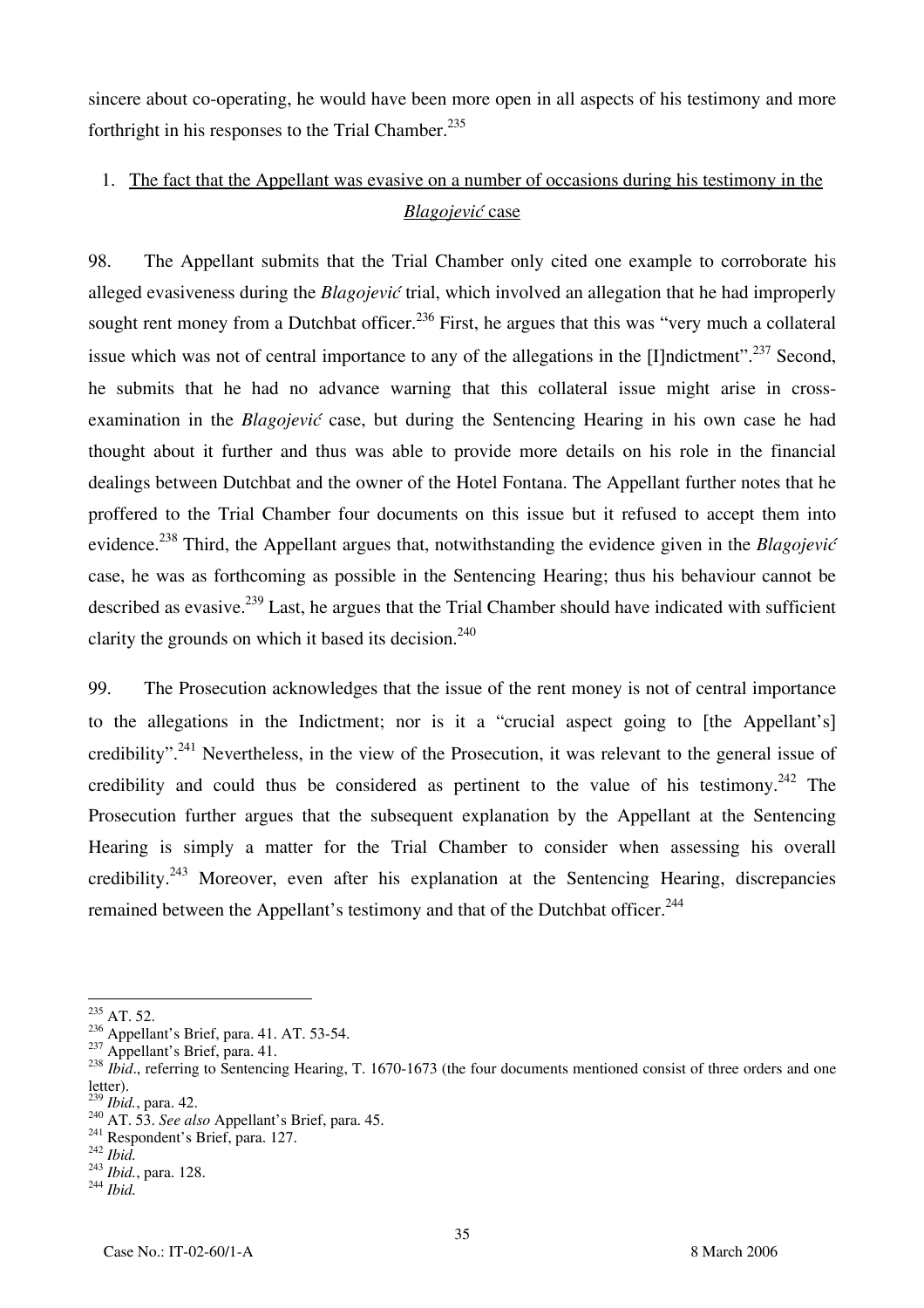## 100. The Trial Chamber held the following within the findings on the Appellant's co-operation with the Prosecution:

However, it is for the Trial Chamber to make an assessment of the credibility of Momir Nikolić, which ultimately impacts upon the value of such co-operation. Of primary importance to the Trial Chamber is the truthfulness and veracity of the testimony of Momir Nikolić in the *Blagojević* Trial, as well as how forthcoming the information was. The Trial Chamber takes into consideration numerous instances where the testimony of Momir Nikolić was evasive and finds this to be an indication that his willingness to co-operate does not translate into being fully forthcoming in relation to all the events, given his position and knowledge.<sup>245</sup>

In the footnote to the aforementioned paragraph the Trial Chamber stated the following:

The Trial Chamber notes, for example, the apparent discrepancy in the testimony of Momir Nikolić and Col. Franken, in relation to the demand for payment of rent for the United Nations Military Observer's by the Dutch Battalion. (*Blagojević* Trial, Witness Robert Franken, BT. 1557-  $1560$ ).<sup>246</sup>

101. As a preliminary issue, the Appeals Chamber finds that, with respect to the mitigating circumstance of his co-operation with the Prosecution, the Trial Chamber did not err when it took into account the truthfulness of the Appellant's testimony in the *Blagojević* trial. The Trial Chamber was in a favourable position to assess the truthfulness of the Appellant's testimony in the *Blagojević* case as it consisted of the same bench that heard this testimony. Furthermore, the Appeals Chamber notes that, in the Plea Agreement's section regarding his co-operation with the Prosecution, the Appellant agreed "to testify truthfully in the trial of the co-Accused in this case before the [International] Tribunal and in any other trials, hearings or other proceedings before the [International] Tribunal as requested by the Prosecution."<sup>247</sup> Furthermore, the Appellant agreed with respect to his co-operation with the Prosecution "that all information and testimony provided by Mr. Nikolić must be absolutely truthful."<sup>248</sup> Moreover, as agreed by the parties, the sentencing proceedings were postponed until after he had given testimony in the upcoming trial in order for the Trial Chamber to evaluate the nature and scope of the Appellant's co-operation.<sup>249</sup> Therefore, the Trial Chamber did not err in considering in its assessment of the Appellant's co-operation with the Prosecution whether or not he had been truthful in his testimony during the *Blagojević* trial.

102. The Appeals Chamber considers that the Trial Chamber likewise did not err when it took into account the discrepancy between the Appellant's and the Dutchbat officer's testimony in the

 $\overline{a}$  $^{245}$  Sentencing Judgement, para. 156 (footnotes omitted).

<sup>246</sup> *Ibid.*, fn. 252. 247 Plea Agreement, para. 9. <sup>248</sup> *Ibid.*, para. 11.

<sup>249</sup> *Ibid.*, para. 10.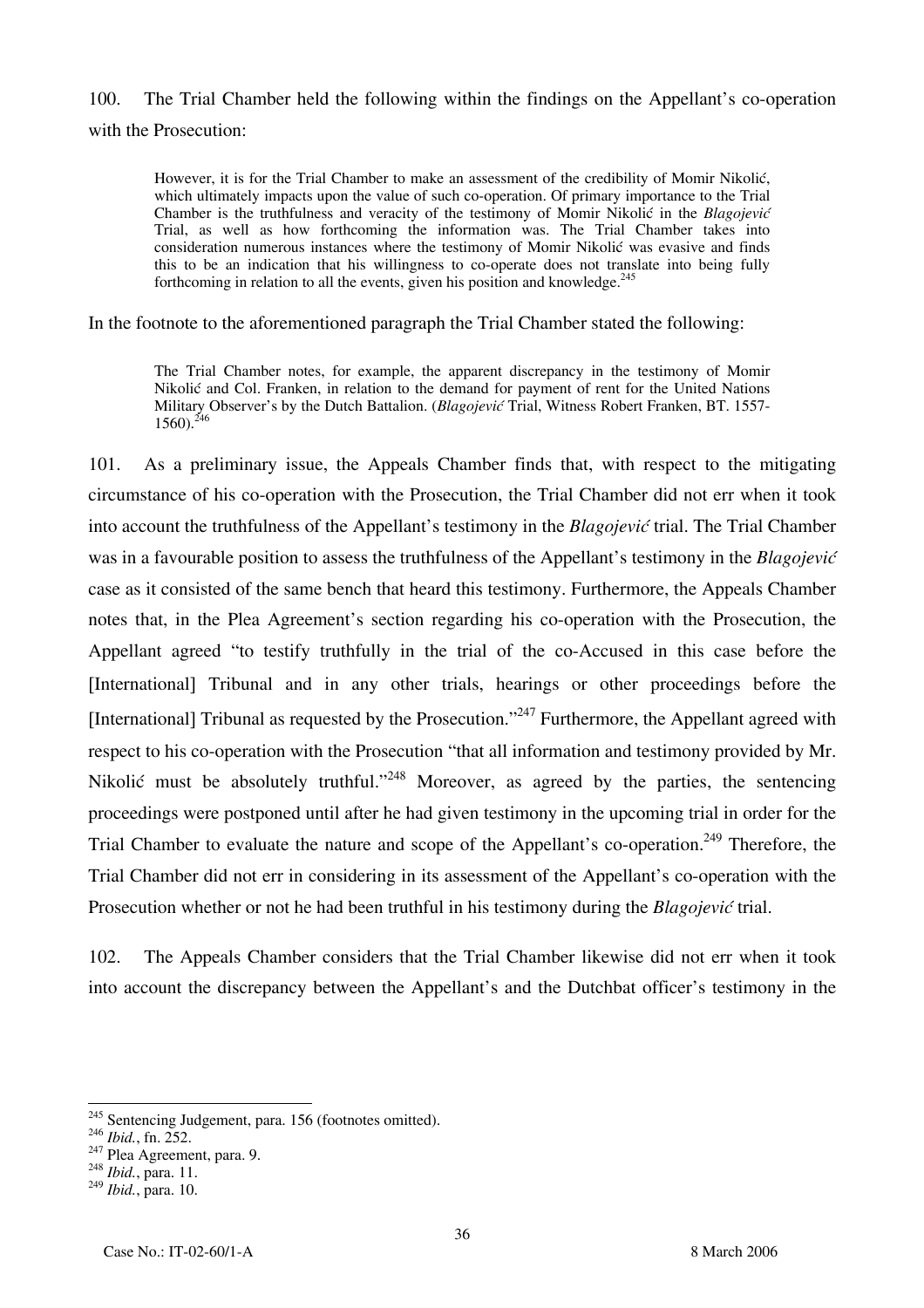*Blagojević* case.<sup>250</sup> The Appellant's explanation at the Sentencing Hearing does not change the fact that notable discrepancies existed. $251$ 

103. However, while the Trial Chamber indicated that there were "numerous instances" where the Appellant's testimony had been evasive,  $252$  it only refers to the aforementioned example.<sup>253</sup> In this particular case, the only argument the Appellant can put forward to discharge his burden to demonstrate an error is that the "numerous instances" do not exist. If a Trial Chamber considers a fact to lessen the weight given to a mitigating circumstance, it must be supported in a way so as to ensure that the accused has the possibility to provide arguments in case he seeks to disturb the finding on appeal. The Trial Chamber failed to support its finding of numerous instances of evasiveness and therefore failed to provide a reasoned opinion in this respect. The Appeals Chamber concludes, therefore, that the Trial Chamber committed a discernible error.

### 2. The Appellant's false confession prior to the conclusion of the Plea Agreement

104. The Appellant submits that he admitted to having lied prior to the conclusion of the Plea Agreement but that this did not prevent the Prosecution from submitting that the Appellant had fully co-operated with it.<sup>254</sup> The Appellant further compares his case to that of Miroslav Deronjić, who also acknowledged that he had provided partially untrue statements in his interviews with the

 $\overline{a}$ <sup>250</sup> The Dutchbat officer Franken stated that the Appellant came on the  $14^{\text{th}}$  or the  $15^{\text{th}}$  July to the Dutch camp and asked for the payment of a bill for the building the UN Military Observers rented as well as for the payment for the POWs the Bosnian Serb army took (*Blagojević* Trial, BT. 1557-1559). This passage of the transcript was read out to the Appellant during his testimony (*Blagojević* Trial, BT. 2224) by Mr. Karnavas, counsel for Vidoje Blagojević, and the Appellant answered: "What you have read, Mr. Karnavas, never happened. And I never had any obligation or duty to ask for any kind of rent. [...] I never asked anything like that of Mr. Franken, nor did I discuss any such thing with him. As for the prisoners and their status and payment for them, absolutely not, except for the physical security of the prisoners by the Dutch Battalion, I had nothing to do with their stay there, their status, their departure from there or anything else in that connection": *Blagojević* Trial, BT. 2225. Furthermore, the discussion between the counsel of Vidoje Blagojević and the Appellant concluded as follows: "Mr. Karnavas: Do you recall showing up with a blue Toyota that belonged to Rizo with Rizo in the car trying to collect rent from Colonel Franken? Major at the time. Do you recall that? A. N with Rizo in the car trying to collect rent from Colonel Franken? Major at the time. Do you recall that? Karnavas. I do not recall that, nor did that happen. That is not true": *Blagojević* Trial, BT. 2227. Furthermore, *Blagojević* Trial, BT. 2229 reads as follows: "Mr. Karnavas: [...] Did you ever show up and meet with Colonel or Major Franken on the 14th or 15th in Mr. Rizo's blue Toyota? A. No. In that period of time, I know for certain that I did not meet with Mr. Franken."

<sup>&</sup>lt;sup>251</sup> During the Sentencing Hearing, the Appellant stated: "Before me I have some documents on the basis of which the Trial Chamber can see that by an order from the corps commander, General Zivanovic, I was designated as the controlling organ for all the payments made to that company, all the trade to that company, and that concerned all transactions with the Dutch Battalion and all the organisations which traded with the Podrinje company from Bratunac, that is to say, with the hotel in Bratunac. […] I am supposed to control these transactions. […] And before this Trial Chamber, I would like to state that it is possible that at the time when I had contact, when I contacted the representative of the Dutch Battalion, I requested that the debts be paid, the debts for staying in the Hotel Fontana and for being -- and for food consumed in the Hotel Fontana. But I would like to claim that I never asked anyone -- I never asked any Dutch battalion members for funds for my personal use. Only what I have mentioned is possible, because these documents that I have before me provide proof -- these documents have been stamped, and they prove that the Dutch would pay in cash and that the military observers would pay in the way that I have explained to you." (Sentencing Hearing, T. 1671- 1672).

<sup>&</sup>lt;sup>252</sup> Sentencing Judgement, para. 156.

<sup>253</sup> *Ibid.*, fn. 252.

<sup>&</sup>lt;sup>254</sup> Appellant's Brief, para. 43.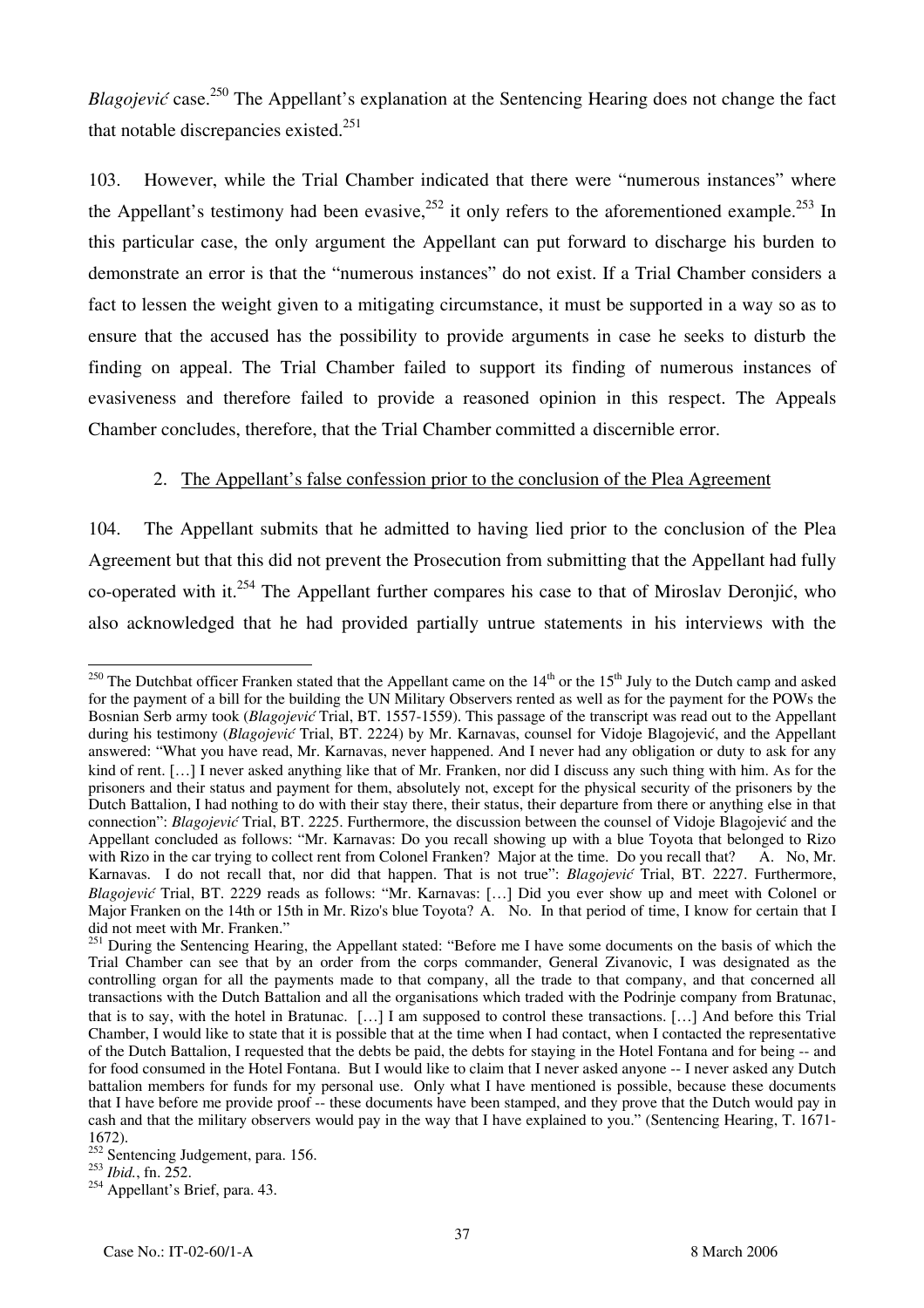Prosecution; the Trial Chamber in that case nevertheless attributed "significant weight" to Miroslav Deronjić's co-operation with the Prosecution.<sup>255</sup> Moreover, the Appellant argues that the Sentencing Judgement failed to mention that it was not the Prosecution that found out that he had lied but that he himself went back and brought this false confession to the attention of the Prosecution.<sup>256</sup>

105. The Prosecution agrees that the Appellant's admission to having falsely confessed to other crimes does reduce any negative impact on the assessment of his co-operation. It further acknowledges that his subsequent co-operation was substantial.<sup>257</sup>

106. The Appeals Chamber is of the view that sentencing decisions are discretionary and turn on the particular circumstances of each case. Thus, the mere fact that the *Deronjic* Trial Chamber gave significant weight to the accused's co-operation notwithstanding certain false statements does not illustrate that the Trial Chamber in this case abused its discretion in reaching a different result.

107. The Appeals Chamber notes that it is undisputed that the Appellant had told lies to the Prosecution when confessing to crimes he had not committed. However, the Appeals Chamber considers that, in the specific circumstances of this case, any negative impact or confusion that such false confessions may have caused on the value of his co-operation had been cured. First, it was on the Appellant's initiative that he went back to the Prosecution, apologised, and corrected his statement.<sup>258</sup> Second, as acknowledged by the Prosecution, the Appellant showed his full willingness to co-operate with the Prosecution by openly admitting to having rendered false confessions. The Trial Chamber did not take account of these actions of the Appellant in assessing the value of his co-operation. For these reasons, the Appeals Chamber finds that the Trial Chamber committed a discernible error in this regard.

#### 3. The lack of detail in certain areas of the Appellant's testimony

108. In relation to the Trial Chamber's finding regarding the lack of detail in his testimony in the *Blagojević* case, the Appellant submits that "it is unclear what the Trial Chamber had in mind because it gives no examples<sup> $259$ </sup> and claims that the reasoned opinion requirement was violated.<sup>260</sup>

 $\overline{a}$ <sup>255</sup> *Ibid.*, referring to *Deronjić* Sentencing Judgement, paras 252, 260.

 $^{256}$  AT. 54.

 $257$  Respondent's Brief, para. 132. The Prosecution notes that this is only valid with the exception of aspects noted in the Prosecution's Supplemental Submissions concerning credibility, Respondent's Brief, fn. 115.

<sup>258</sup> *See* argument of Appellant's counsel during the Appeal Hearing in this regard, AT. 54: "But what the [Sentencing Judgement] fails to state is that it was Mr. Nikolić himself, who shortly having made the statements told the Prosecution – it was not the Prosecution finding out and in that way he then changed. […] He brought it to the attention of the Prosecution and not the other way around." The Prosecution agreed to counsel's statement of events, AT. 61: "And in respect of the submissions by [counsel of Defense] on Mr. Nikolić's behalf, there is nothing he has said which I take issue with."

<sup>&</sup>lt;sup>259</sup> Appellant's Brief, para. 44.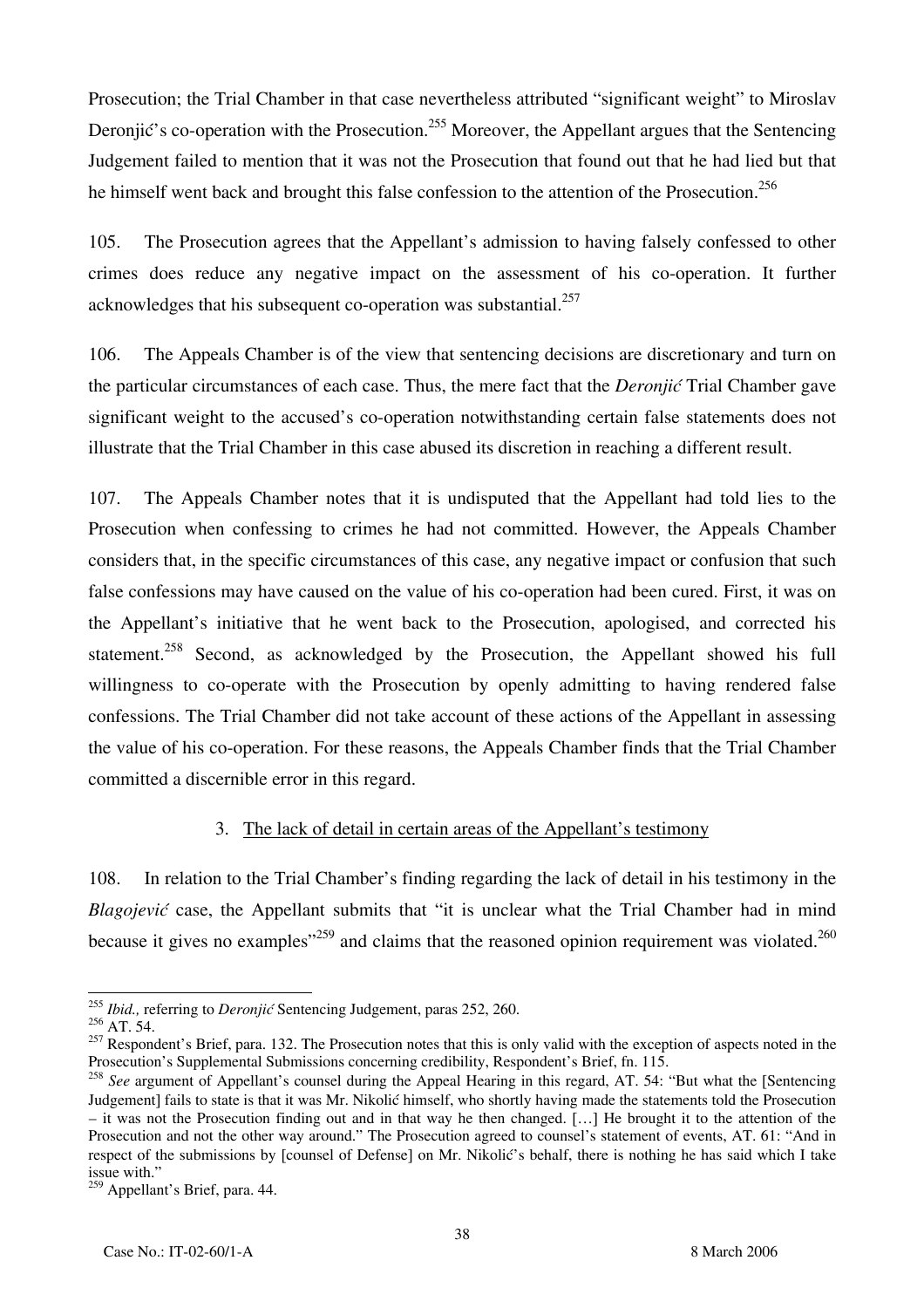He submits that he was "very candid" during his testimony in the *Blagojević* case and that his contribution was "enormous".<sup>261</sup> Additionally, the Appellant argues that the Trial Chamber called witnesses *propio motu* in order to assess whether he testified truthfully at the *Blagojević* trial,<sup>262</sup> but the Trial Chamber did not mention these witnesses again in its Sentencing Judgement and that, in fact, the witnesses corroborated the Appellant's testimony.<sup>263</sup>

109. The Prosecution agrees that the Trial Chamber improperly failed to provide sufficient reasoning for its holding that the Appellant's testimony had been inadequately detailed, and that this failure may have affected its judgement.264 With respect to the witnesses called *propio motu* by the Trial Chamber, the Prosecution submits that the Appellant failed to demonstrate any prejudice.<sup>265</sup>

110. The Trial Chamber, when discussing the credibility of the Appellant, held the following:

Additionally, while recognising that Mr. Nikolić was testifying about events which occurred over eight years ago, the Trial Chamber found that his testimony was not as detailed as it could have been in certain areas. This is an indicator of the character and a certain lack of candour on the part of Momir Nikolić, which the Trial Chamber has taken into consideration in its overall evaluation.<sup>266</sup>

The Appeals Chamber notes that no reference was given to support the Trial Chamber's finding.

111. The Appeals Chamber has scrutinised the Appellant's testimony in the *Blagojević* case, but it could not find an instance in which the Trial Chamber asked for more details. It is unclear what facts the Trial Chamber relied upon when coming to the conclusion that the "[Appellant's] testimony was not as detailed as it could have been in certain areas". The Appeals Chamber finds that the Trial Chamber failed to support its finding and in this respect failed to provide a reasoned opinion. The Appeals Chamber concludes that the Trial Chamber committed a discernible error.

### 4. The lack of openness in his testimony and lack of forthrightness in his responses

112. The Appellant challenges the Trial Chamber's holding that, "[h]ad he been completely sincere about co-operating, Momir Nikolić would have been more open in all aspects of his testimony and been more forthright in his responses before, and to, the Trial Chamber.<sup>"267</sup>

 $\overline{a}$ <sup>260</sup> *Ibid.*, para. 45 referring to Article 6 (1) of the European Convention of Human Rights and Freedoms. *See also* AT. 53, 55.

 $261$  Appellant's Brief, para. 46.

<sup>&</sup>lt;sup>262</sup> *Ibid.*, para. 47 referring to Sentencing Judgement, para. 25.

<sup>263</sup> *Ibid.*, para. 48.

 $264$  Respondent's Brief, paras 136-138.

<sup>265</sup> *Ibid.*, para. 139.

<sup>&</sup>lt;sup>266</sup> Sentencing Judgement, para. 156.

 $267$  AT. 52, 54-55.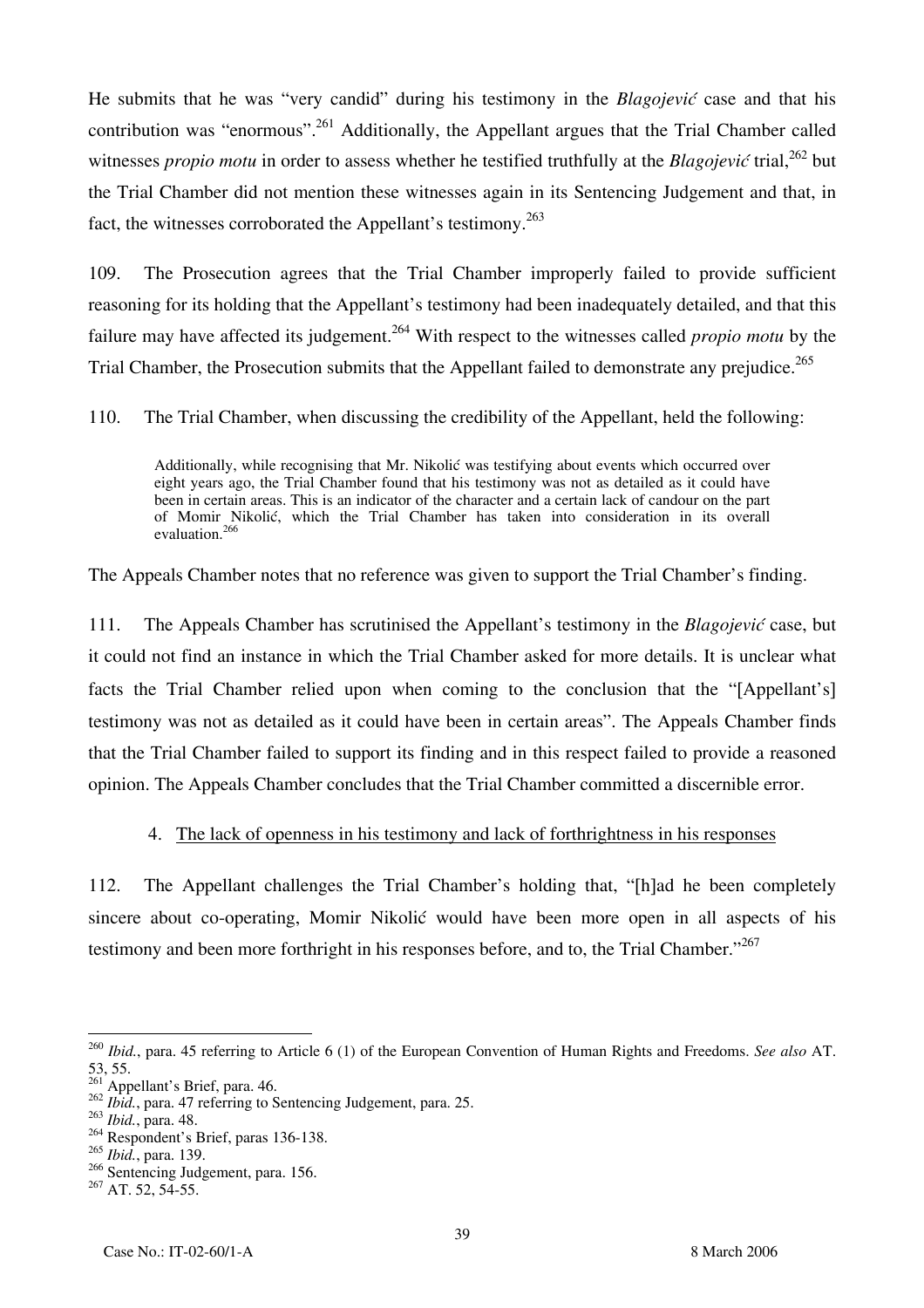113. Again, the Trial Chamber did not refer to any evidence corroborating the statement. For the same rationale considered above in relation to the numerous instances of evasiveness and the lack of detail in certain areas of the Appellant's testimony, the Trial Chamber failed to support its finding and in this respect failed to provide a reasoned opinion. The Appeals Chamber concludes that the Trial Chamber committed a discernible error in this respect.

#### 5. Conclusion

114. The Appeals Chamber finds that the Trial Chamber committed several discernible errors when assessing the Appellant's co-operation with the Prosecution. The Appeals Chamber considers that these errors led the Trial Chamber to attach insufficient weight to the mitigating circumstance of his co-operation with the Prosecution. The Appeals Chamber will take this into account in revising the Appellant's sentence.

115. For the foregoing reasons, the Appeals Chamber allows the Appellant's seventh ground of appeal in part.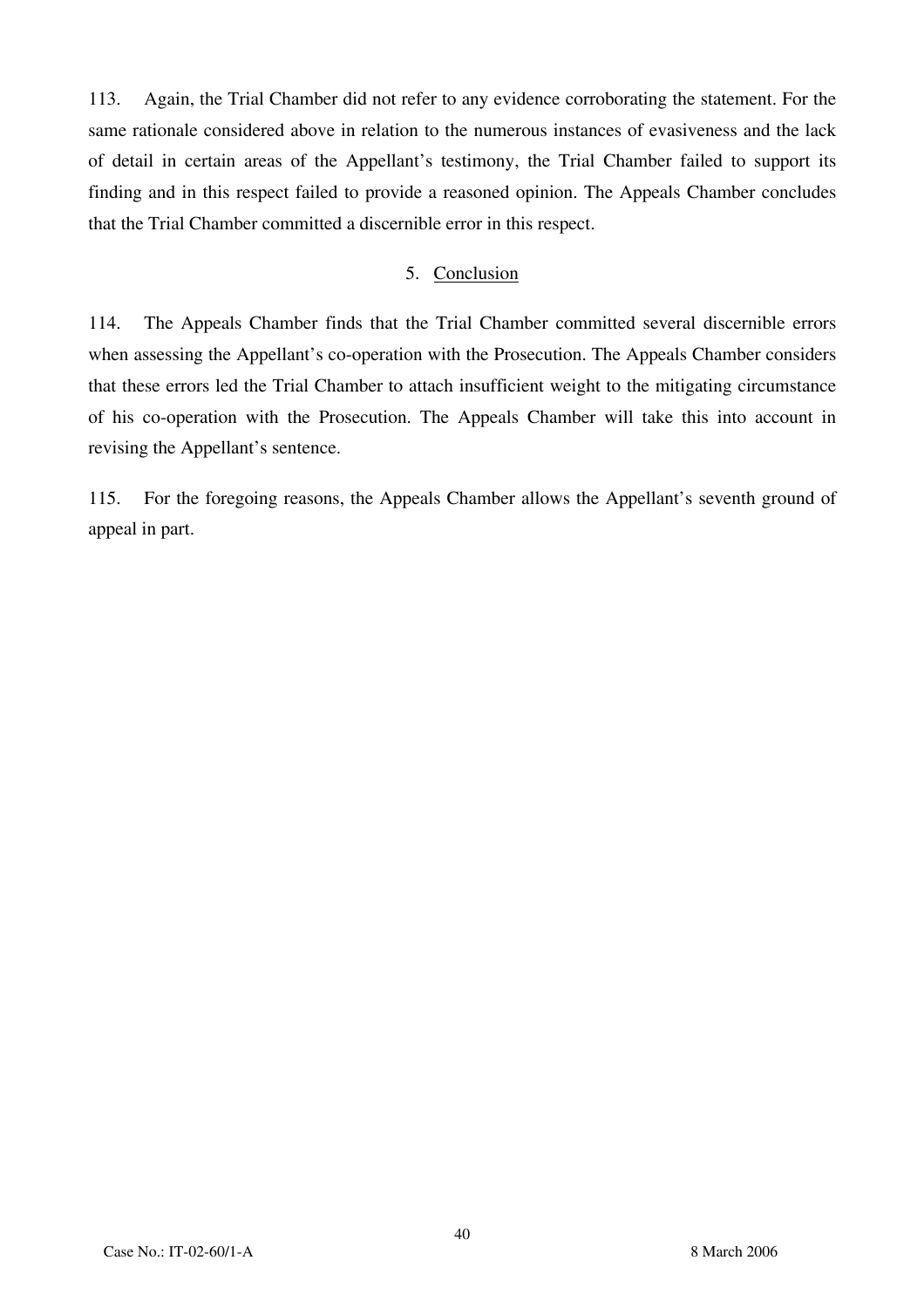## **IX. EIGHTH GROUND OF APPEAL: THE APPELLANT'S REMORSE**

116. In his eighth ground of appeal, the Appellant alleges that the Trial Chamber erred by failing to give him sufficient credit for his expression of remorse.<sup>268</sup> He submits in general that his statements at the Sentencing Hearing "should have been accepted as a sincere expression of remorse and that the Trial Chamber erred in finding that it could not give substantial weight to this factor".<sup>269</sup>

# **A. Whether the Trial Chamber accepted the Appellant's statement at the Sentencing Hearing as a sincere expression of remorse**

117. The Appellant puts forward the argument that the Trial Chamber did not accept his statement at the Sentencing Hearing "as a sincere expression of remorse".<sup>270</sup> The Appeals Chamber notes that the expression of remorse has been recognised as a mitigating factor  $271$  if the remorse is real and sincere.<sup>272</sup> The Trial Chamber expressed no reservations with respect to the sincerity of the Appellant's remorse. In fact, the Trial Chamber found the Appellant's expression of remorse to be a mitigating factor.<sup>273</sup> This finding is in itself a confirmation that the Trial Chamber considered the Appellant's remorse to be sincere, as only a "real and sincere" expression of remorse constitutes a mitigating circumstance.<sup>274</sup> The Appellant therefore has failed to demonstrate an error on the part of the Trial Chamber in this regard.

# **B. Whether the Trial Chamber correctly found that it could not afford substantial weight to the Appellant's remorse**

118. The Trial Chamber decided that it could not "afford substantial weight" to the Appellant's remorse.<sup>275</sup> The Appellant challenges the three reasons put forward by the Trial Chamber to justify its decision.<sup>276</sup> The Appeals Chamber will address the Appellant's arguments to the effect that  $(1)$ 

 $\overline{a}$  $^{268}$  Appellant's Brief, para. 5(g). AT. 55-56.

 $^{269}$  Appellant's Brief, para. 51.

<sup>&</sup>lt;sup>270</sup> *Ibid.*: "It is submitted that this statement [at the Sentencing Hearing] should have been accepted as a sincere expression of remorse and that the Trial Chamber erred in finding that it could not give substantial weight to this factor

<sup>[...].&</sup>quot;<br><sup>271</sup> *Todorović* Sentencing Judgement, para. 89; *Erdemović* 1998 Sentencing Judgement, para. 16(ii); *Blaškić* Trial Judgement, para. 775; *Serushago* Sentencing Judgement, paras 40-41; *Ruggiu* Trial Judgement, paras 69-72; *Simi}* Sentencing Judgement, para. 92; *Banović* Sentencing Judgement, para. 71; *Dragan Nikolić* Sentencing Judgement, paras 241-242; *Jokić* Sentencing Judgement, para. 89; *Deronjić* Sentencing Judgement, para. 264; *Babić* Sentencing Judgement, para. 84.

<sup>&</sup>lt;sup>272</sup> Vasiljević Appeal Judgement, para. 177; *Blaškić* Appeal Judgement, para. 705; *Kvočka et al.* Appeal Judgement, para. 715.<br> $\frac{273}{273}$  Sentencing Judgement, para. 161.

<sup>273</sup> Sentencing Judgement, para. 161. <sup>274</sup> *Bla{ki}* Appeal Judgement, para. 705; *Kvo~ka et al.* Appeal Judgement, para. 715; *see also Vasiljevi}* Appeal Judgement, para. 177: "in order for remorse to be considered as a mitigating factor it has to be sincere."

<sup>&</sup>lt;sup>275</sup> Sentencing Judgement, para. 161.

<sup>&</sup>lt;sup>276</sup> Appellant's Brief, para. 52.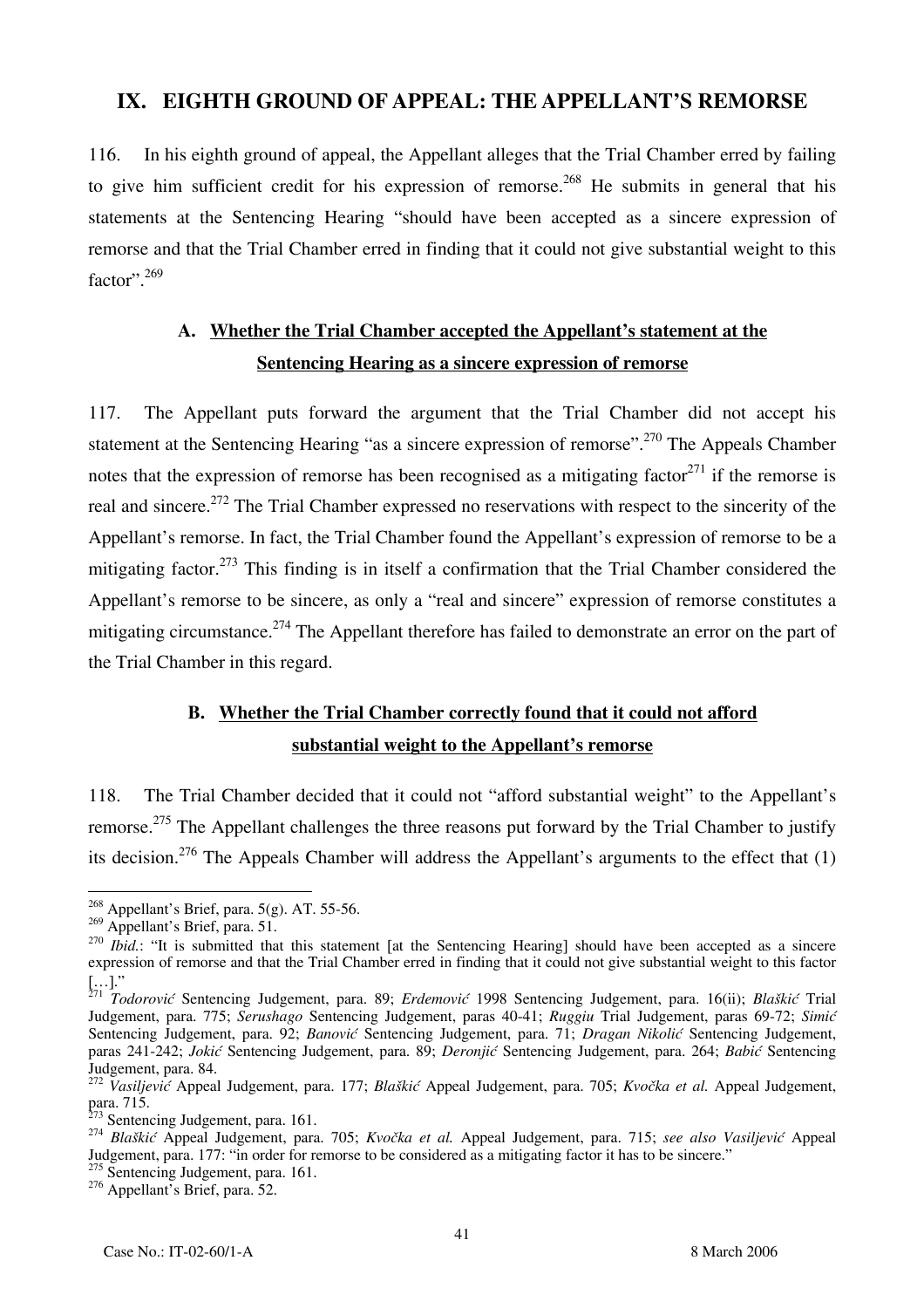the Trial Chamber placed improper weight on the Appellant's reasons for entering into a Plea Agreement and for giving untruthful statements to the Prosecutor during the plea negotiations.<sup>277</sup> (2) the Trial Chamber placed improper weight on the timing of the guilty plea,  $278$  and (3) the mistranslation of the counsel's statement in the closing arguments may have impacted on the decision not to give appropriate weight to his remorse.<sup>279</sup>

# 1. The Trial Chamber's assessment of the Appellant's reasons for entering into a Plea Agreement and for giving untruthful statements to the Prosecutor during the plea negotiations

119. The Appellant argues that the Trial Chamber's reasons for giving little weight to his expression of remorse are, *inter alia*, (1) his explanation as to why he pleaded guilty,<sup>280</sup> and (2) the false information he provided to the Prosecution during the plea negotiations in order to obtain a plea agreement.<sup>281</sup> The Appellant acknowledges that self-interest played an important part in his decision to enter into a plea agreement with the Prosecution; however, in the view of the Appellant, "it is equally clear that the pain which memory of the events in Srebrenica brought to him, through a realisation of the horrors that occurred also played a major part in [his] thought process."<sup>282</sup> Additionally, the Appellant submits that the Trial Chamber failed to sufficiently consider "the sheer difficulty" that he, as a Serb, encountered when talking about the events in Srebrenica and confessing his guilt, particularly in light of the fact that, at the time of his confession, denial of responsibility for these events prevailed in Serbia and Republika Srpska.<sup>283</sup> The Appellant also acknowledges that he told lies to the Prosecution during the plea negotiations. He argues, however, that he soon afterwards admitted his lies and apologised for them and it was thus "harsh to hold these lies (which actually implicated him more rather than less) against him to as significant an extent as the Trial Chamber seems to have done."<sup>284</sup>

120. The Trial Chamber, in its finding on the Appellant's remorse, stated:

 $^{277}$  *Ibid.*, paras 52 (a), (b), 53-64.

<sup>&</sup>lt;sup>278</sup> *Ibid.*, paras 52(c), 65-68.<br><sup>279</sup> *Ibid.*, para. 70.

<sup>&</sup>lt;sup>280</sup>*Ibid.*, paras 52(a), 53.<br><sup>281</sup> Appellant's Brief, paras 52(b), 64. AT. 58.<br><sup>281</sup> Appellant's Brief, para. 61. *See also* AT. 56-57. The Appellant also argues that the fact that he did not discriminate against different ethnic groups is an aspect of his remorse (AT. 57; *see also* Appellant's Brief, paras 59-60). The Appeals Chamber notes however, that he pleaded guilty to the crime of persecutions and that his "conduct was committed on political, racial, or religious grounds, and was committed with requisite discriminatory intent" (Indictment, para. 58(c)). In relation to his conduct prior to the war, the Trial Chamber explicitly found that he did "not discriminate prior to the war", *see* Sentencing Judgement, para. 164.<br><sup>283</sup> Appellant's Brief, para. 62. AT. 49-50.<br><sup>284</sup> Appellant's Brief, para. 64.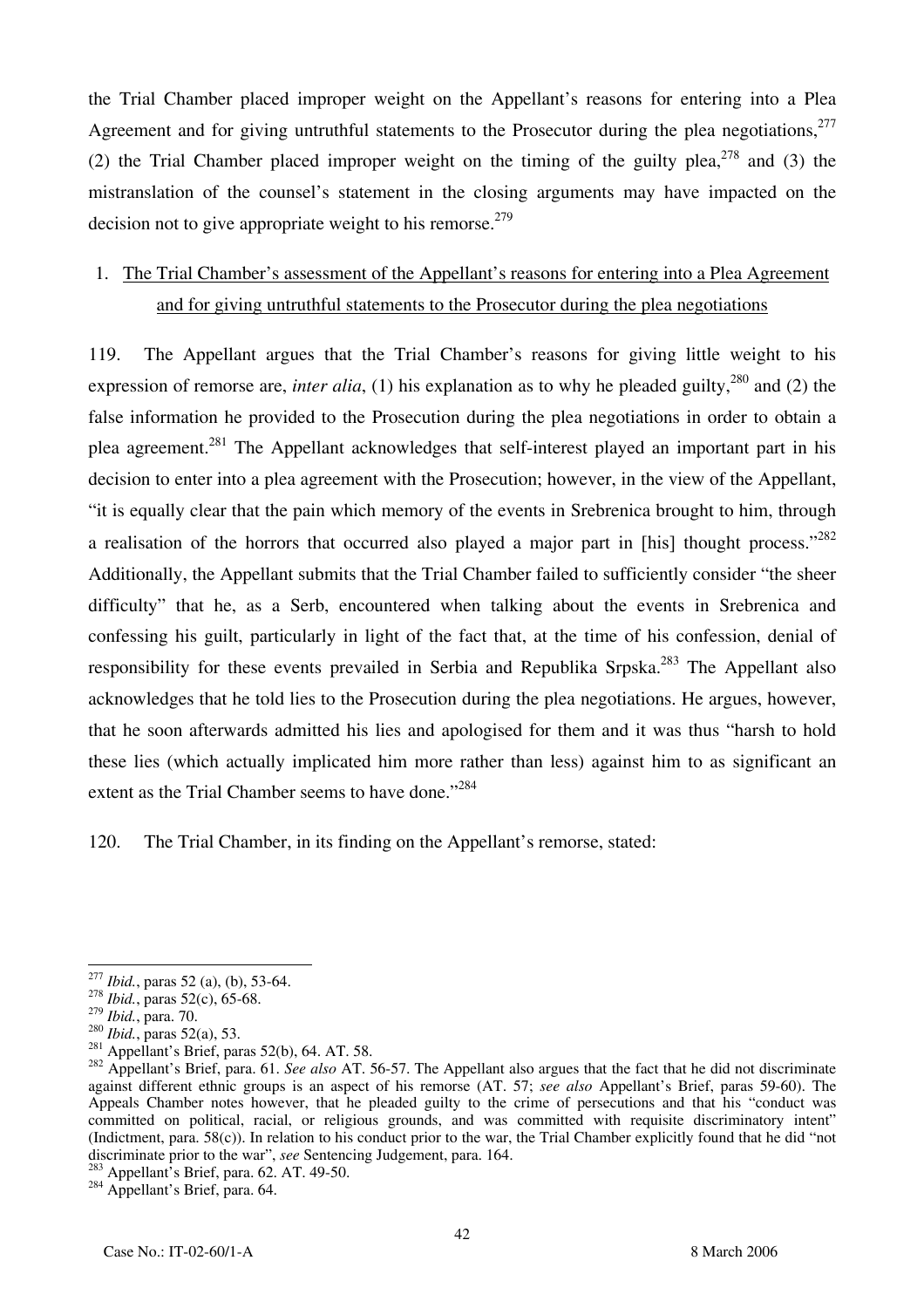The Trial Chamber recalls Momir Nikolić's explanation of his reasons for pleading guilty, as well as his related reason for providing the Prosecution with false information during the plea negotiations.285

121. The Appellant does not argue that these considerations should not have been taken into account by the Trial Chamber. He merely argues that it was "harsh to hold these lies […] against him to as significant an extent as the Trial Chamber *seems* to have done".<sup>286</sup> But the Trial Chamber did not take into account within its assessment of the Appellant's remorse evidence that he had provided the Prosecution with false information. Rather, the Trial Chamber took into account the *reasons* why he provided the Prosecution with false information.<sup>287</sup> The Appellant has failed to put forward any argument as to why the Trial Chamber should not have taken those reasons into account. When arguing that there were also other reasons – apart from self-interested motives – that "played a major part in the Appellant's thought process" in reaching the Plea Agreement,<sup>288</sup> the Appellant fails to see that the Trial Chamber in fact took those other reasons into account as it expressly cited in the Sentencing Judgement the Appellant's relevant statement at the Sentencing Hearing.<sup>289</sup>

122. With respect to the Appellant's argument that the Trial Chamber failed to sufficiently take into account the difficulty he, as a Serb, had in talking about the events in Srebrenica and confessing his guilt, in particular regarding the fact that, at the time of his confession, denial of responsibility for these events prevailed in Serbia and Republika Srpska,  $290$  the Appeals Chamber

 $290$ <sup>A</sup>ppellant's Brief, para. 62.

 $\overline{a}$ 285 Sentencing Judgement, para. 160 referring to *Blagojević* Trial, 19 September 2003, BT. 1595 and 29 September 2003, BT. 2133-35, 2145-47.<br><sup>286</sup> Appellant's Brief, para. 64 (emphasis added).

<sup>&</sup>lt;sup>287</sup> The Appeals Chamber notes that that the Appellant during the proceeding in *Blagojević* gave the following explanation why he falsely admitted to a crime he had not committed: "Once the agreements with the Prosecution had already advanced, I came to the decision that there would be no agreement, and I really wanted to obtain an agreement. I made a mistake. I admitted something I hadn't done because I wanted to obtain such an agreement. I accepted responsibility for something that I had not done. I accepted a greater degree of responsibility." *Blagojević* Trial Hearing 19 September 2003, BT. 1595, referred to in Sentencing Judgement, fn. 257. 288 Appellant's Brief, para. 61.

<sup>&</sup>lt;sup>289</sup> Sentencing Judgement, para. 158 citing Sentencing Hearing, T. 1681-1682. The Appeals Chamber notes, however, that the reference of the Trial Chamber is erroneous, the cited statement can rather be found in Sentencing Hearing, T. 1676-1677. The relevant part of the Sentencing Hearing, as expressly cited by the Trial Chamber in paragraph 158 of the Sentencing Judgement, reads: "I sincerely wish before this Chamber and before the public, especially the Bosniak public, to express my deep and sincere remorse and regret because of the crime that occurred and to apologise to the victims, their families, and the Bosniak people for my participation in this crime. I am aware that I cannot bring back the dead, that I cannot mitigate the pain of the families by my confession, but I wish to contribute to the full truth being established about Srebrenica and the victims there and for the government organs of Republika Srpska, and all the individuals who took part in these crimes should follow in my footsteps and admit to their participation and their guilt, that they should give themselves in and be held responsible for what they have done. By my guilty plea, I wanted to help the Tribunal and the Prosecutors to arrive at the complete and full truth and the victims, their brothers, mothers, and sisters should -- I wanted to avoid their being subjected to additional suffering and not to remind them of this terrible tragedy. Your Honours, I feel that my confession is an important step toward the rebuilding of confidence and coexistence in Bosnia and Herzegovina, and after my guilty plea and sentencing, after I have served my sentence, it is my wish to go back to my native town of Bratunac and to live there with all other peoples in peace and harmony, such as prevailed before the outbreak of the war."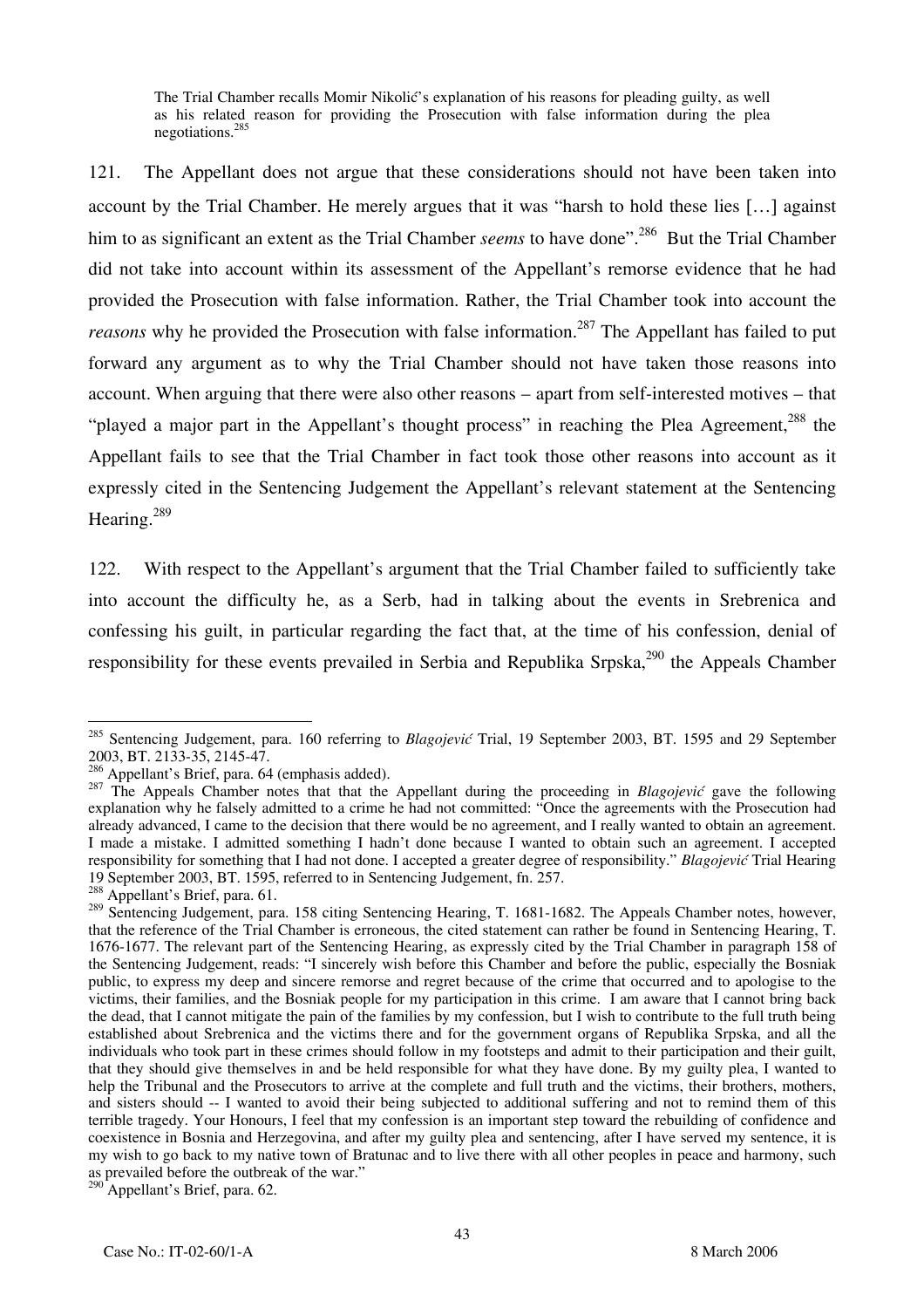concurs with the Prosecution that this factor was taken into account by the Trial Chamber.<sup>291</sup> In its discussion on the mitigating circumstance of a guilty plea, the Trial Chamber considered this factor and explicitly referred to evidence supporting this factor.<sup>292</sup> The Appeals Chamber finds that it was within the Trial Chamber's discretion to consider these factors within its assessment of the Appellant's guilty plea; the Trial Chamber was not obliged to consider them again when assessing the Appellant's remorse. $^{293}$ 

123. The Appeals Chamber concludes that the Appellant has failed to demonstrate that the Trial Chamber gave improper weight to the Appellant's reasons for entering into a Plea Agreement and for providing untruthful statements to the Prosecutor during the plea negotiations.

### 2. The Trial Chamber's assessment of the timing of the guilty plea

124. The Appellant asserts that the Trial Chamber "placed great weight" upon the fact that he pleaded guilty one year after the full disclosure of the case against him.294 The Appellant argues that he is under no obligation to plead guilty and "he was simply exercising a fundamental right guaranteed under the [International] Tribunal's Statute."<sup>295</sup> He submits that the taking into account of this factor was "unfair".<sup>296</sup>

125. The Appeals Chamber notes that the Trial Chamber made the following statement in a footnote:

The Trial Chamber further recalls that while Momir Nikolić pled guilty before any evidence had been presented by the Prosecution at a public hearing, his guilty plea came after one year of full disclosure by the Prosecution of its case against him.<sup>297</sup>

126. The Appeals Chamber acknowledges that the timing of the Appellant's guilty plea cannot be considered as an aggravating circumstance by the Trial Chamber to the detriment of the accused.<sup>298</sup>

 $\overline{a}$  $^{291}$  Respondent's Brief, para. 179.

<sup>&</sup>lt;sup>292</sup> Sentencing Judgement, paras 146-147. The Trial Chamber refers to an article from Emir Suljagić and explicitly cited the statement that the detailed confession "punches a big hole in the Bosnian Serb wall of denial" and the relief of the author of that article that "[w]e Bosnian Muslims no longer have to prove we were victims." (*ibid*., para. 146.) Also, the Trial Chamber explicitly cites the "open letter" of the mayor of the Srebrenica municipality to the effect that he believes that "not only Momir Nikolić and others confessing their personal responsibility, but the clarification of the role of others in the Serbian Army and officials of the Serbian people, will force the RS authorities to finally admit that a crime occurred in Srebrenica, perpetrated by individuals and groups from the ranks of the Serbian people." (*ibid*. para. 147.).

<sup>&</sup>lt;sup>293</sup> Cf. Miodrag Jokić Judgement on Sentencing Appeal, para. 82: "The Appeals Chamber finds that it was within the Trial Chamber's discretion to consider these factors as indications of the Appellant's remorse and his substantial cooperation with the International Tribunal; the Trial Chamber was not bound to consider these factors when assessing the Appellant's good character as well." *See also ibid*., para. 79: "The Appeals Chamber finds that it was within the Trial Chamber's discretion to assess the testimony of Mr. Stefanović as evidence of the Appellant's remorse; the Trial Chamber was not bound to consider this factor when assessing the Appellant's good character as well." 294 Appellant's Brief, para. 65. *See also* AT. 58.

<sup>&</sup>lt;sup>295</sup> Appellant's Brief, para. 69, referring in paras 66 and 67 of the Appellant's Brief to *Banović* Sentencing Judgement, para. 72 and *Dragan Nikolić* Sentencing Judgement, para. 234.  $296$  AT. 48.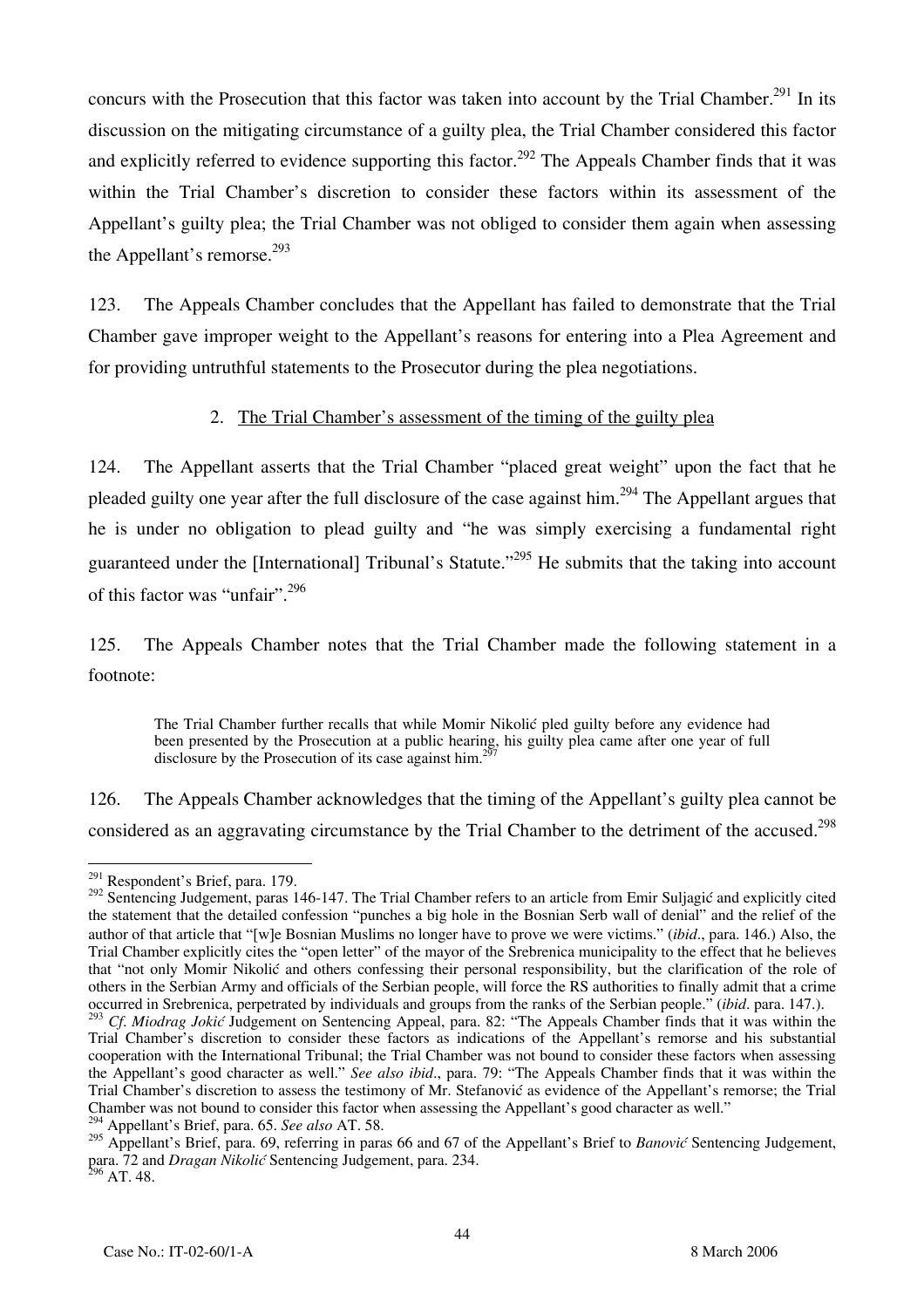The accused has a fundamental right to be presumed innocent until proven guilty<sup>299</sup> and, therefore, is under no obligation to plead guilty.<sup>300</sup> The Appeals Chamber notes that this right has been recognised by the Trial Chamber in the present case.<sup>301</sup> The Appeals Chamber further notes that there is an absolute prohibition against considering the silence of the accused in the determination of guilt or innocence, as well as in the determination of the sentence.<sup>302</sup>

127. With respect to the consideration of an accused's silence, the Prosecution submits that the prohibition is certainly applicable to the assessment of whether a "late" guilty plea can be considered as an aggravating factor. However, in the opinion of the Prosecution, it is not applicable if this factor is taken into account as diminishing the weight given to a mitigating factor since, in this way, it is "not a detriment, but the reduction of a benefit."<sup>303</sup>

128. In this case, the Appeals Chamber considers that the Trial Chamber did not err in referring to the timing of the guilty plea when assessing the weight to accord the Appellant's remorse. Rather, the Trial Chamber considered the timing of the Appellant's plea as evidence about the extent to which the plea was motivated by remorse, as opposed to self-interest. Where, as here, a Trial Chamber merely considers a plea's timing as evidence about the extent to which it was motivated by remorse, the Trial Chamber does not infringe the accused's rights. The Trial Chamber did not detract from the weight to accord this mitigating factor because the Appellant, for a time, exercised his right to plead not guilty.

# 3. The Appellant's allegation that the mistranslation of the counsel's statement in the closing arguments may have adversely impacted the decision not to give appropriate weight to his remorse

129. The Appellant argues that with respect to the weight given to his remorse it is not clear whether the Trial Chamber held the mistranslation of the former counsel's closing arguments against him.<sup>304</sup> He contends that there is "at least a perception that the [Trial] Chamber's attitude to the Appellant and the extent of his real remorse and rehabilitation may have been coloured by his

<sup>&</sup>lt;sup>297</sup> Sentencing Judgement, fn. 257.

<sup>&</sup>lt;sup>298</sup> *Dragan Nikolić* Sentencing Judgement, para. 234.

<sup>&</sup>lt;sup>299</sup> Banović Sentencing Judgement, para. 71. Article 21(3) of the Statute of the International Tribunal provides: "The accused shall be presumed innocent until proved guilty according to the provisions of the present Stat

<sup>&</sup>lt;sup>300</sup> Dragan Nikolić Sentencing Judgement, para. 234.<br><sup>301</sup> Sentencing Judgement, para. 148: "Of course, under the Statute of the Tribunal, an accused has the right to be presumed innocent, to have a fair and public trial and to not be compelled to confess guilt."<br><sup>302</sup> Čelebići Appeal Judgement, para. 783.

<sup>&</sup>lt;sup>303</sup> Respondent's Brief, para. 164. 304 Appellant's Brief, para. 70.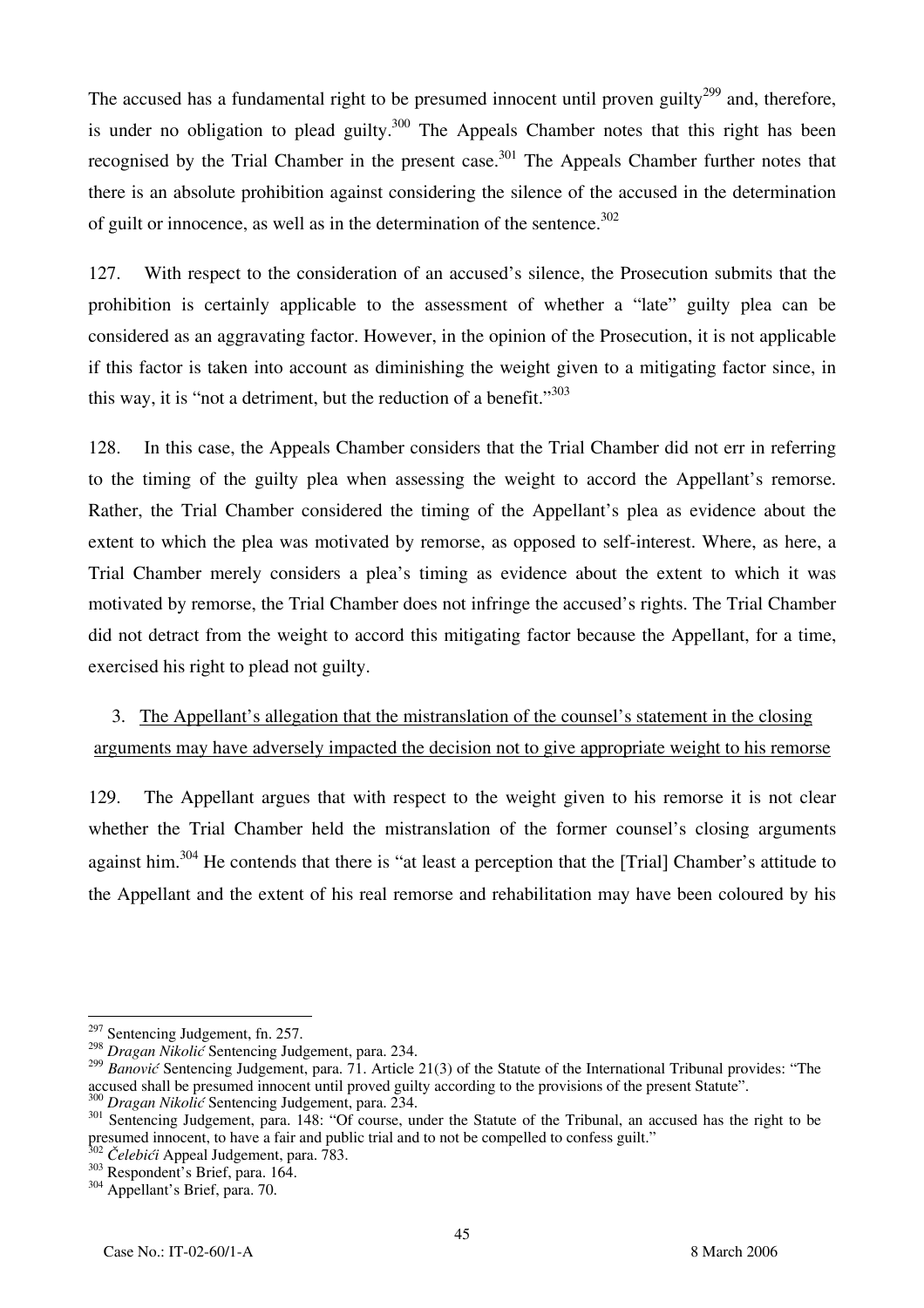counsel's language".<sup>305</sup> He concludes that if counsel's language was an influential factor, this mistranslation would be "wholly unfair".  $306$ 

130. The Appeals Chamber already addressed the impact of the – mistranslated – statement on the Trial Chamber's assessment of the gravity of the offence in relation to the Appellant's fifth ground of appeal.<sup>307</sup> The Trial Chamber did not refer to or consider the mistranslated statement when discussing the weight given to the Appellant's remorse.<sup>308</sup> The Appellant has failed to demonstrate that the Trial Chamber did take this factor into account when assessing the weight given to the Appellant's remorse. In any case, as held in the fifth ground of appeal, the Appeals Chamber considers that the Trial Chamber took this element erroneously into account when assessing the gravity of the offence.

### 4. Conclusion

131. The Appeals Chamber finds that the Trial Chamber took all the relevant elements of the Appellant's remorse into account.<sup>309</sup> The Appellant has failed to demonstrate that the Trial Chamber committed a discernible error in the weight it afforded to the mitigating circumstance of remorse.

132. For the foregoing reasons, the Appellant's eighth ground of appeal is dismissed.

 $\overline{a}$ <sup>305</sup> *Ibid.*

<sup>306</sup> *Ibid.* <sup>307</sup> *Supra*, chapter VI. <sup>308</sup> *See* Sentencing Judgement, paras 157-161.

<sup>&</sup>lt;sup>309</sup> The Appeals Chamber notes that the Appellant reiterated his remorse in his personal address at the end of the Appeal Hearing, *see* AT. 74: "Your Honours, I would, with this address, like to express my sincere remorse and regret about the awful crimes that took place after the fall of Srebrenica. I would like to express particular respect towards the victims because of the terrible crimes against their families, their brothers, sisters, friends, who have to now live without these people and whose suffering will never end."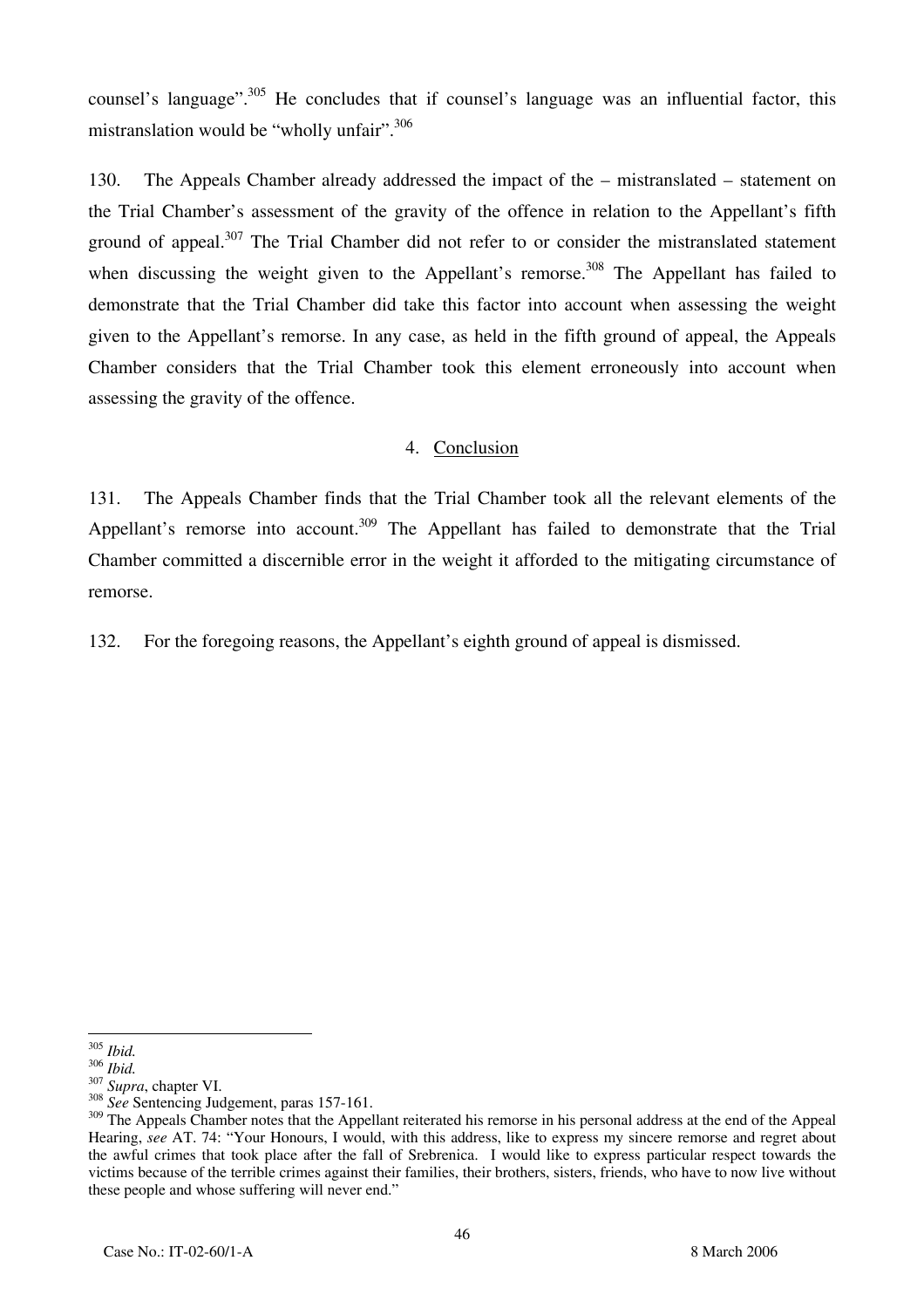## **X. NINTH, TENTH, AND ELEVENTH GROUND OF APPEAL**

133. The Appellant did not put forward any arguments in his Appellant's Brief substantiating his ninth, tenth, and eleventh grounds of appeal, and furthermore made no reference to these grounds at the Appeal Hearing. The Appeals Chamber agrees with the Prosecution<sup>310</sup> that these grounds should therefore be dismissed.

134. For the foregoing reasons, the Appellant's ninth, tenth, and eleventh ground of appeal are dismissed.

# **XI. FINAL CONCLUSIONS**

135. The Appeals Chamber recalls that it has upheld the Appellant's third and fifth ground of appeal, as well as his seventh ground of appeal in part, and has dismissed all the other grounds of appeal. The Appeals Chamber stresses that under Rules 62*ter*(B) and 62*ter*(A) of the Rules, which apply to appeal proceedings by virtue of Rule 107 of the Rules, it is not bound by the sentencing range recommended by either party.<sup>311</sup> The Appeals Chamber considers that the errors identified by the Appeals Chamber warrant a reduction of the sentence of 20 imprisonment.

<sup>&</sup>lt;sup>310</sup> Respondent's Brief, para. 186.

<sup>310</sup> Respondent's Brief, para. 186. <sup>311</sup> *See Dragan Nikolić* Judgement on Sentencing Appeal, para. 89; *Babić* Judgement on Sentencing Appeal, para. 30.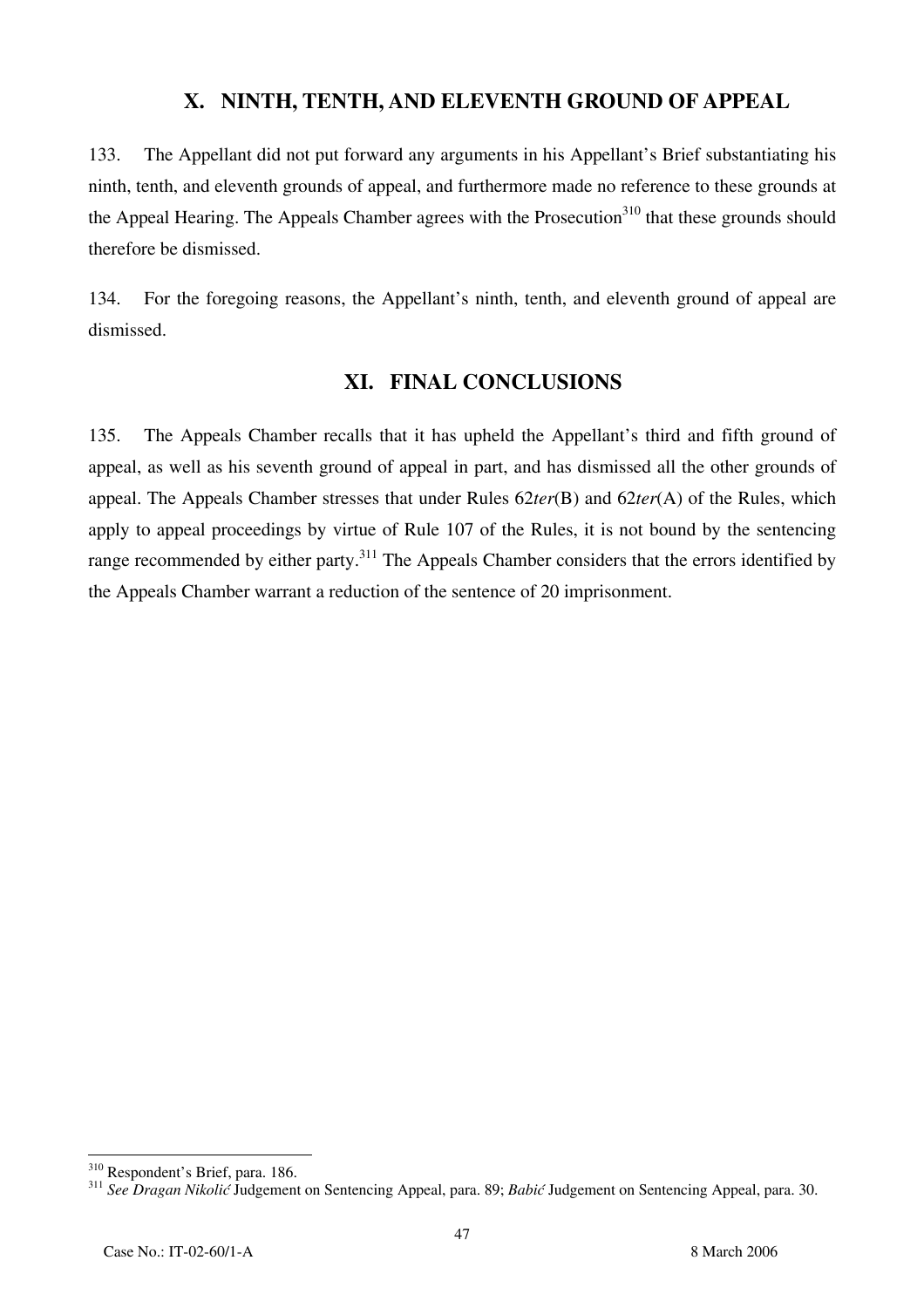# **XII. DISPOSITION**

For the foregoing reasons, **THE APPEALS CHAMBER**, unanimously

**PURSUANT** to Article 25 of the Statute and Rules 117 and 118 of the Rules;

**NOTING** the respective written submissions of the parties and the oral arguments they presented at the hearing of 5 December 2005;

**SITTING** in open session;

**ALLOWS** the Appellant's third and fifth ground of appeal, as well as his seventh ground of appeal in part; and **DISMISSES** all the other grounds of appeal;

**REVISES** the sentence;

**SENTENCES** the Appellant to 20 years' imprisonment to run as of this day, subject to credit being given under Rule 101(C) of the Rules for the period the Appellant has already spent in detention;

**ORDERS** in accordance with Rule 103(C) and Rule 107 of the Rules, that the Appellant is to remain in the custody of the International Tribunal pending the finalisation of arrangements for his transfer to the State in which his sentence will be served.

Done in English and French, the English text being authoritative.

Dated this 8<sup>th</sup> day of March 2006 at The Hague, The Netherlands.

\_\_\_\_\_\_\_\_\_\_\_\_\_\_\_\_\_\_\_\_\_\_\_\_\_\_ Judge Fausto Pocar Presiding

\_\_\_\_\_\_\_\_\_\_\_\_\_\_\_\_\_\_\_\_\_\_\_\_\_ Judge Mohamed Shahabuddeen \_\_\_\_\_\_\_\_\_\_\_\_\_\_\_\_\_\_\_\_\_\_\_\_\_ Judge Mehmet Güney

\_\_\_\_\_\_\_\_\_\_\_\_\_\_\_\_\_\_\_\_\_\_\_\_\_\_ Judge Andrésia Vaz

\_\_\_\_\_\_\_\_\_\_\_\_\_\_\_\_\_\_\_\_\_\_\_\_\_\_ Judge Theodor Meron

[ **Seal of the International Tribunal** ]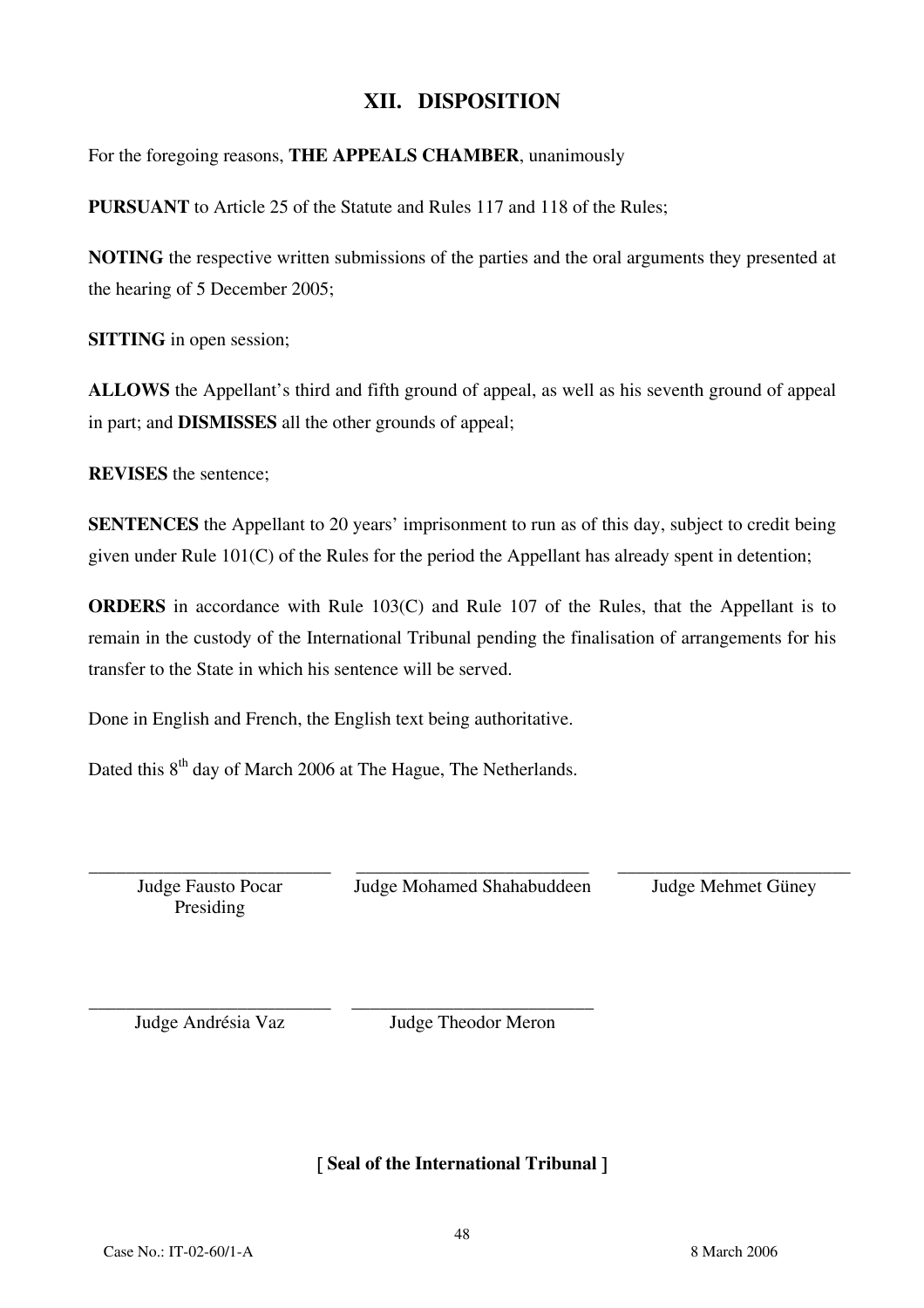# **XIII. GLOSSARY OF TERMS**

### **A. List of Cited Court Decisions**

### 1. ICTY

### **ALEKSOVSKI**

*Prosecutor v. Zlatko Aleksovski*, Case No. IT-95-14/1-A, Judgement, 24 March 2000 ("*Aleksovski* Appeal Judgement")

### **BABIĆ**

*Prosecutor v. Milan Babić*, Case No. IT-03-72-S, Sentencing Judgement, 29 June 2004 ("*Babić* Sentencing Judgement")

*Prosecutor v. Milan Babić*, Case No. IT-03-72-A, Sentencing Judgement, 18 July 2005 ("*Babić* Judgement on Sentencing Appeal")

### **BANOVIĆ**

*Prosecutor v. Predrag Banović*, Case No. IT-02-65/1-S, Sentencing Judgement, 28 October 2003 ("*Banović* Sentencing Judgement")

### **BLAŠKIĆ**

*Prosecutor v. Tihomir Blaškić*, Case No. IT-95-14-T, Judgement, 3 March 2000 ("*Blaškić* Trial Judgement")

*Prosecutor v. Tihomir Blaškić*, Case No. IT-95-14-A, Judgement, 29 July 2004 ("*Blaškić* Appeal Judgement")

### **"ČELEBIĆI"**

*Prosecutor v. Zejnil Delalić, Zdravko Mucić, a.k.a. "Pavo", Hazim Delić and Esad Landžo, a.k.a. "Zenga"*, Case No. IT-96-21-T, Judgement, 16 November 1998 ("*Čelebići* Trial Judgement")

*Prosecutor v. Zejnil Delalić, Zdravko Mucić, a.k.a. "Pavo", Hazim Delić and Esad Landžo, a.k.a. "Zenga"*, Case No. IT-96-21-A, Judgement, 20 February 2001 ("*Čelebići* Appeal Judgement")

*Prosecutor v. Zdravko Mucić, Hazim Delić and Esad Landžo*, Case No. IT-96-21-A, Judgement on Sentence Appeal, 8 April 2003 ("*Mucić et al.* Judgement on Sentence Appeal")

### **DERONJIĆ**

*Prosecutor v. Miroslav Deronjić*, Case No. IT-02-61-S, Sentencing Judgement, 30 March 2004 ("*Deronjić* Sentencing Judgement")

*Prosecutor v. Miroslav Deronjić*, Case No. IT-02-61-A, Judgement on Sentencing Appeal, 20 July 2005 ("*Deronjić* Judgement on Sentencing Appeal")

### **ERDEMOVIĆ**

*Prosecutor v. Dražen Erdemovi}*, Case No. IT-96-22-T *bis*, Sentencing Judgement, 5 March 1998 ("*Erdemović* 1998 Sentencing Judgement")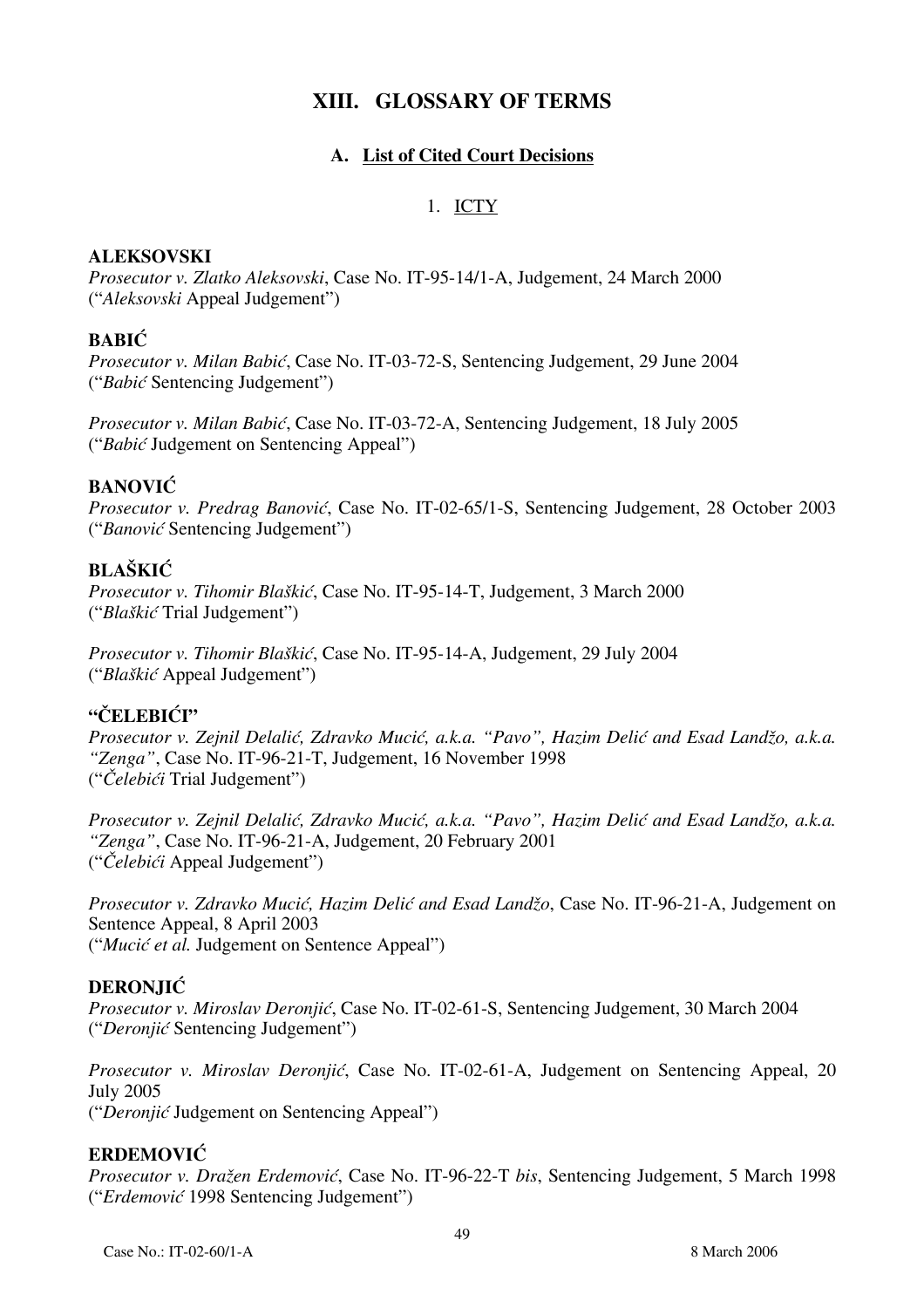### **FURUNDŽIJA**

*Prosecutor v. Anto Furundžija*, Case No. IT-95-17/1-A, Judgement, 21 July 2000 ("*Furundžija* Appeal Judgement")

## **JELISIĆ**

*Prosecutor v. Goran Jelisić*, Case No. IT-95-10-A, Judgement, 5 July 2001 ("*Jelisić* Appeal Judgement")

# **M. JOKIĆ**

*Prosecutor v. Miodrag Jokić*, Case No. IT-01-42/1-S, Sentencing Judgement, 18 March 2004 ("*Jokić* Sentencing Judgement")

*Prosecutor v. Miodrag Jokić*, Case No. IT-01-42/1-A, Judgement on Sentencing Appeal, 30 August 2005 ("*Miodrag Jokić* Judgement on Sentencing Appeal")

## **KRSTIĆ**

*Prosecutor v. Radislav Krstić*, Case No. IT-98-33-A, Judgement, 19 April 2004 ("*Krstić* Appeal Judgement")

# **KUNARAC, KOVAČ AND VUKOVIĆ**

*Prosecutor v. Dragoljub Kunarac, Radomir Kovač and Zoran Vuković*, Case No. IT-96-23 & IT-96-23/1-A, Judgement, 12 June 2002 ("*Kunarac et al.* Appeal Judgement")

## **Z. KUPREŠKIĆ, M. KUPREŠKIĆ, V. KUPREŠKIĆ, JOSIPOVIĆ, (PAPI]) AND SANTIĆ**

*Prosecutor v. Zoran Kupreškić, Mirjan Kupreškić, Vlatko Kupreškić, Drago Josipović and Vladimir Santić*, Case No. IT-95-16-A, Appeal Judgement, 23 October 2001 ("*Kupreškić et al.* Appeal Judgement")

### **KVOČKA, KOS, RADIĆ, ŽIGIĆ AND PRCAĆ**

Prosecutor v. Miroslav Kvočka, Milojica Kos, Mlado Radić, Zoran Žigić and Dragoljub Prcać, Case No. IT-98-30/1-A, Appeal Judgement, 28 February 2005 ("*Kvoèka et al.* Appeal Judgement")

### **MRĐA**

*Prosecutor v. Darko Mrđa*, Case No. IT-02-59-S, Sentencing Judgement, 31 March 2004 ("*Mrđa* Sentencing Judgement")

### **D. NIKOLIĆ**

*Prosecutor v. Dragan Nikolić*, Case No. IT-94-02-S, Sentencing Judgement, 18 December 2003 ("*Dragan Nikolić* Sentencing Judgement")

*Prosecutor v. Dragan Nikolić*, Case No. IT-94-02-A, Judgement on Sentencing Appeal, 4 February 2005 ("*Dragan Nikoli*ć Judgement on Sentencing Appeal")

### **OBRENOVIĆ**

*Prosecutor v. Dragan Obrenović*, Case No. IT-02-60/2-S, Sentencing Judgement, 10 December 2003 ("*Obrenović* Sentencing Judgement")

Case No.: IT-02-60/1-A 8 March 2006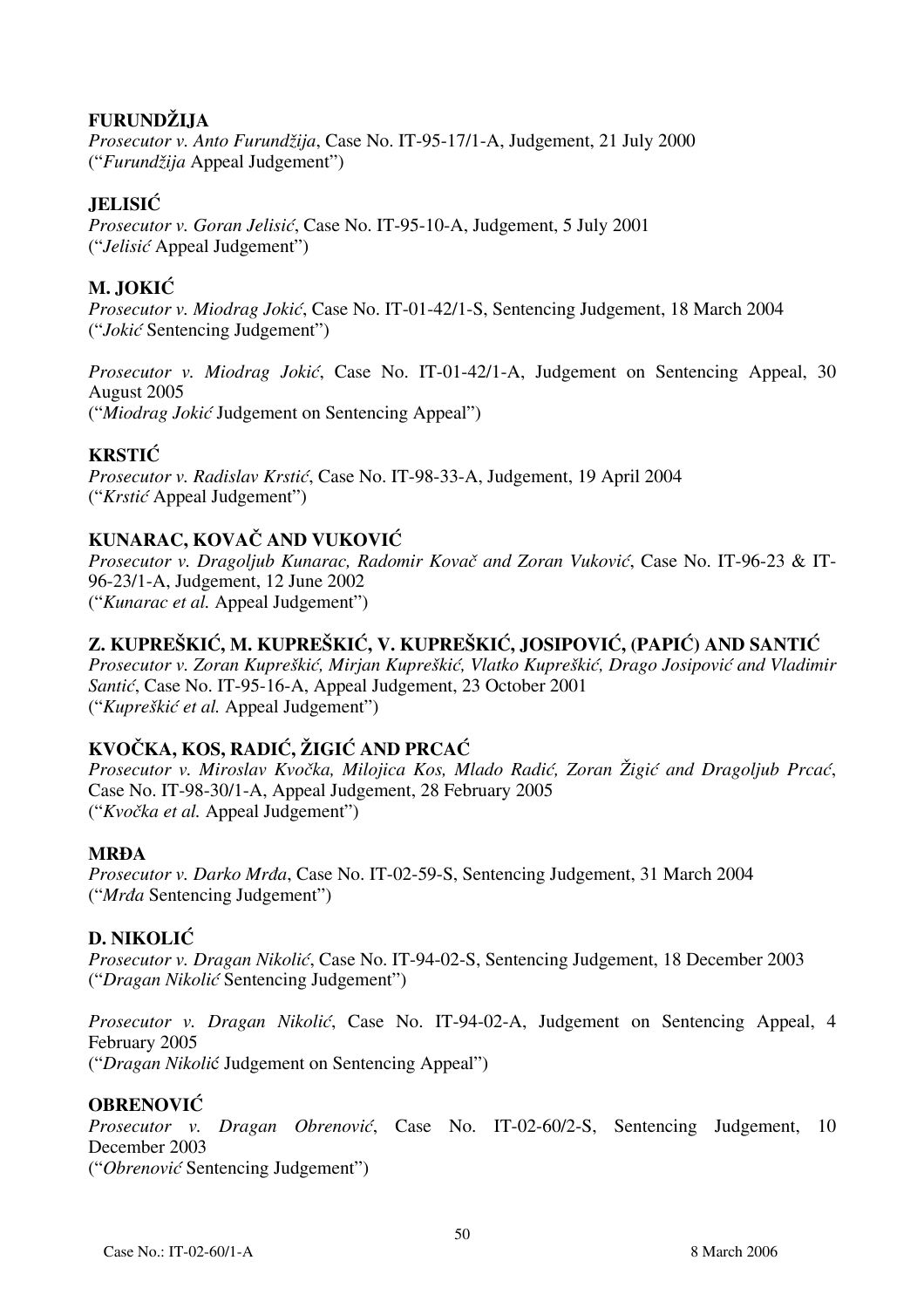# **PLAVŠIĆ**

*Prosecutor v. Biljana Plavšić,* Case No. IT-00-39&40/1-S, Sentencing Judgement, 27 February 2003 ("*Plavšić* Sentencing Judgement")

## **M. SIMIĆ**

*Prosecutor v. Milan Simić*, Case No. IT-95-9/2-S, Sentencing Judgement, 17 October 2002 ("*Simić* Sentencing Judgement")

## **D. TADIĆ**

*Prosecutor v. Duško Tadić,* Case No. IT-94-1-A, Judgement, 15 July 1999 ("*Tadić* Appeal Judgement")

*Prosecutor v. Duško Tadić*, Case No. IT-94-1-A and IT-94-1-A*bis*, Judgement in Sentencing Appeals, 26 January 2000 ("*Tadić* Judgement in Sentencing Appeals")

### **TODOROVIĆ**

*Prosecutor v. Stevan Todorović*, Case No. IT-95-9/1-S, Sentencing Judgement, 31 July 2001 ("*Todorović* Sentencing Judgement")

## **VASILJEVIĆ**

*Prosecutor v. Mitar Vasiljević*, Case No. IT-98-32-A, Judgement, 25 February 2004 ("*Vasiljević* Appeal Judgement")

2. ICTR

### **AKAYESU**

*Prosecutor v. Jean-Paul Akayesu*, Case No. ICTR-96-4-A, Judgement, 1 June 2001 ("*Akayesu* Appeal Judgement")

### **KAYISHEMA AND RUZINDANA**

*Prosecutor v. Clément Kayishema and Obed Ruzindana*, Case No. ICTR-95-1-A, Judgement (Reasons), 1 June 2001 ("*Kayishema and Ruzindana* Appeal Judgement")

### **MUSEMA**

*Alfred Musema v. The Prosecutor*, Case No. ICTR-96-13-A, Judgement, 16 November 2001 ("*Musema* Appeal Judgement")

### **NIYITEGEKA**

*Eliézer Niyitegeka v. The Prosecutor*, Case No. ICTR-96-14-A, Appeal Judgement, 9 July 2004 ("*Niyitegeka* Appeal Judgement")

### **RUGGIU**

*Prosecutor v. Georges Ruggiu*, Case No. ICTR-97-32-I, Judgement and Sentence, 1 June 2000 ("*Ruggiu* Trial Judgement")

### **SERUSHAGO**

*Prosecutor v. Omar Serushago*, Case No. ICTR-98-39-S, Sentence, 5 February 1999 ("*Serushago* Sentencing Judgement")

*Omar Serushago v. The Prosecutor*, Case No. ICTR-98-39-A, Reasons for Judgement [Appeal against Sentence], 6 April 2000 ("*Serushago* Sentencing Appeal Judgement")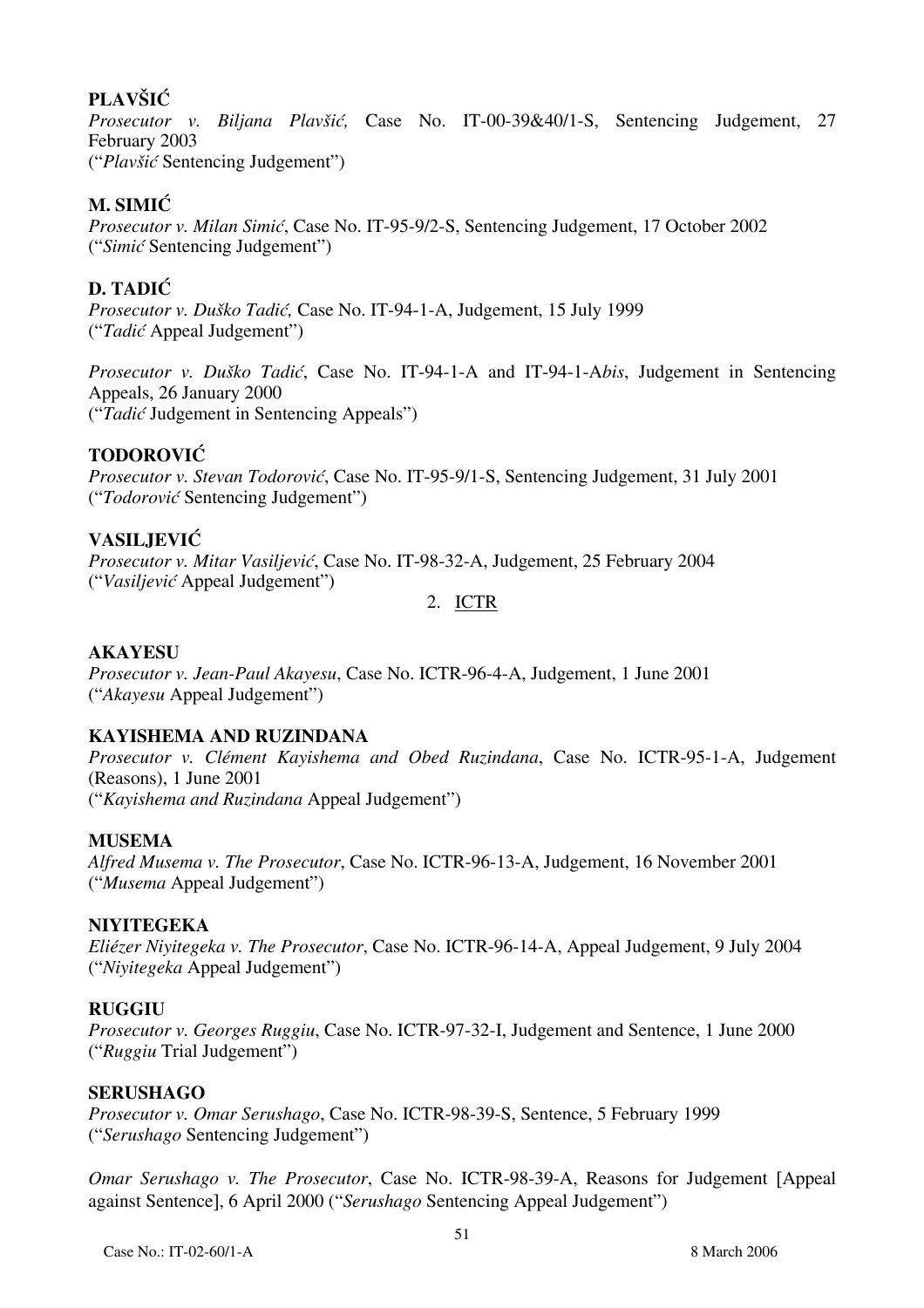## **B. List of Abbreviations, Acronyms and Short References**

*According to Rule 2(B), of the Rules of Procedure and Evidence, the masculine shall include the feminine and the singular the plural, and vice-versa.*

| Appeal Hearing                | Prosecutor v. Momir Nikolić, Case No. IT-02-60/1-A, Appeal Hearing,<br>5 December 2005                                                                                                                                                                                                                                                                                                                      |
|-------------------------------|-------------------------------------------------------------------------------------------------------------------------------------------------------------------------------------------------------------------------------------------------------------------------------------------------------------------------------------------------------------------------------------------------------------|
| Appellant                     | Momir Nikolić                                                                                                                                                                                                                                                                                                                                                                                               |
| <b>Appellant's Brief</b>      | Prosecutor v. Momir Nikolić, Case No. IT-02-60/1-A, Revised<br>Appellant's Brief on Appeal Against Sentence, 29 July 2005                                                                                                                                                                                                                                                                                   |
| AT.                           | Transcript page from Appeal Hearing in the present case. All transcript<br>page numbers referred to are from the unofficial, uncorrected version<br>of the transcript, unless specified otherwise. Minor differences may<br>therefore exist between the pagination therein and that of the final<br>transcripts released to the public. In case of doubt the video-tape of a<br>hearing is to be revisited. |
| Brief in Reply                | Prosecutor v. Momir Nikolić, Case No. IT-02-60/1-A, Reply to<br>Prosecution's Response to Revised Appellant's Brief on Appeal against<br>Sentence, 21 September 2005.                                                                                                                                                                                                                                       |
| BT.                           | Transcript page from hearings in the case Prosecutor v. Vidoje<br>Blagojević and Dragan Jokić, Case No, IT-02-60-T. All transcript page<br>numbers referred to are from the unofficial, uncorrected version of the<br>transcript, unless specified otherwise.                                                                                                                                               |
| fn.                           | footnote                                                                                                                                                                                                                                                                                                                                                                                                    |
| <b>ICTR</b>                   | International Criminal Tribunal for the Prosecution of Persons<br>Responsible for Genocide and Other Serious Violations of International<br>Humanitarian Law Committed in the Territory of Rwanda and<br>Rwandan Citizens responsible for genocide and other such violations<br>committed in the territory of neighbouring States, between 1 January<br>1994 and 31 December 1994                           |
| Indictment                    | Prosecutor v. Vidoje Blagojević, Dragan Obrenović, Dragan Jokić and<br>Momir Nikolić, Case No. IT-02-60-PT, Amended Joinder Indictment,<br>27 May 2002                                                                                                                                                                                                                                                      |
| <b>International Tribunal</b> | International Tribunal for the Prosecution of Persons Responsible for<br>Serious Violations of International Humanitarian Law Committed in<br>the Territory of the Former Yugoslavia since 1991                                                                                                                                                                                                             |
| <b>MUP</b>                    | Ministry of the Interior Police                                                                                                                                                                                                                                                                                                                                                                             |